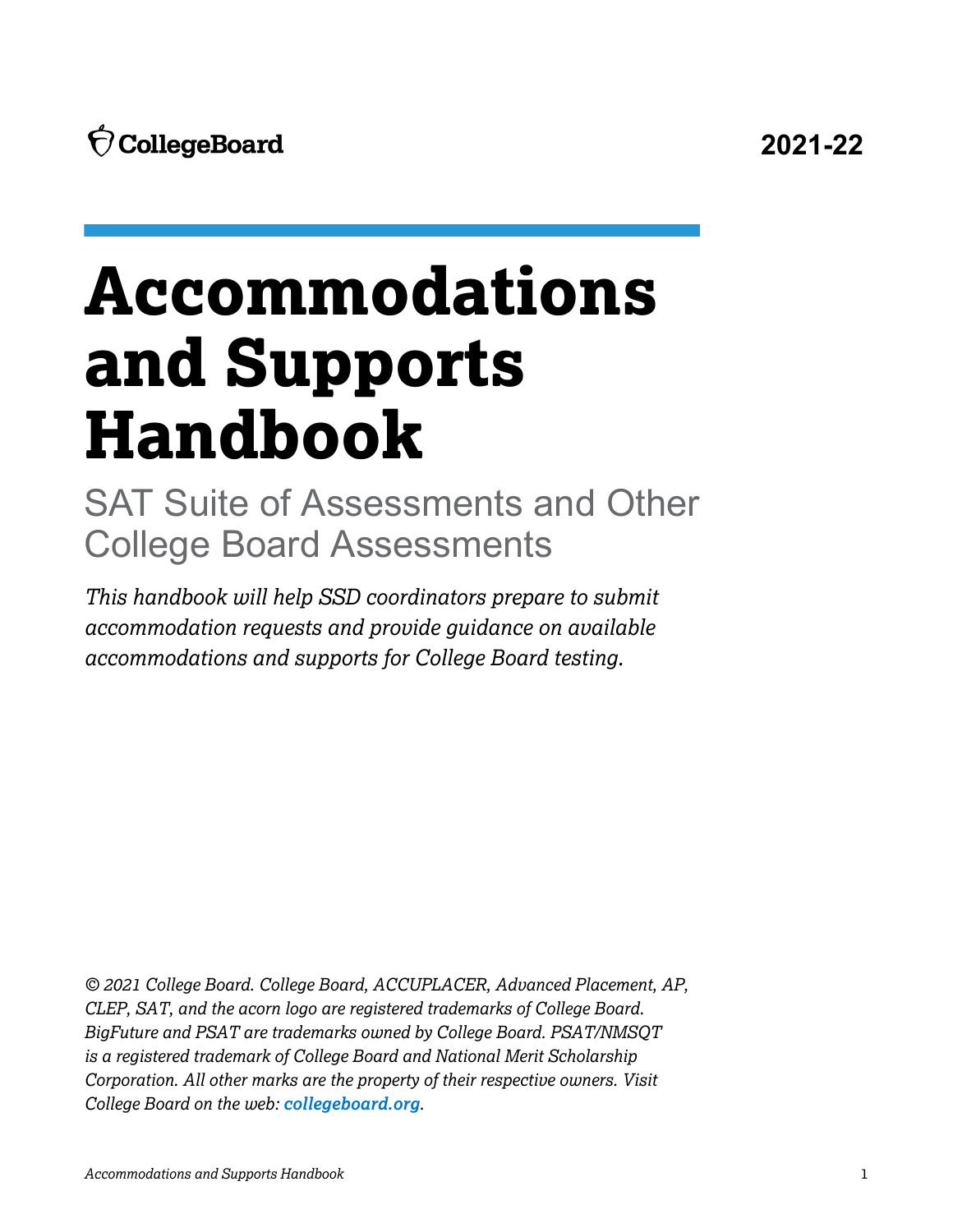# **Using This Handbook**

The key activities required to prepare for administration of College Board assessments for students approved for accommodations are covered in the following topics:

- § **Accommodated Testing Overview** on page 2
- § **[SSD Coordinators](#page-2-0)** on page 3
- § **[General Information About College Board Tests](#page-3-0)** on page 4
- § **[Types of Supports and Accommodations](#page-6-0)** on page 7
- § **[Requesting Accommodations and Supports](#page-9-0)** on page 10
- § **[Administering Tests with Accommodations](#page-15-0)** on page 16
- § **[Detailed Accommodations and Supports Information](#page-17-0)** on page 18
- § **[Appendix/Forms](#page-67-0)** on page 68

# **Accommodated Testing Overview**

College Board is dedicated to ensuring that students with disabilities receive appropriate accommodations on their tests. Each year, the College Board Services for Students with Disabilities (SSD) office receives over 200,000 requests for accommodations from students with disabilities, of which the vast majority are approved.

Accommodations ensure that assessments measure a student's knowledge, not their disability, and all students have access to the assessments. Accommodations may modify the test timing, setting, or materials. Some examples of accommodations are braille, large-print tests, and extended time. Many others exist.

In addition to accommodations for students with disabilities, College Board offers an assortment of supports for English learner (EL) students participating in select assessments.

To oversee the request and administration of accommodations and EL supports, each school will identify at least 1 person to act as the SSD coordinator. The SSD coordinator will work closely with the College Board SSD office as needed.

This handbook provides information for SSD coordinators about how to request and administer accommodations and supports. It's intended to be used in conjunction with the applicable testing manual(s) for each assessment. This handbook supplements the manuals—it doesn't replace them. When administering a College Board test, you must carefully review the relevant testing manual.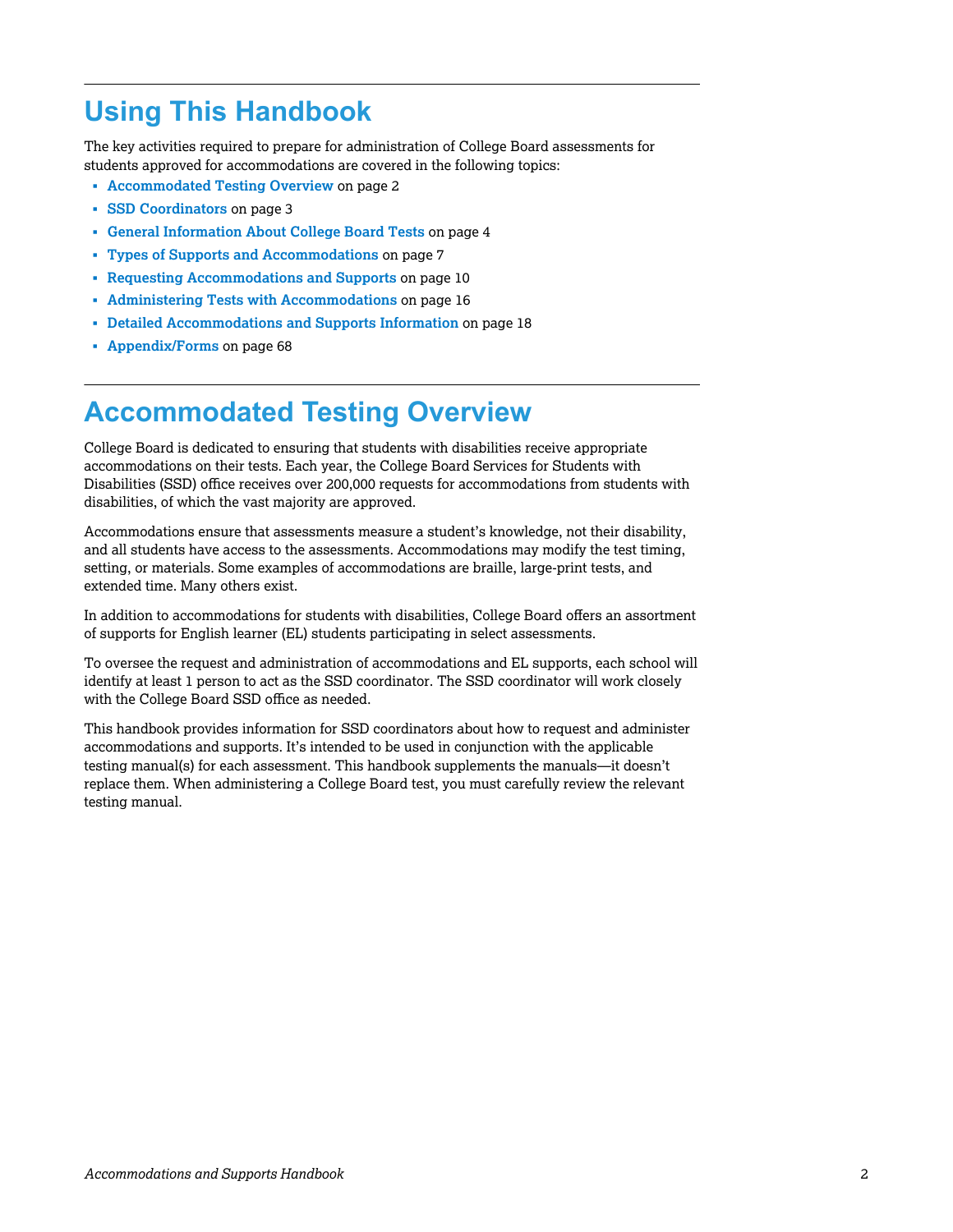# <span id="page-2-0"></span>**SSD Coordinators**

Each school should designate at least 1 SSD coordinator; schools may appoint more. SSD coordinators serve as the liaison with College Board for their students with disabilities and ensure students with disabilities can take the assessments with the accommodations they need.

One of the school's SSD coordinators will be the primary SSD coordinator, who may be responsible for administering tests in addition to requesting accommodations. Secondary SSD coordinators, if any, request accommodations for their students but aren't responsible for test administration.

#### **All SSD coordinators:**

- § Need a College Board Professional Account and access to SSD Online.
- § Request accommodations for their students with disabilities through SSD Online.
- § Must know how to access student information regarding their disabilities and current accommodations in school.
- § Act as the school's liaison with the SSD office and communicate with them about accommodations.

#### **Primary SSD coordinators** have additional responsibilities:

- § Ensure students are tested with appropriate accommodations, including:
	- $\bullet$  Reviewing and updating prior year accommodations as required.
	- Working with test coordinators to ensure that correct accommodations are in place each time a student takes a College Board test.
- § Monitor and print the Nonstandard Administration Report (NAR).
- § Assume responsibility for all aspects of SAT Weekend school-based test administration, including:
	- $\bullet$  Administering the test.
	- $\cdot$  Recruiting and training staff as needed.
	- $\cdot$  Receiving and safely storing test materials.
	- $\cdot$  Properly returning materials.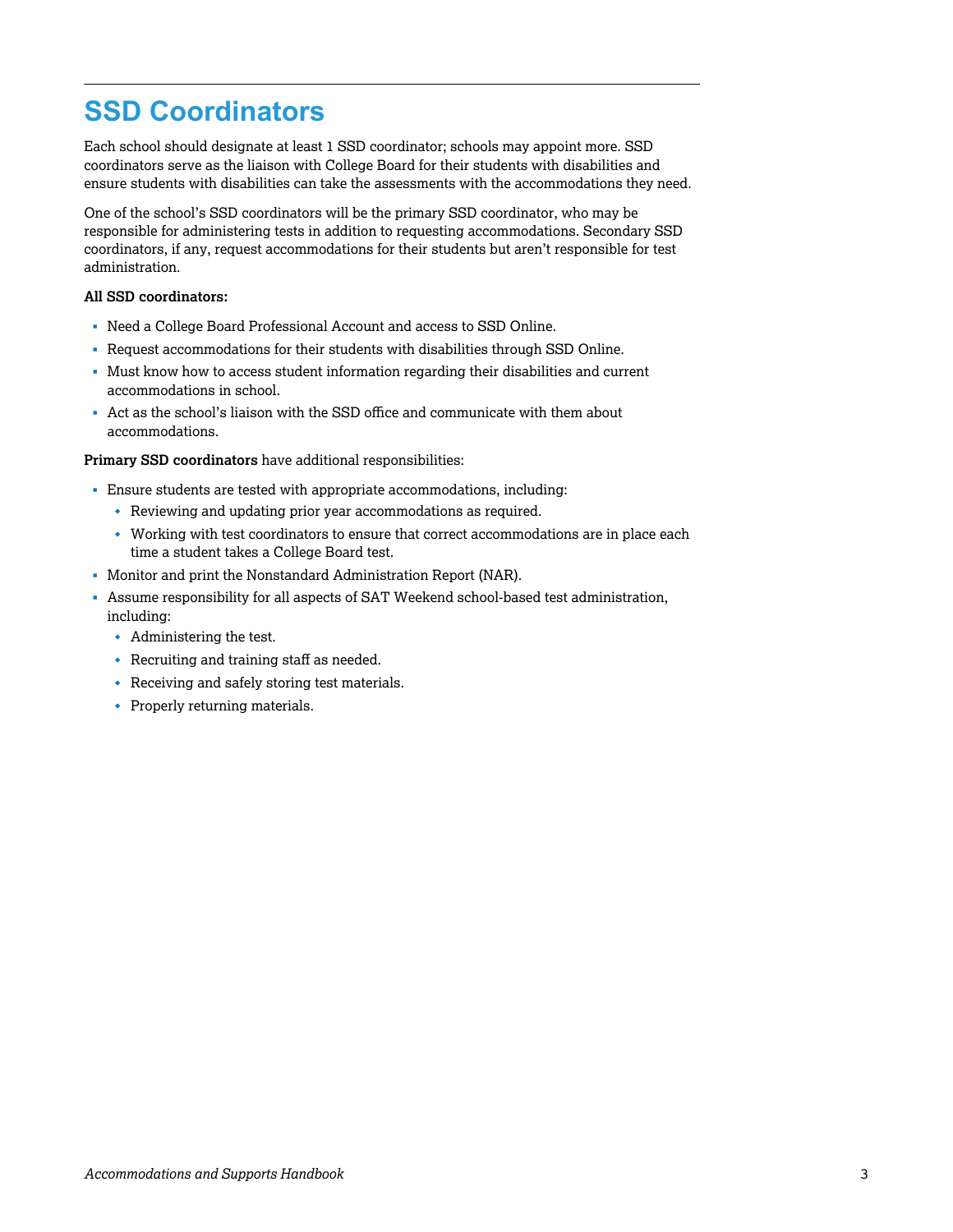# <span id="page-3-0"></span>**General Information About College Board Tests**

College Board tests include the following:

- § The SAT® Suite of Assessments: SAT, PSAT/NMSQT®, PSAT™ 10, PSAT™ 8/9
- Advanced Placement<sup>®</sup> (AP<sup>®</sup>) Exams
- § CLEP®
- ACCUPLACER<sup>®</sup>

Each assessment has differences that can affect accommodations. College Board tests may be administered differently than many classroom tests. To know which accommodations need to be requested for students, it's important to understand how College Board tests are administered.

In many cases, a school or district chooses to order and administer assessments locally. Some states have a contract with College Board to administer assessments for local or federal accountability. Schools participating under a state contract may have special instructions for educators from their state about timelines or policies.

## **Universal Features**

College Board tests share some common administrative features, which may differ from classroom tests. It is important to understand how tests are administered to determine whether accommodations are appropriate or needed.

Most College Board tests have the following features:

- Administered in a quiet, structured environment
- Calculators permitted for some, but not all, math sections
- § Breaks included in the test schedule
- § General instructions given orally and may be repeated on request of students

Most, but not all, College Board tests are paper based.

## **SAT**

The SAT consists of 4 multiple-choice sections (Reading Test, Writing and Language Test, Math Test – No Calculator, and Math Test – Calculator) and is administered under timed conditions. Without accommodations, the SAT requires 3 hours of testing time, and students receive a 5-minute and a 10-minute break.

Certain state-sponsored SAT School Day administrations will also include an Essay. The SAT with Essay requires 3 hours and 50 minutes of testing time, and students receive a 2-minute, a 5-minute, and a 10-minute break. For students testing with accommodations, testing time may be longer. Refer to the timing charts in the applicable testing manuals.

#### **SAT Weekend**

Many students take the SAT on a Saturday or Sunday at a test center, usually a local high school. Weekend administrations are offered most months from August to June in the United States and 5 times a year at international centers. Students register for the weekend administrations of the SAT online and choose their testing location.

For weekend administrations of the SAT, accommodations fall into 2 categories: center-based and school-based.

§ **Center-based accommodations:** Most students test with center-based accommodations, which can be administered at a test center. Some examples of center-based accommodations are time and one-half (+50%), use of a four-function calculator on the Math Test – No Calculator portion, or permission for food/drink/medication. Center-based accommodations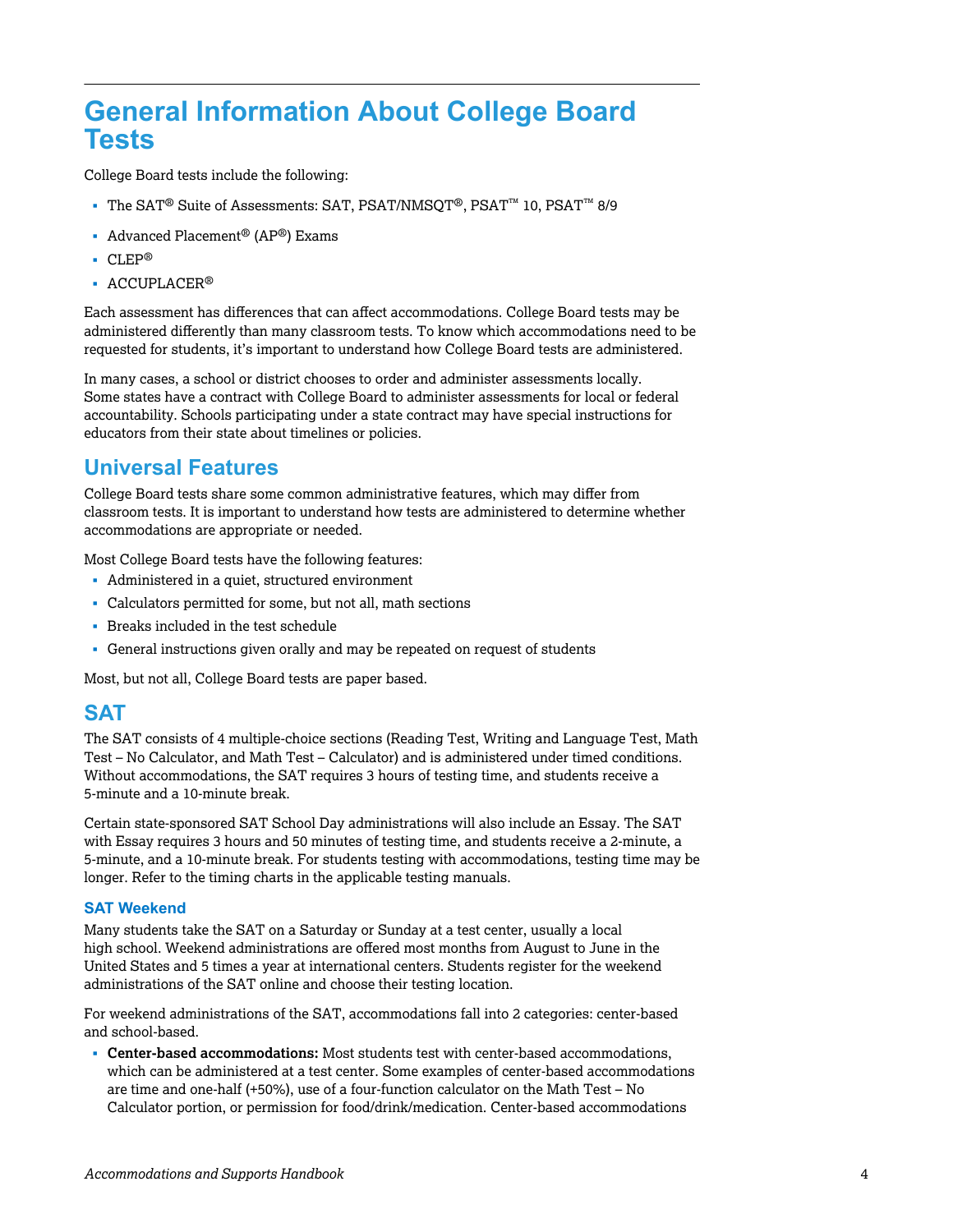are administered at an SAT test center on a weekend day and are administered by test center staff.

§ **School-based accommodations:** Some accommodations may require testing over more than 1 day or may require staffing, equipment, or supports not available at test centers. These school-based accommodations are usually administered at the student's school—whether or not the school serves as a weekend test center. SSD coordinators organize and administer the test to students with school-based accommodations. Schools have a 7-day window, beginning with the published test date, to administer school-based tests.

#### **SAT School Day**

Sponsored by states, districts, or schools, SAT School Day is taken by students on a predetermined school day in their local schools. Some policies differ between School Day and weekend administrations of the SAT. For example, there may be some differences in timing and number of days that a student is testing. When administering SAT School Day, be sure to follow the SAT School Day manuals, and watch for additional guidance from your state if you're administering the assessment under a state contract.

Some students taking SAT School Day as part of state-sponsored testing may have an Essay (no longer available for transactional SAT School Day or SAT Weekend). Accommodations may differ depending on whether a student is taking the SAT without Essay or SAT with Essay. For example, a student whose sole accommodation is "Computer (Word Processor only for Essays only)" would test as a standard test taker when taking the SAT without Essay.

## **PSAT-Related Assessments**

#### **PSAT/NMSQT and PSAT 10**

The PSAT/NMSQT and PSAT 10 consist of 4 multiple-choice sections (Reading Test, Writing and Language Test, Math Test – No Calculator, and Math Test – Calculator). Schools can choose a designated school day or Saturday in the fall to administer the PSAT/NMSQT. They can administer the PSAT 10 on any school day during a designated testing window in the spring.

Under standard timing conditions, the tests require 2 hours and 45 minutes of testing time, and students receive 2 breaks of 5 minutes. The 2 tests have the same specifications, but only the PSAT/NMSQT can be used as the qualifying test for entry into the National Merit® Scholarship Program.

#### **PSAT 8/9**

The PSAT 8/9 consists of 4 multiple-choice sections (Reading Test, Writing and Language Test, Math Test – No Calculator, and Math Test – Calculator). Schools can administer the PSAT 8/9 on a school day.

Under standard timing conditions, the test requires 2 hours and 25 minutes of testing time, and students receive 2 breaks of 5 minutes.

## **Advanced Placement**

Most AP Exams include a combination of multiple-choice and free-response questions. While most exams are paper based, some exams may include a listening or speaking component, are computer based, or are portfolio based (e.g., World Language and Culture, Music Theory, Art and Design exams). AP Exams are administered in the student's school in May.

Some Advanced Placement Exams require 3 hours or 3 hours and 15 minutes of testing time, and students are given a 10-minute break; while some require less time with no break.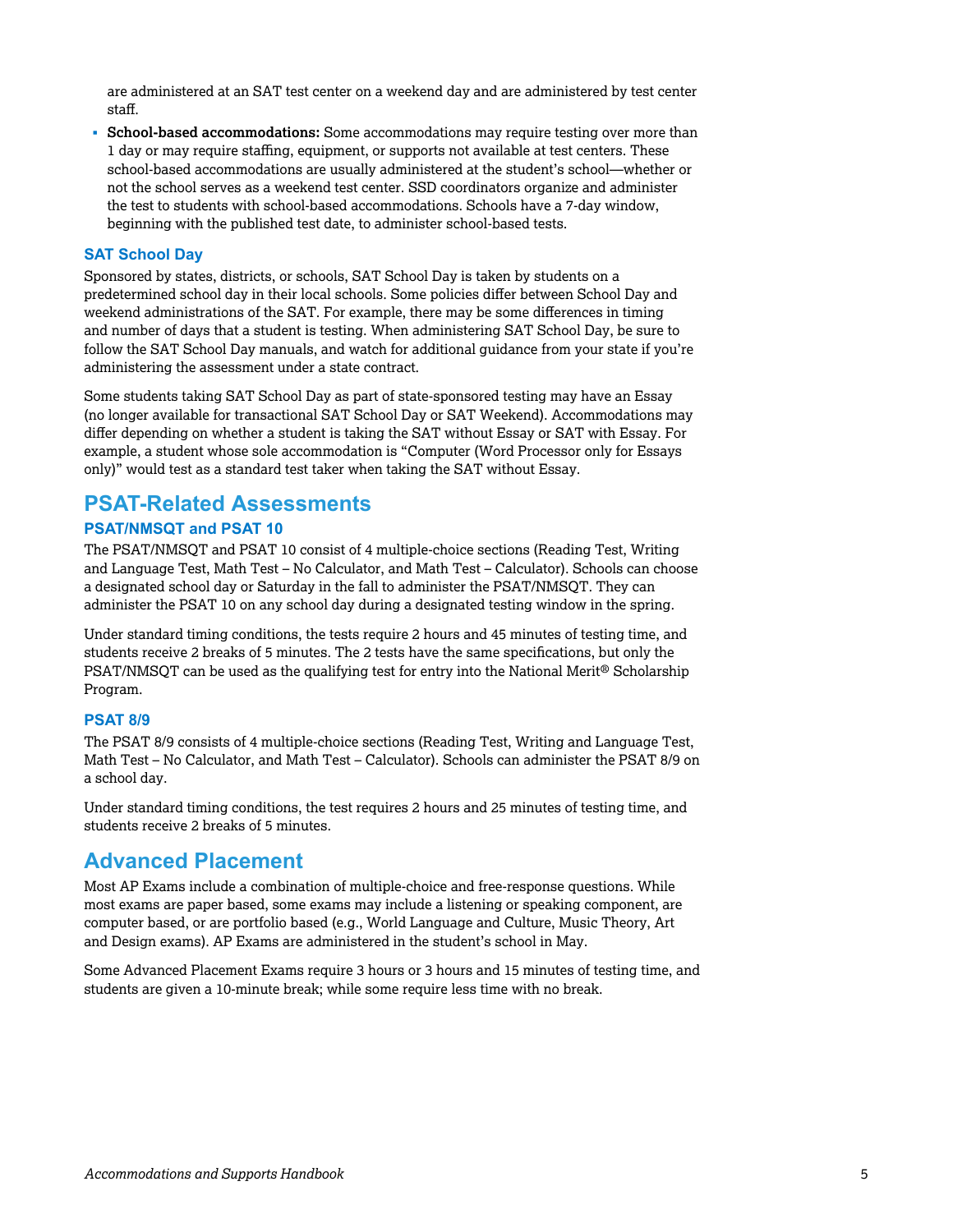# **CLEP and ACCUPLACER**

CLEP and ACCUPLACER are computer-based tests. Accommodations for CLEP and ACCUPLACER taken at a center are not reviewed by SSD but must be requested prior to test day at the test center. Students should contact the test center well in advance of the test date to make the necessary arrangements and confirm the center's deadline for submission of documentation for approval of accommodations. Accommodations for the at-home CLEP with remote proctoring must be approved by SSD.

# **Digital Testing or Computer-Based Testing**

Some students taking SAT School Day, PSAT 10, or PSAT 8/9 as a part of a school, district, or state contract may take a digital version of the test on school-provided computers, using the Cambium Assessment, Inc.™ (CAI) platform. The digital version includes the features available for paper assessments and is administered under the same timing conditions.

When taking a digital version of the test, your students may require different accommodations than they would for a paper administration (e.g., a screen reader instead of a human reader). Additionally, the digital test offers universal tools that don't require any advanced accommodation request or test settings. These digital features may eliminate the need for other accommodations, including:

- § **Calculator:** An embedded calculator for calculator-allowed questions
- § **Student clock:** Counts down the time left for each section and gives a 5-minute warning
- § **Highlighter:** A feature for marking text, test questions, and answer choices with color options
- § **Line focus:** Uses highlighting to guide students as they read
- § **Mark for review:** Allows students to flag questions for later review during the test
- § **Notes:** For digital notetaking; students also receive scratch paper
- § **Reference:** Allows students to view standard mathematical formulas
- § **Strikethrough:** Allows students to eliminate answer options that seem incorrect
- § **Zoom in/zoom out:** Enlarges the text and images on the screen

The digital platform used for SAT School Day and PSAT-related assessments is not available for SAT weekend, AP Exams, and PSAT/NMSQT.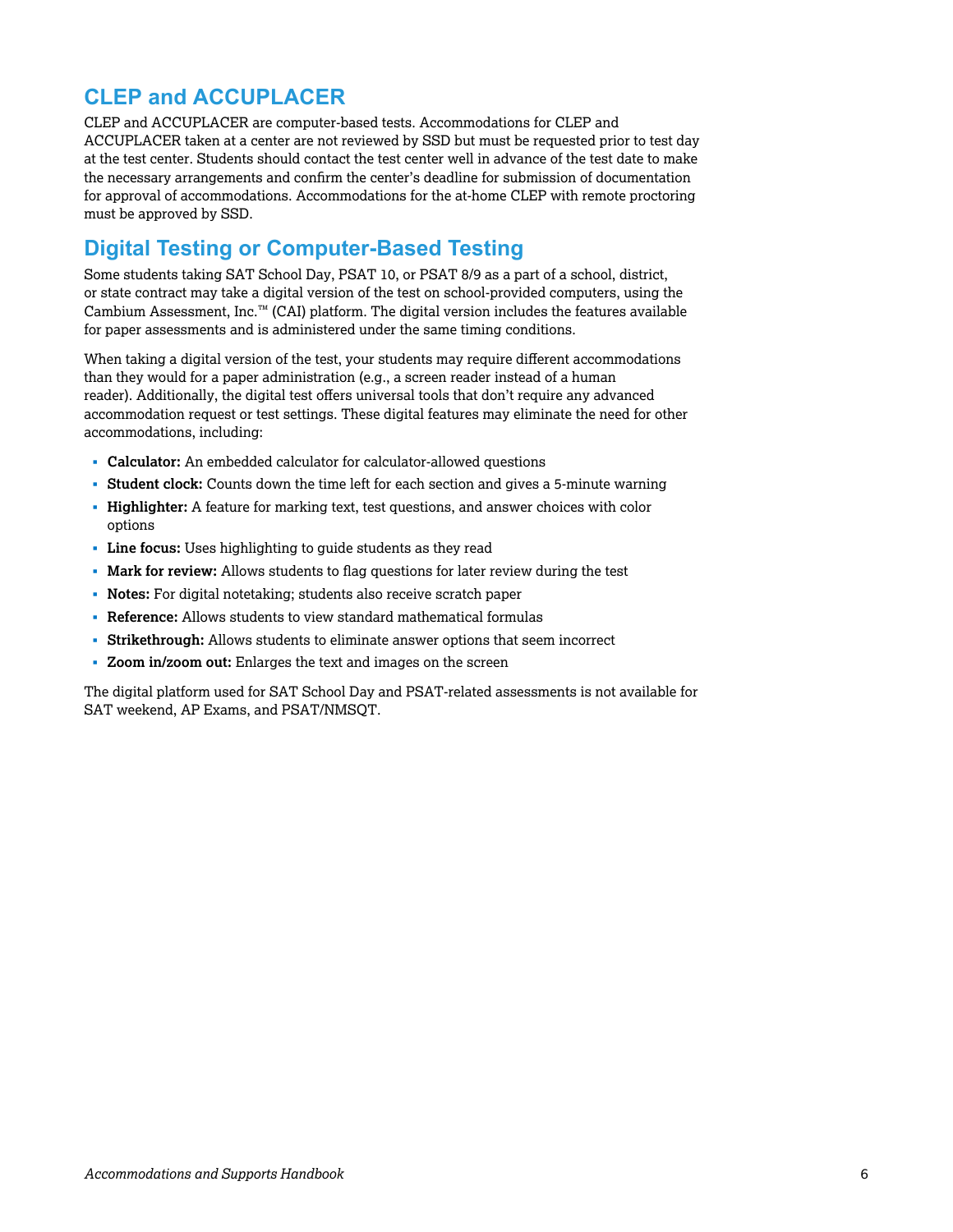# <span id="page-6-0"></span>**Types of Supports and Accommodations**

# **Accommodations for Students with Disabilities**

Accommodations for students with documented disabilities are available for all College Board tests. When accommodations are used, students receive college and scholarship reportable scores. (The use of accommodations is not reported to colleges or other organizations.) Students with documented disabilities may be eligible for accommodations; however, a student must be approved for accommodations in SSD Online before testing. Providing accommodations to students without College Board approval will result in cancellation of these students' scores.

College Board will consider all accommodations requests, provided the accommodation doesn't compromise the test constructs being measured. See **Detailed Accommodations and Supports Information** [on page 18 for detailed information about specific accommodations.](#page-17-0)

## **Other Supports Offered**

In addition to accommodations for students with disabilities, on certain tests, College Board provides supports for EL students and temporary supports. Information about each is below.

#### **State-Allowed Accommodations (SAAs)**

SAAs may be available for schools testing in statewide contracts. When using SAAs, students, schools, and the state will receive scores; however, the scores aren't accepted by colleges, universities, or scholarship programs. These accommodations must be requested for each state administration and are only available for the specific test administration they're approved for.

SSD coordinators can enter SAAs in SSD Online beginning in January every year. No documentation is required for approval, but requests must be made to administer a test with SAAs.

If your school participates in a state contract, each state offers different accommodations that are considered state allowed. Refer to training information from your state department of education for information on SAAs that may be available for state testing.

#### **EL Supports**

EL supports are available for the PSAT 8/9, PSAT 10, and SAT School Day assessments. EL supports are not currently available for the PSAT/NMSQT, AP, CLEP, ACCUPLACER, or the weekend administrations of the SAT. The available supports include the use of an approved word-to-word bilingual dictionary, translated test directions, and time and one-half (+50%). Students will receive college and scholarship reportable scores when any of the supports are used.

Students who meet the following criteria at the time of testing are eligible to use EL supports:

- § Enrolled in an elementary or secondary school in the U.S. or U.S. territories
- An English learner as defined by their state or by federal policy
- § Use the same supports in class or for other assessments

Use of an approved word-to-word bilingual dictionary:

- § The list of approximately 100 approved dictionaries is available at **[collegereadiness.collegeboard.org/pdf/sat-sd-college-board-approved-glossaries.pdf](https://collegereadiness.collegeboard.org/pdf/sat-sd-college-board-approved-glossaries.pdf)**.
- § The use of a bilingual dictionary does **not** require approval by College Board.

Use of translated test directions:

- § Translated test directions are provided in PDF format. Schools must print the directions for students; no printed test directions will be sent to schools.
- § Translated directions are available in numerous languages. See the links below for specific languages offered.
- § Use of translated test directions does **not** require approval by College Board.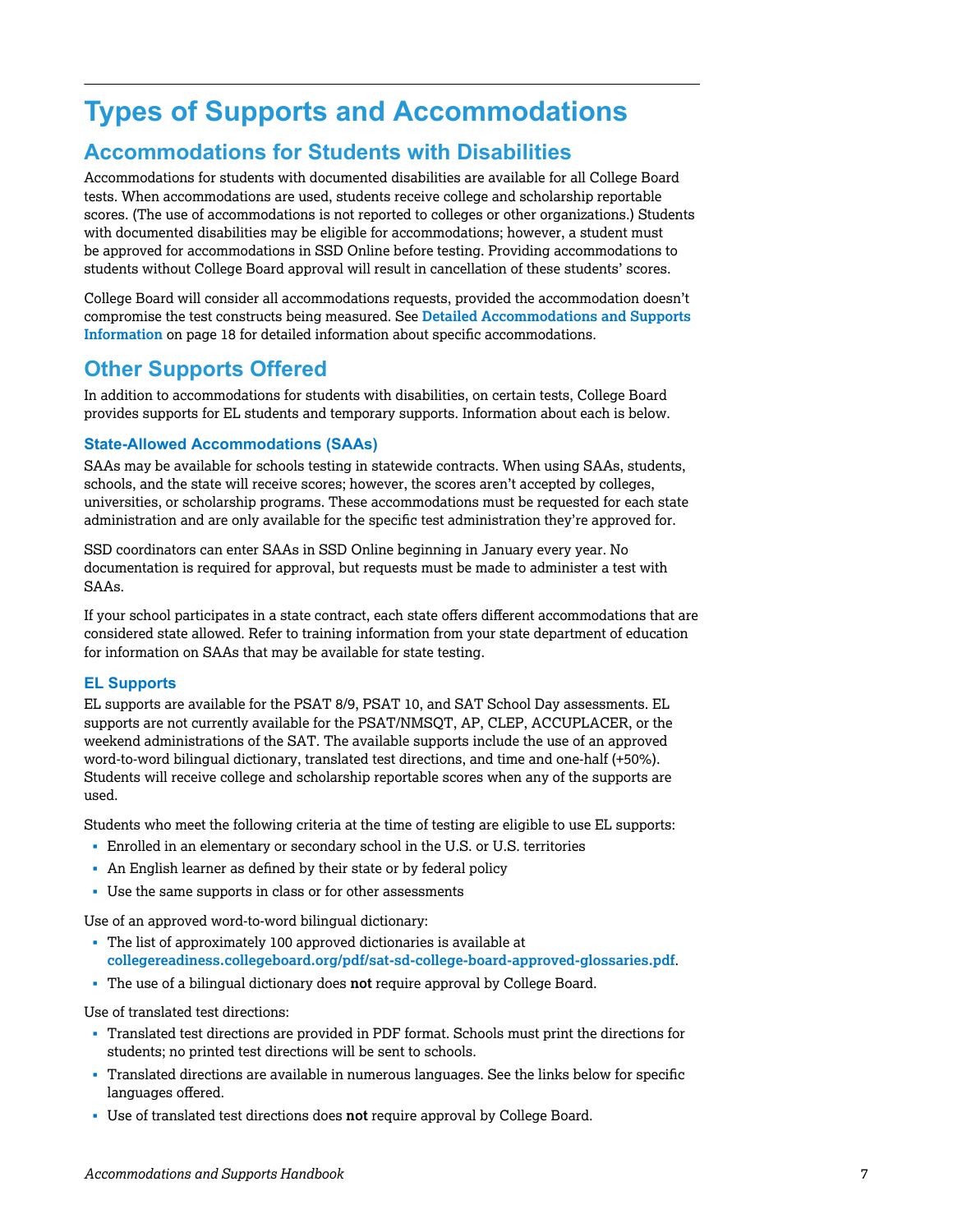- § Translations are usually available to print online at the following links in August for fall testing and February for spring testing.
	- w **[Paper-Based directions](https://collegereadiness.collegeboard.org/educators/k-12/english-learner-supports)**.
	- w Computer-Based directions are available at **[cb.org/DigitalEL](https://digitaltesting.collegeboard.org/test-day-planning/testing-supports-english-learners)**.

Use of time and one-half (+50%):

- § This EL support must be entered in the SSD Online by the EL deadline. While documentation does not need to be submitted to College Board, schools will be asked during the submission process to verify the student meets certain criteria. For schools testing as a part of a state contract, check with your state for additional updates on the use of supports/ accommodations for EL students.
- § Students will receive time and one-half (+50%) on each section of the PSAT 8/9, PSAT 10, or SAT School Day. Students must sit for the entire time allotted and cannot go ahead in the test, even if they are the only one testing.
- § EL students requiring EL time and one-half (+50%) will need to be identified in SSD Online every year.
- § Schools can request EL time and one-half (+50%) for English learners starting in January for spring testing.

#### **Temporary Supports**

Students with temporary conditions, such as a broken arm, may be eligible for temporary assistance on some assessments as covered in this section. In all other cases, the student should reregister to take the test at a date when they have healed.

To request temporary assistance, students or their SSD coordinators can submit the Request for Temporary Assistance form. Link to the appropriate form for your testing as listed under **Requesting Temporary Supports** (state-provided testing uses a different form than other testing). The form contains detailed instructions for requesting supports and providing supporting documentation, including a description of the specific documentation that is needed for different types of temporary medical conditions. Mail or fax the completed form to College Board as soon as the temporary impairment has occurred and has been medically verified.

College Board expedites processing of temporary support forms. The SSD coordinator (or other authorized school official) receives a reply from College Board as soon as possible, by email or fax. An appropriate review and determination take time; individuals who submit requests or information shortly before a scheduled College Board test may be informed that there was insufficient time to make a determination on their request.

In rare circumstances, a physical condition might have effects that aren't permanent but are substantial and long-standing (for example, an injury might result in extensive limitations that last longer than 1 year). A long-standing physical condition may be considered a disability. Accommodation requests for long-standing physical conditions should be made under the regular accommodation request process.

#### **Requesting Temporary Supports**

#### **For State-Provided Testing for Federal Accountability:**

- § Supports can be requested for all students taking SAT School Day, PSAT 10, or PSAT 8/9.
- § Use this form:

**[accommodations.collegeboard.org/pdf/state-provided-temporary-conditions-form.pdf](http://accommodations.collegeboard.org/pdf/state-provided-temporary-conditions-form.pdf)**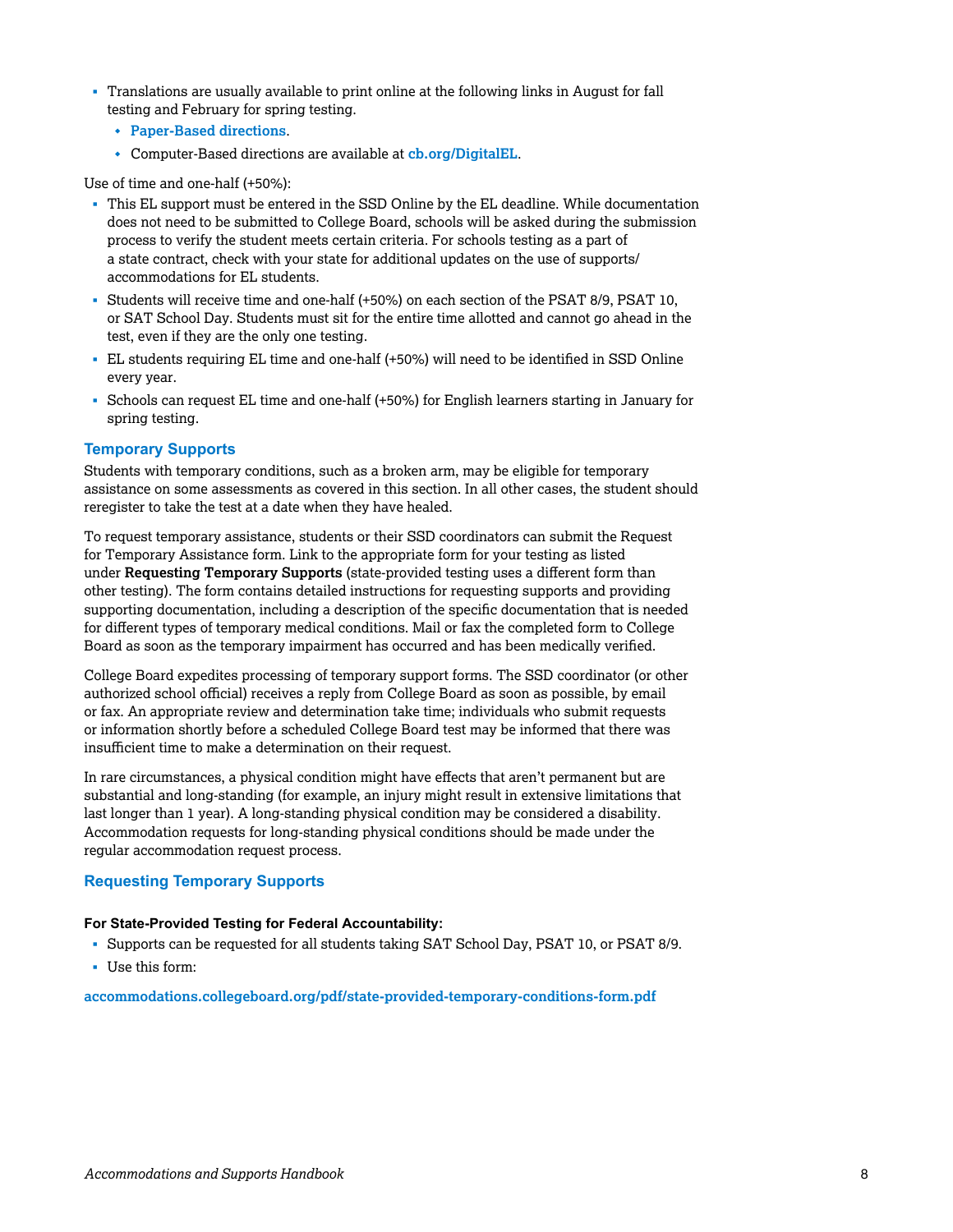#### **For all other testing:**

- For AP, supports can be requested when impairment won't be resolved by the late testing date.
- § For SAT Weekend or SAT School Day, supports are only offered for seniors.
- § For PSAT/NMSQT and PSAT 10, the only support offered is use of a large-print answer sheet.
- § For PSAT 8/9, schools may decide unless other instructions are provided by the state.
- § Use this form:

**[accommodations.collegeboard.org/pdf/ssd-support-temporary-conditions.pdf](https://accommodations.collegeboard.org/pdf/ssd-support-temporary-conditions.pdf)**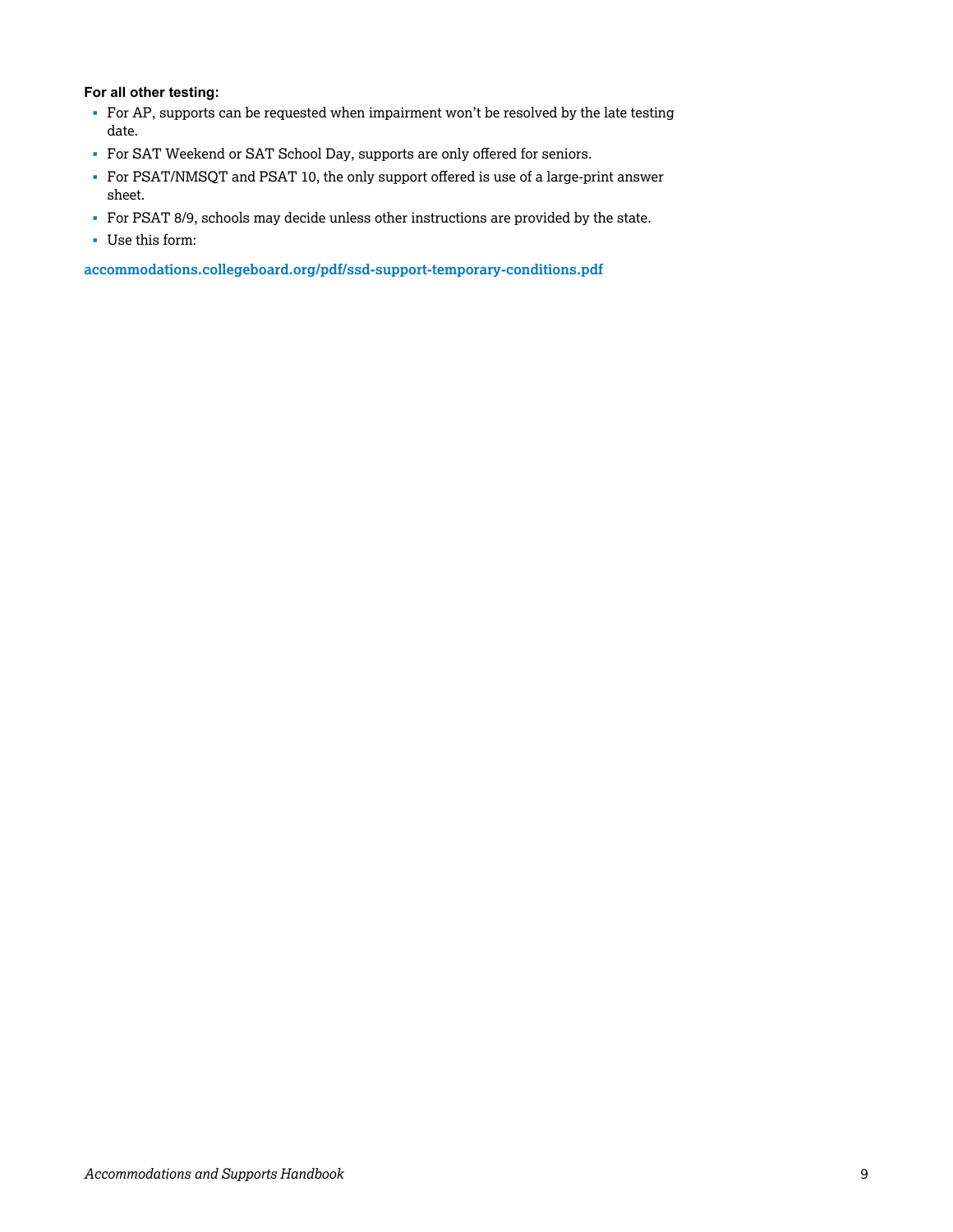# <span id="page-9-0"></span>**Requesting Accommodations and Supports**

In general, students approved by College Board for testing accommodations meet the following criteria:

- § They have a documented disability (documentation will vary depending on the disability).
- § Their participation in College Board assessments is affected by the disability.
- § The specific accommodations requested support the need.
- With few exceptions, they receive accommodations on school tests.

When requesting accommodations, remember:

- § College Board accommodations are intended for students who have documented disabilities. Most people have strengths and weaknesses. The fact that a student has difficulty in some classes, or does better in one subject than in others, does not mean that they have a disability.
- § Many students do not complete the SAT and PSAT-related assessments in the time allowed. Not finishing a test, without other evidence of a disability, does not qualify a student for extended time.
- § Some accommodations may be administered differently on College Board tests than they are for school tests. It's important to understand how an accommodation is administered to determine whether it is appropriate for an individual student. For example, on the SAT, students approved for extended time cannot self-pace and must stay for the entire duration of the tests.
- § Before requesting all the accommodations, consider which one(s) the student will actually use on the test(s) in question. For example, while braille with raised line drawings, large print, and a human reader might all be used by a student during various courses, it's unlikely that a single student would be able to effectively use all of these accommodations on a single College Board test.
- § Some students with disabilities may not need any accommodations for College Board tests. Unlike classroom instruction, College Board tests are primarily written tests, given in a quiet environment. (See **[Universal Features](#page-3-0)** on page 4.) Accommodations such as a notetaker, extra set of books, and adaptive physical education don't apply. Students who require accommodations primarily for listening to a teacher or for maneuvering the hallways may not need accommodations for a written test.
- § Best practice: Discuss at a 504/IEP meeting or talk to parents/school professionals before submitting requests to determine which accommodations apply to College Board tests.

## **Accommodations for Computer-Based/Digital Testing**

If your school is administering the digital version of SAT School Day, the PSAT 10, and/or the PSAT 8/9, accommodations may differ from those needed for paper-based tests. Be sure to go online to review the available **[Digital Alternatives](https://digitaltesting.collegeboard.org/accommodations/types-of-digital-accommodations)**. Contact SSD for more information.

Some students may test with accommodations that aren't appropriate for a digital test. If this is the case, the student may opt out of testing in the digital mode and test with a paper-based test, or the student may choose to test with the digital alternatives appropriate to the respective accommodations.

The SSD coordinator should work with the student and family to determine which [accommodation option\(s\) the student will use on test day. Review the](#page-17-0) **Detailed Accommodations and Supports Information** on page 18, which includes the appropriate digital alternative(s) for each accommodation. Use these details when consulting with the student and family. Students taking the test with accommodations, especially those with assistive technology (AT) devices, should pretest the device in the **Student Digital Test Preview**  prior to test day to ensure it works. Refer to the digital testing manual for more information.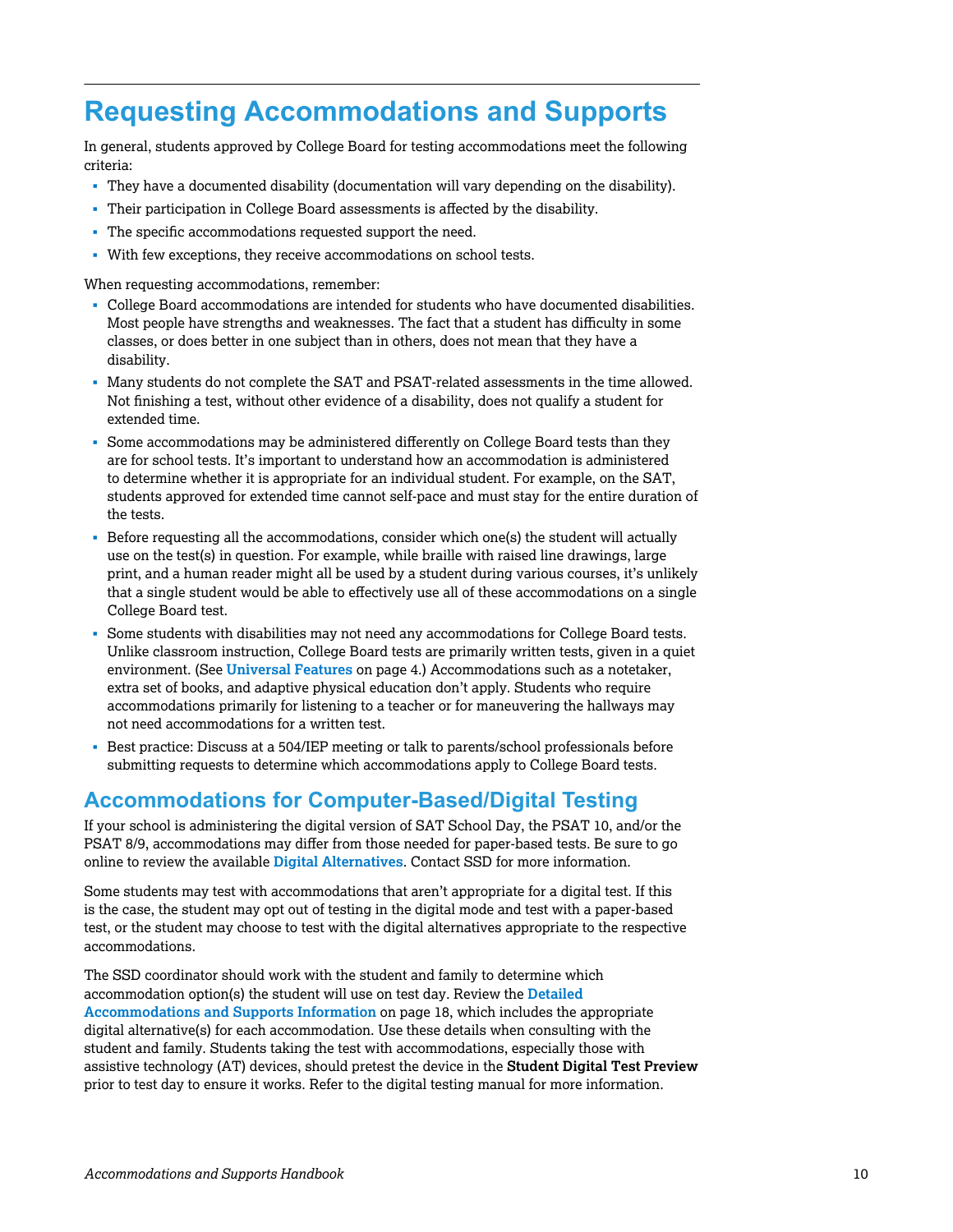# **The Approval Process**

Most students work with their schools to request accommodations for College Board tests. Using the College Board SSD Online system, SSD coordinators can request and manage accommodations for their students. Once approved within the system, with limited exceptions, students remain approved for College Board accommodations until 1 year after high school graduation. These requests are known as **College Board–approved accommodations**.

Many students with an IEP, 504 plan, or other qualified formal school plan (e.g., for nonpublic school students) will receive approval of their current accommodations for College Board tests, based solely on information entered in SSD Online by the SSD coordinator. These are referred to as **school-verified accommodations**. In some cases, schools will be asked to submit documentation for SSD review, referred to as **document review**. SSD Online will indicate when [documentation is needed during the application process for the accommodation. See](#page-12-0) **Using SSD Online** on page 13 for more information.

Once College Board accommodations are approved in SSD Online for a student, they can be used for all College Board tests (this is not valid for SAAs or EL supports entered in SSD Online). So, if a student is approved for extended time for the PSAT/NMSQT, they don't need to reapply when taking the SAT or an applicable AP Exam unless their needs change.

If a student no longer qualifies for accommodations because of a change in their IEP/504, the school should remove the approved accommodations from SSD Online.

#### **Parental Role in Accommodations Requests**

During the SSD Online request process, SSD coordinators will be asked to confirm that they have parent/guardian consent to request accommodations. Since the SSD coordinator is sharing sensitive student information about disabilities with College Board, consent to share this information is needed. A signed parent consent form (available on the SSD website and in the appendix) or equivalent signed consent should be kept in the school's records.

If the school determines a student is no longer eligible and removes the accommodation from the SSD Online system, parental notification is required.

Families can submit requests without the involvement of their school by using a paper Student Eligibility form (available at **[collegeboard.org/ssd](https://accommodations.collegeboard.org/)**). However, when families work collaboratively with their schools to apply online, they usually save time and get a faster response. When a paper Student Eligibility form is used, documentation to support the accommodation request must be provided to College Board.

#### **Timeline for Approval**

Begin applying for accommodations early. Where documentation is required, it may take College Board up to 7 weeks to review any necessary documents. Deadlines for many tests are posted. If your school is testing within a state contract, refer to your state department of education for any deadlines for your state testing.

Requests that are school verified will be approved within a few days. However, approvals may be delayed if the requests aren't detailed or the information supplied is incomplete.

#### **How to Request Accommodations**

Requests for accommodations for the SAT, PSAT/NMSQT, PSAT 10, AP Exams, and at-home CLEP exams are reviewed by the College Board SSD office. Accommodations for these tests must be approved by SSD prior to test day. Allowing a student to test with accommodations that haven't been approved by SSD may result in the cancellation of scores. Appropriate use of accommodations is monitored by College Board and may also be monitored by your state department of education.

The following chart shows how to request accommodations for each test.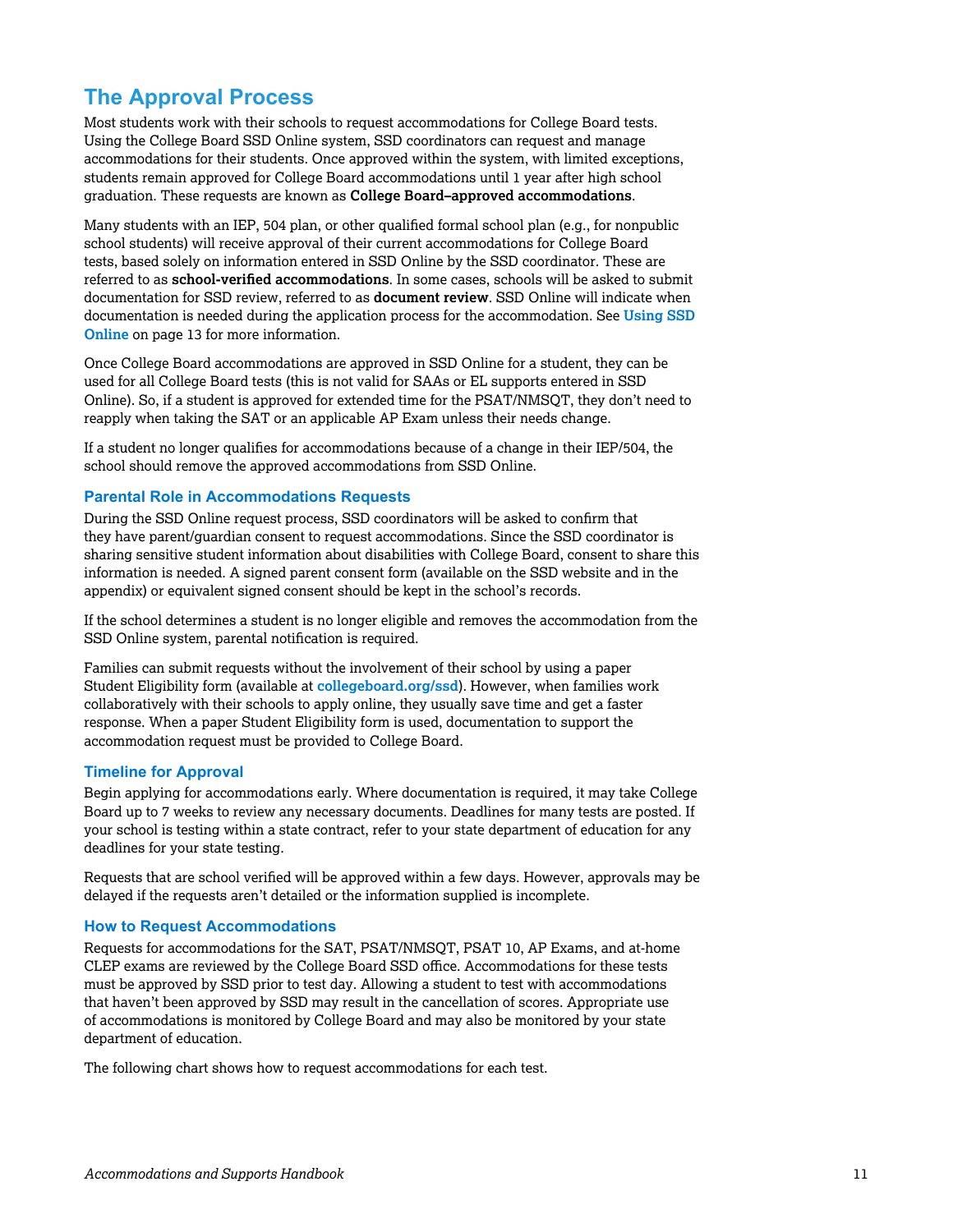| <b>Requesting Accommodations for Each Assessment</b> |                                                                                                                                                                                                                                                           |  |  |
|------------------------------------------------------|-----------------------------------------------------------------------------------------------------------------------------------------------------------------------------------------------------------------------------------------------------------|--|--|
| <b>Assessment</b>                                    | <b>How to Request</b>                                                                                                                                                                                                                                     |  |  |
| <b>SAT Weekend</b>                                   | SSD Online                                                                                                                                                                                                                                                |  |  |
| SAT School Day                                       | SSD Online                                                                                                                                                                                                                                                |  |  |
| PSAT/NMSOT and PSAT 10                               | SSD Online                                                                                                                                                                                                                                                |  |  |
| PSAT <sub>8/9</sub>                                  | For schools that locally decide to order and administer the PSAT 8/9, no<br>College Board approval is required (schools approve accommodations).                                                                                                          |  |  |
|                                                      | For schools testing in state accountability contracts, SSD coordinators<br>must request in SSD Online.                                                                                                                                                    |  |  |
| AP                                                   | SSD Online                                                                                                                                                                                                                                                |  |  |
| CLEP                                                 | Accommodations are approved by the test centers that administer CLEP<br>exams, not by College Board. If taking a CLEP exam with remote<br>proctoring, College Board approval is required. Learn how to request<br>specific accommodations on the exams at |  |  |
|                                                      | clep.collegeboard.org/earn-college-credit/taking-the-test.                                                                                                                                                                                                |  |  |
| <b>ACCUPLACER</b>                                    | Accommodations are available but are not approved by College Board.<br>Contact the test center at your college or other institution for more<br>information.                                                                                              |  |  |

#### **When an Accommodation Is Not Approved**

College Board provides accommodations to best ensure that, when the assessment is administered to an individual with a disability, the assessment results accurately reflect the individual's knowledge, rather than reflecting the individual's impairment. In some cases, however, College Board receives requests for accommodations that would interfere with what the assessment is measuring (e.g., a request to bring formula sheets to an AP Exam, where the exam is measuring the student's knowledge of the formulas being requested). Other accommodations may interfere with test validity or test security. In these cases, College Board will work with the school to identify an appropriate alternate accommodation for the student.

While most accommodations that are required due to a student's disability are approved by College Board, there can be times the request may not be approved. The most frequent reason for not approving an accommodations request, when documentation review is required, is because the documentation provided does not give clear information or documentation was never provided. Documentation provided must show evidence of the student's disability and/or functional impact as it relates to College Board testing.

## **Preparing to Request Accommodations and Supports**

Requesting accommodations will be more efficient if the SSD coordinator organizes the information needed before going in to SSD Online to submit a request. We've provided an Accommodations Request worksheet in the appendix as a resource to help you in this step if desired (it isn't required).

#### **Organize Your Requests**

Use the following suggested steps to organize your requests:

- § Use SSD Online to identify students who will be testing this year.
- For new students or students who need accommodations that haven't been requested yet, submit a request in SSD Online.
- For students with previously approved accommodations, verify:
	- $\bullet$  Accommodations approved match the student's current needs.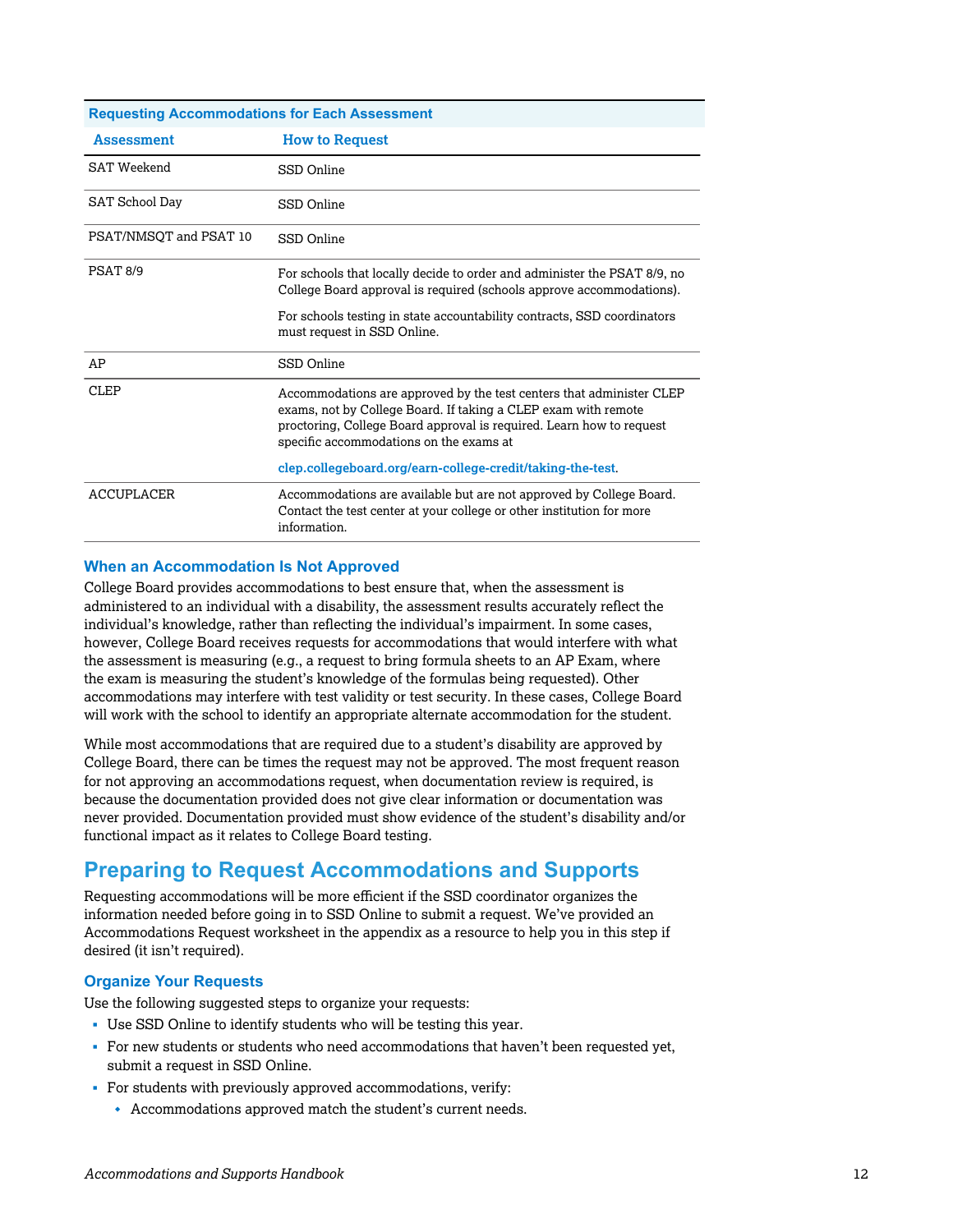- Student information including name, birth date, and graduation date is correct.
- <span id="page-12-0"></span>• For any student no longer at your school, use SSD Online to have the student removed from the dashboard and reports.

#### **Information Needed for Submitting Requests**

You'll need the following information when you identify students requiring accommodations for College Board tests:

- § IEP, 504 plan, or other qualified formal plan:
	- $\cdot$  Information about the diagnosed disability
	- $\cdot$  Estimated month/year that the IEP or 504 plan was first created
- § Required demographic information:
	- $\bullet$  Official student name the student will register with for testing
	- $\cdot$  Date of birth
	- Estimated graduation date (month/year)
	- $\cdot$  Gender
	- $\cdot$  Student mailing address
	- $\cdot$  Student phone number
	- $\cdot$  Confirmation of parental consent:
		- Parent Consent form (or use of an alternate school consent process), signed by the parent/guardian (or the student, if over 18).
		- Verify that you have signed consent on file at your school before submitting a request for accommodations.

#### **Documentation**

Schools requesting accommodations for students should have documentation that supports the need for accommodations. In some cases, the documentation must be submitted to College Board for SSD review. Appropriate documentation depends on the student's disability and the requested accommodation. To learn what types of documentation are most helpful for specific disabilities and accommodations, see **[collegeboard.org/ssd](https://accommodations.collegeboard.org/)**.

Most importantly, the documentation should show evidence of:

- The disability.
- § The degree to which the student's activities are affected (functional limitation).
- § The need for the specific accommodations requested.

Additionally, the documentation should meet the SSD documentation guidelines. While SSD reviews all submitted documentation, the following guidelines identify the documentation that is most helpful in determining whether accommodations are appropriate:

- The diagnosis is clearly stated.
- Information is current.
- § Educational, developmental, and medical history is presented.
- The diagnosis is supported.
- § The functional limitation is described.
- § Recommended accommodations are justified.
- § Evaluators' professional credentials are established.

# **Using SSD Online**

SSD coordinators use SSD Online to submit requests for accommodations, EL time and one-half (+50%) supports, and SAAs on behalf of students. New SSD coordinators must request access to the SSD Online system.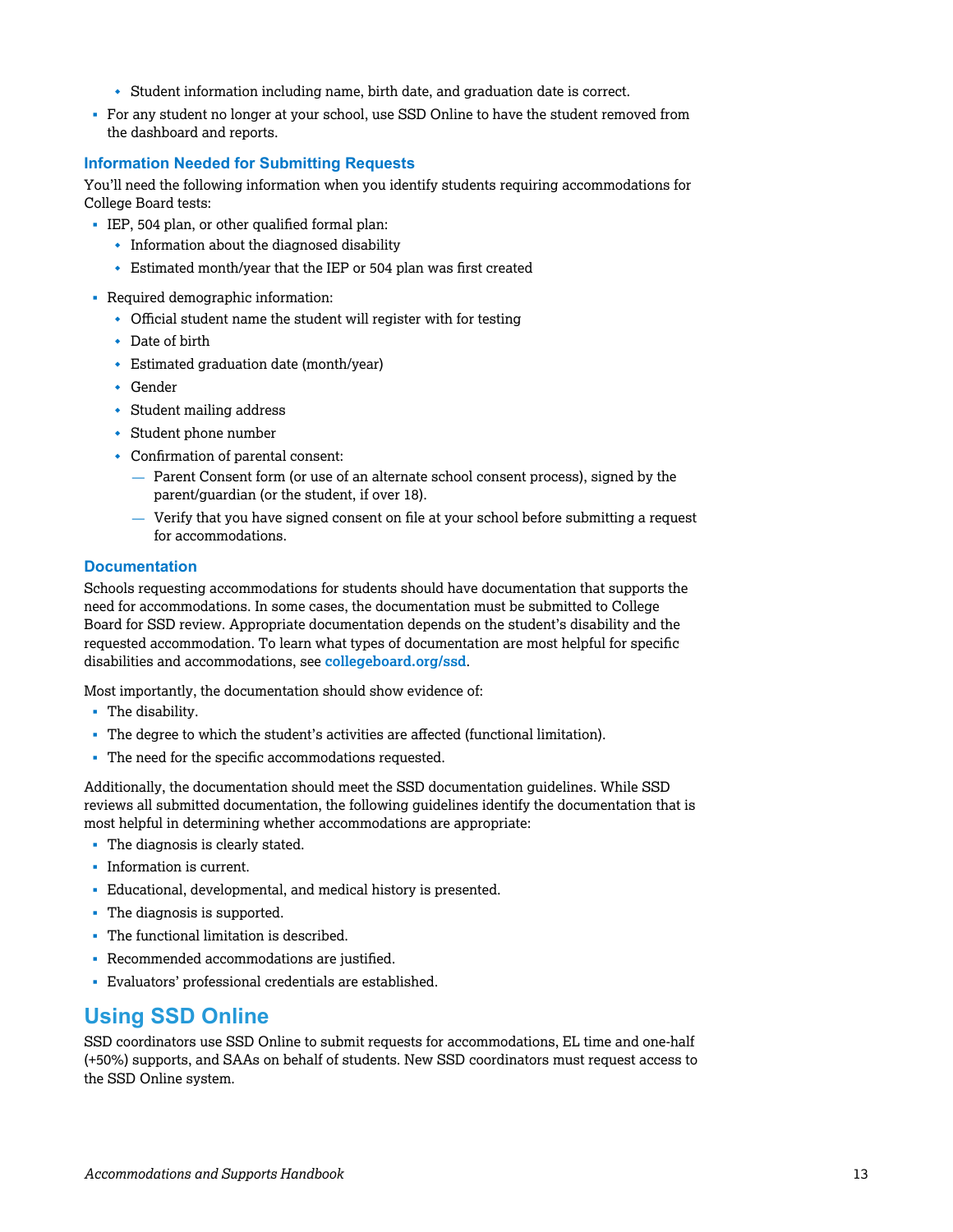#### **Accessing SSD Online**

Visit **[collegeboard.org/ssdonline](https://accommodations.collegeboard.org/ssd-online)** for detailed instructions for accessing and using SSD Online. To access the system, new SSD coordinator(s) will need to:

- **1.** Create a College Board Professional Account. Use your individual school email address (not a personal address and not a general school email address) when providing your information.
- **2.** Complete the **[SSD Coordinator form](https://accommodations.collegeboard.org/pdf/ssd-coordinator.pdf)**, found at **[collegeboard.org/ssd](https://accommodations.collegeboard.org/)**.

You will be notified by email when access has been provided. It may take 1–2 days to receive access.

Schools can have multiple SSD coordinators with access to SSD Online. Each coordinator needs to submit the SSD Coordinator form to obtain access. Returning SSD coordinators do not need to fill out a form each year, but they should review their information to confirm their College Board Professional Account username and password are still active.

#### **Submitting a Request Through SSD Online**

Once you have access to SSD Online, parent/guardian consent, and a list of students who require accommodations to be requested, take the following steps:

- **1.** Sign in to SSD Online.
- **2.** Click **Submit Request**.
- **3.** Search for a student or add a new student.
- **4.** If adding a new student, enter basic student information.
- **5.** Answer questions about the student's disability and requested accommodations.
- **6.** Answer questions about the student's plan.
- **7.** Where requested, upload documentation that demonstrates the need for the requested accommodation.

**IMPORTANT:** *Many requests for accommodations are approved based solely on information provided during the online process. In cases where additional documentation is required, SSD Online will provide a list of recommended documentation to submit. While the recommended documentation listed is most helpful in determining a student's need for accommodations, you may submit other documentation instead. College Board will review all documentation that is submitted.*

#### **Requesting EL Extended Time Support and SAAs**

If you're administering an assessment that allows EL supports and/or SAAs, take the following steps:

- **1.** Sign in to SSD Online.
- **2.** Enter basic student information.
- **3.** Select the EL time and one-half (+50%) support or the appropriate SAA.
- **4.** If requesting EL supports, confirm that the student meets the required criteria.
- **5.** Submit the request.

These do not remain in a student's account and must be requested every year.

#### **Using the SSD Online Dashboard**

The SSD Dashboard provides substantial information about your students with disabilities. From the dashboard, you can:

- Verify the student's approval status.
- See the accommodations that were requested or approved for each student.
- See detailed information about the student's accommodations.
- § Access the student's decision letters.
- § See the student's next registered SAT (if applicable).
- § Access SSD forms, FAQs, and other helpful links.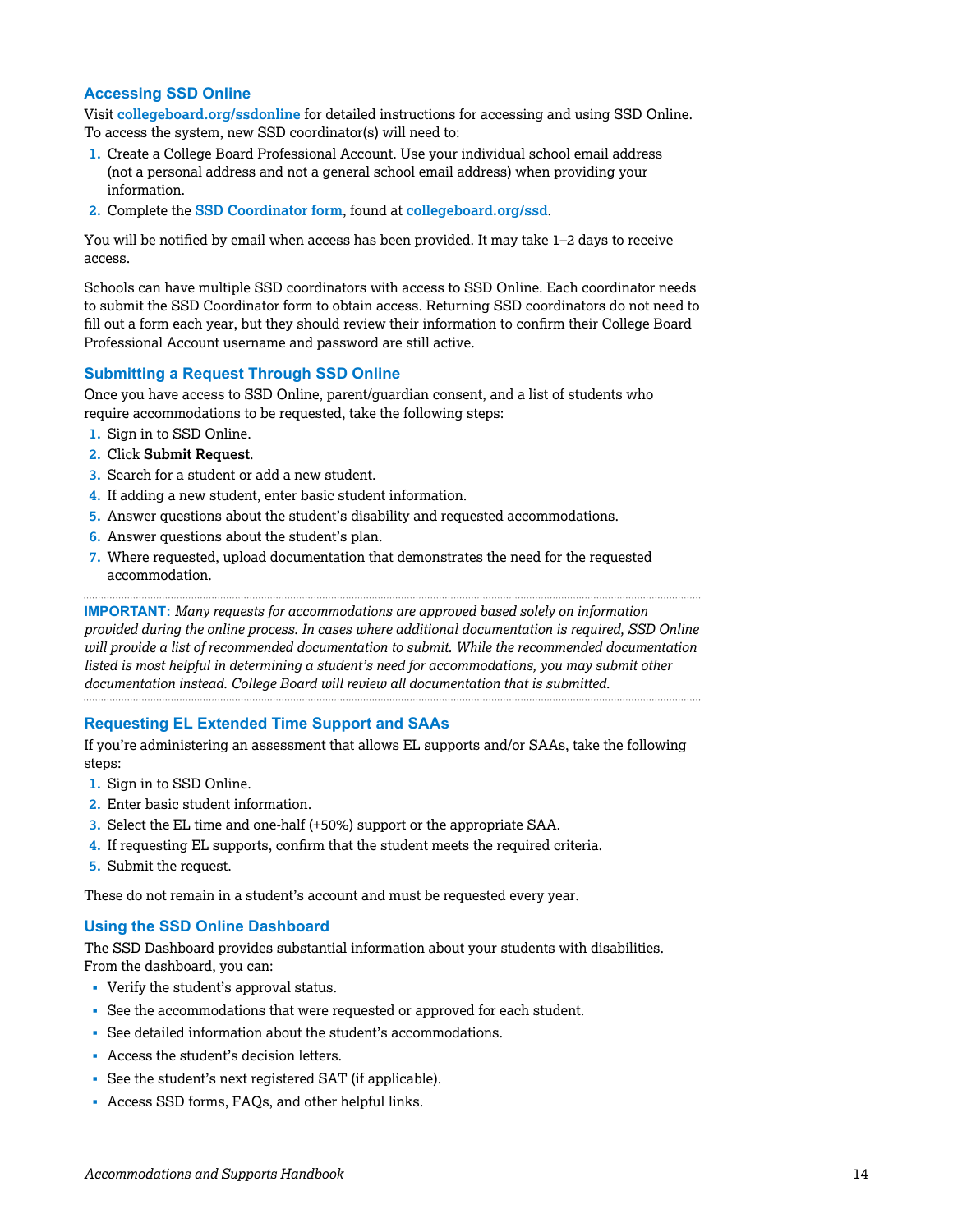#### **Decisions in SSD Online**

The dashboard displays a request status for each student. Students receive a letter by postal mail explaining the decision.

#### **Changing Accommodations**

If a student requests additional accommodations after approval, or needs to change their approved accommodations, you can use SSD Online to submit an accommodation change request. To remove accommodations for a student under the age of 18, you'll need the consent of a parent/guardian. To add additional accommodations, you'll need to submit documentation. Processing change requests can take up to 7 weeks; you should try to submit them by the SSD deadline for the given test date.

#### **Resubmitting Denied Requests**

A request may not be approved because the documentation provided doesn't support the need for the accommodation as it relates to College Board testing or because documentation was requested and never received. If a student's request for accommodations is not approved, you can use SSD Online to request that it be rereviewed.

Keep these points in mind: Reopening a denied request—and submitting all documentation initiates a new 7-week review process. Documentation should be included.

If you have questions about why a request was not approved, call SSD Customer Service at 844-255-7728 (U.S.) or +1-212-713-8333 (International).

#### **Updating the Weekend School Testing Calendar**

Primary SSD coordinators should complete an SSD school testing calendar each year, as some of their students may register to take SAT Weekend with school-based accommodations. The SSD coordinator will indicate on the calendar which SAT Weekend administrations the school can offer to their students with school-based accommodations. When completing the calendar, keep in mind that schools have a 7-day window to test their students, and that schools do not need to be a test center to administer a test to students with school-based accommodations.

Schools are strongly encouraged to open their school-based testing calendar for all administrations (although the school may not have any testers for some administrations). If your school can't test your students with school-based accommodations for certain administrations, be sure to communicate the testing schedule to them so they're aware of when they can test at your school. To increase their access to test dates of preference, consider coordinating with a nearby school to assist them in finding an alternate testing location.

If you need to cancel a test administration close to test day (e.g., because of a weather-related closure or other school shutdowns), please notify both the SSD office and the students registered to test. This notification is separate from the notification sent to Test Administration Services for any center-based testing that's been canceled.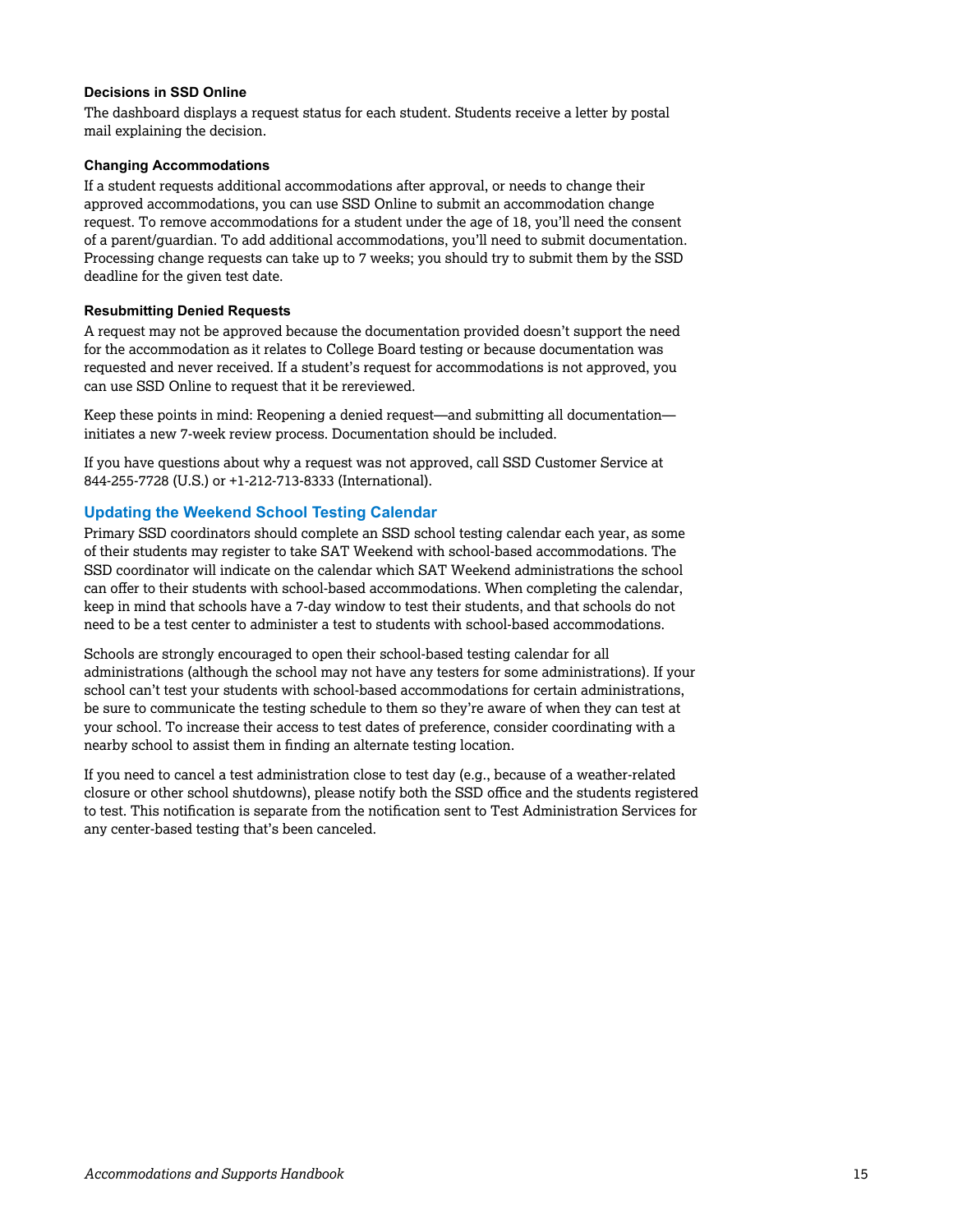# <span id="page-15-0"></span>**Administering Tests with Accommodations**

# **Administering Accommodations**

Accommodations don't alter the sections, order, or questions of College Board tests; they mostly influence the timing and testing environment. Unless a student has an accommodation that dictates otherwise (e.g., four-function calculator for noncalculator sections, or permission to take breaks as needed), all rules that apply to the standard test administration must be followed when administering a test with accommodations.

Uniform procedures are essential to a standardized testing program. The only way to ensure comparable scores for students taking the test in different locations is for proctors to follow the same testing procedures and give their instructions exactly as they appear in the relevant manual.

Detailed instructions for administrating tests with accommodations are included in each of the test manuals. Be sure to read the appropriate test manual(s) well before test day and follow the procedures outlined. If you're administering school-based accommodations to students during a weekend administration of the SAT, training is available through SSD Online.

Keep in mind:

- Only give the accommodations that the student is approved for in SSD Online or on the NAR (unless administering PSAT 8/9 outside of state-provided testing). Giving additional accommodations, even accommodations that the student uses in school, can result in the cancellation of scores.
- § Don't seat students together if they have accommodations that may distract each other.
- § Some accommodations require special seating, staff, materials, or equipment. For example, students approved for a human reader or scribe must test in a one-to-one setting. Students approved for pre-recorded audio require a computer and internet access.
- § Some accommodations require testing over 2 days.
- § Some accommodations require the use of more than 1 script. Prior to test day, proctors should review the manual closely, and pay attention to the script(s) required in their testing rooms.
- § For the digital tests in the SAT Suite of Assessments, use the script that is in alignment with the student's approved test time.

# **Nonstandard Administration Report**

If you're administrating a test to students with accommodations, or if your school is participating in SAT School Day, you'll need to generate a NAR (unless administering PSAT 8/9 outside of state-provided testing). A NAR is a list of students approved for accommodations and testing in a particular test administration.

To generate a NAR:

- § Select **Create Nonstandard Administration Report** and select **AP**, **SAT**, **PSAT/NMSQT and PSAT 10**, or **PSAT 8/9** if accommodations are required to be submitted in SSD Online.
- § You'll be prompted to select from a list of students with approved accommodations for that assessment.
- § Click **Create Nonstandard Administration Report** when you've finished selecting students.
- § A PDF will be generated.

The SSD coordinator can use the NAR as their testing roster. The NAR lists students who are testing and their approved accommodations, including any extended time or required test formats. The SSD coordinator will use the information from the NAR to refine the testing schedule, allocate enough rooms for accommodated testing, and determine staffing requirements.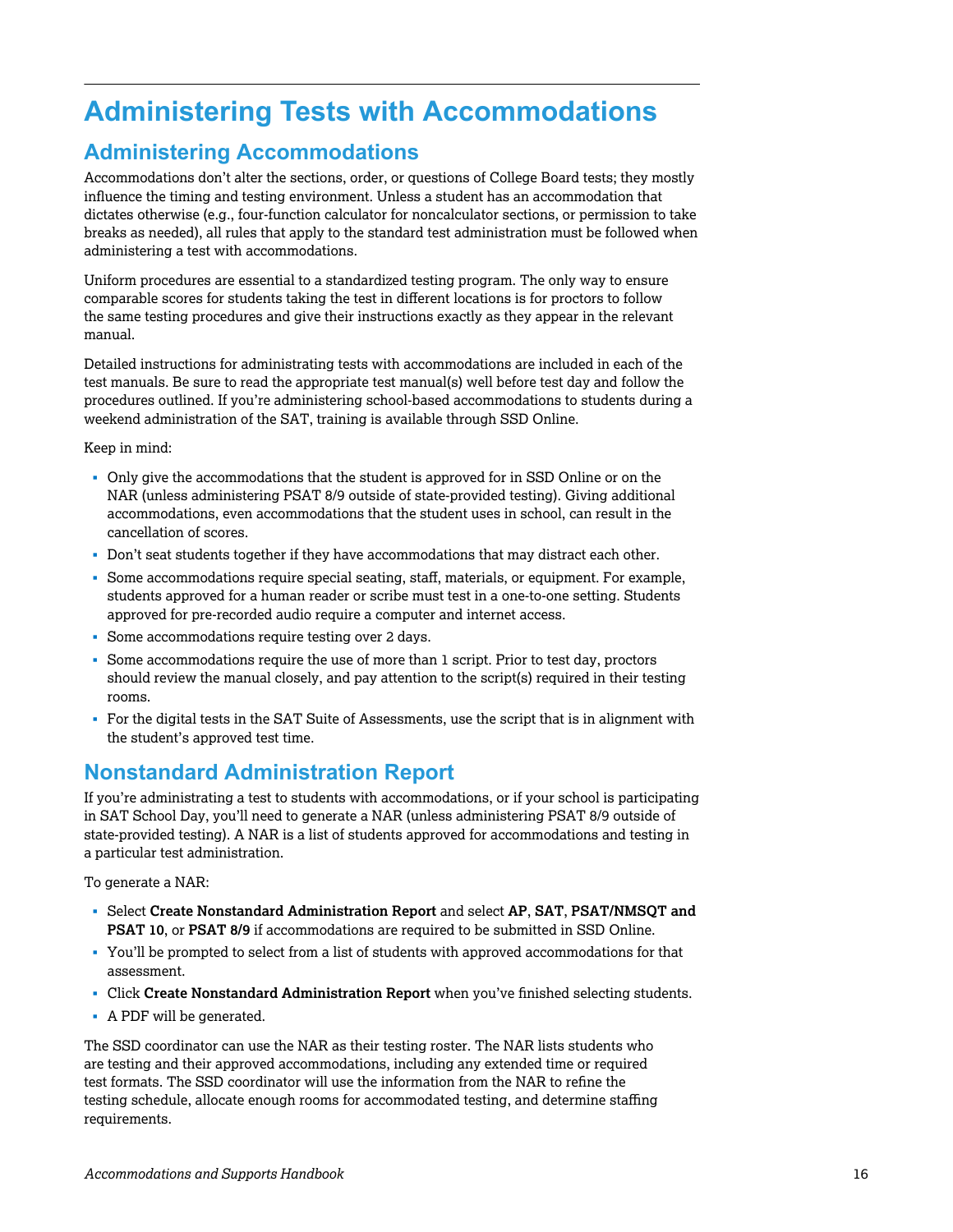For SAT School Day, the NAR also provides information about which students can test in the same room, even if they have different accommodations. For example, a student approved for double time (+100%) and large print can test in the same room as a student with just double time (+100%), because the timing of their testing is the same. However, a student approved for double time (+100%) and extended breaks will need to test in a separate testing room, because their testing time will differ from the other 2 students.

# **Administering EL Supports**

For students using a word-to-word bilingual dictionary:

- Students may supply their own dictionaries; however, confirm the dictionary is on the approved list given at the link below. Collect the dictionary prior to test day to check for unauthorized written information or test aids in the dictionary. Store securely until provided to the proctor on test day.
- § Students can be seated in standard testing rooms.

**[collegereadiness.collegeboard.org/pdf/sat-sd-college-board-approved-glossaries.pdf](https://accommodations.collegeboard.org/pdf/state-provided-temporary-conditions-form.pdf)**

For students using translated test directions:

- § Print the applicable PDF for the student. Printed directions will not be supplied to schools. Store securely until provided to the proctor on test day.
- § Students can be seated in standard testing rooms.

For students who are using the time and one-half (+50%) support:

- Confirm the student is listed on the NAR before test day (by the applicable EL request deadline).
- § Students using the extended time support can use the same test materials as other students taking the entire test with time and one-half (+50%). They can test in the same room if no other accommodations are being administered that require different timing or breaks.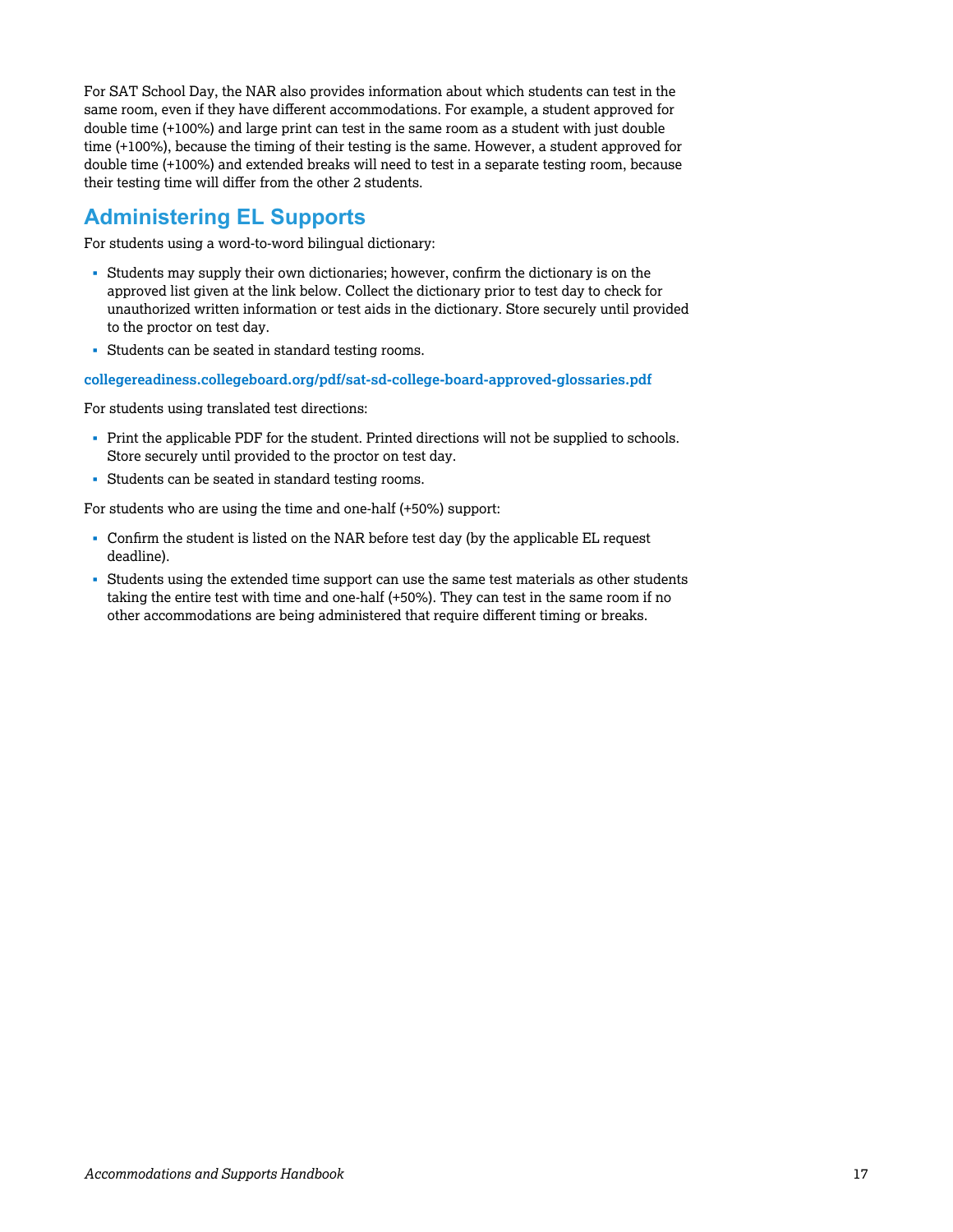# <span id="page-17-0"></span>**Detailed Accommodations and Supports Information**

# **Overview of Accommodations and Supports**

The accommodation(s) students are approved for determine when a student will test, based on the category of the accommodation.

| <b>Determining When Students with Accommodations Test</b> |                                                                                                                                                                                                                                                                                                                                                   |  |  |
|-----------------------------------------------------------|---------------------------------------------------------------------------------------------------------------------------------------------------------------------------------------------------------------------------------------------------------------------------------------------------------------------------------------------------|--|--|
| <b>Assessment</b>                                         | <b>When Student Will Test</b>                                                                                                                                                                                                                                                                                                                     |  |  |
| SAT Weekend                                               | Center-based: Students approved for center-based accommodations will<br>test on the registered test date.                                                                                                                                                                                                                                         |  |  |
|                                                           | School-based: Students approved for school-based accommodations can<br>test starting on the registered Saturday test date or any date between the<br>test date and 7 days later. Testing must end in that window, or at the<br>latest, the Friday following the Saturday test date. There are 2 testing<br>windows for the August administration. |  |  |
| SAT School Day                                            | Primary: Students approved for "Primary" accommodations will test on<br>the primary test date.                                                                                                                                                                                                                                                    |  |  |
|                                                           | Window: Students approved for certain accommodations will test on 1 or<br>more days during the accommodated window, as designated on the NAR.<br>Typically, the accommodated window starts on the primary test date and<br>lasts approximately 10 school days.                                                                                    |  |  |
| PSAT/NMSOT                                                | All tests: All accommodations (except the second day of pre-recorded<br>audio) require students to test on the test date.                                                                                                                                                                                                                         |  |  |
| PSAT 10 and PSAT 8/9                                      | Primary or Window: Scheduling students with accommodations for<br>PSAT 10 and PSAT 8/9 depends on a few factors. Refer to the coordinator<br>manual for the particular assessment to determine when students should<br>test.                                                                                                                      |  |  |
| AP                                                        | All tests: AP Exams are scheduled for a primary test date and a late<br>test date. All accommodations can be given on either test date. Some<br>accommodations only apply to specific subjects.                                                                                                                                                   |  |  |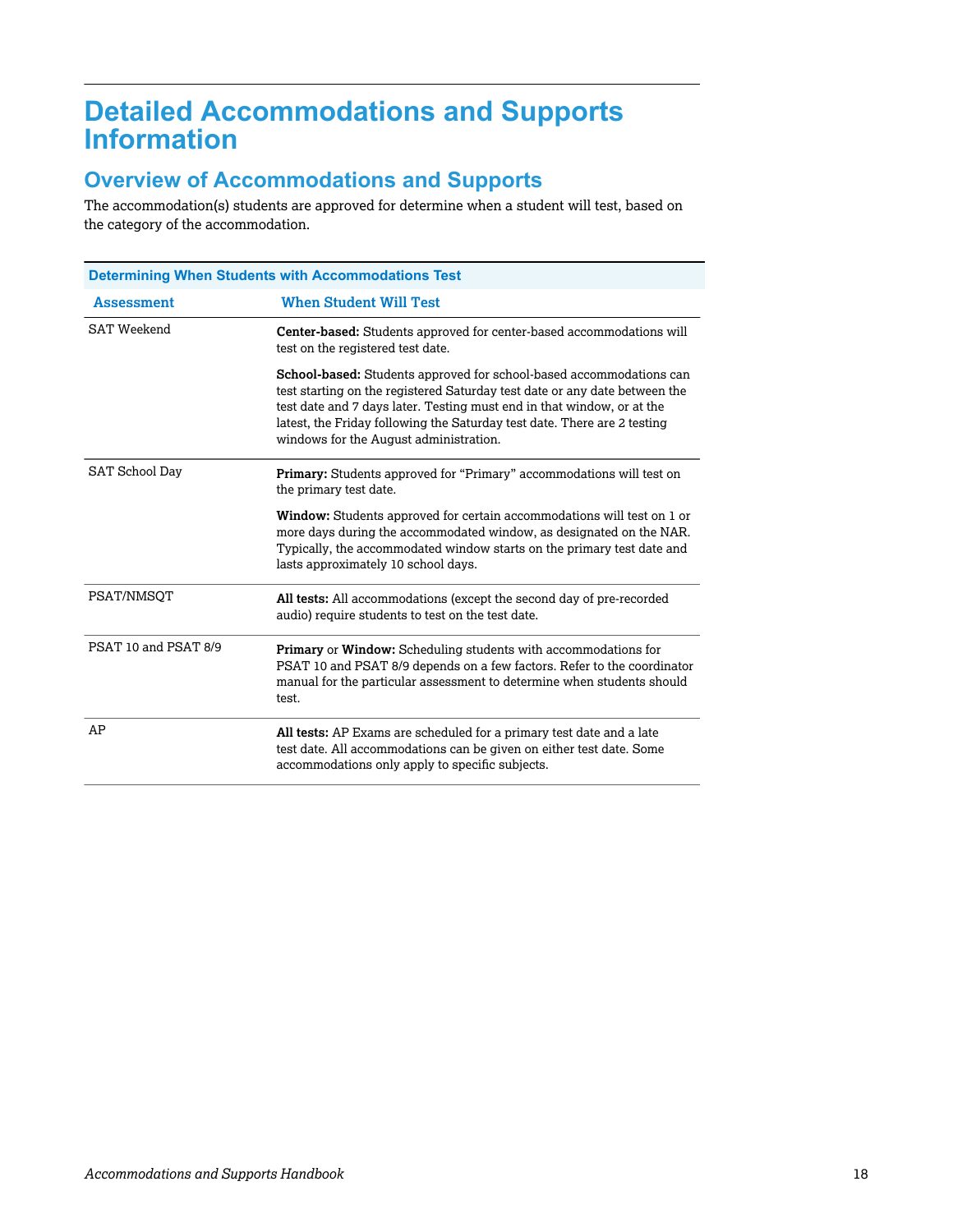# **Types of Accommodations and Supports Provided on College Board Assessments**

College Board provides many different types of accommodations to students with disabilities along with EL supports for certain assessments. Information on common accommodations and supports is listed in the following table. Please note that these are not the only accommodations provided, and new accommodations are frequently requested and approved.

Any accommodation request not specified in this section will be reviewed and considered.

**IMPORTANT:** *Some terminology used in the creation of IEPs or 504 plans may differ from the College Board nomenclature. For example, if a student typically has assessments read aloud in school, they may wish to request a human reader or pre-recorded audio format to have the test read aloud. Refer to the description of each accommodation type to understand which accommodations may be most appropriate.*

Many students are approved for more than 1 accommodation. The information in the charts that follow assumes the accommodation being discussed is the only approved accommodation. The information may change if other accommodations are also approved. For example, a student approved only for 14-point large print will test in 1 day, in a center, if taking a weekend administration of the SAT. However, a student approved for both 14-point large print and double time (+100%) will take the SAT Weekend over 2 days, in their school instead of a center, because of the approval of double time. For questions, contact the SSD office.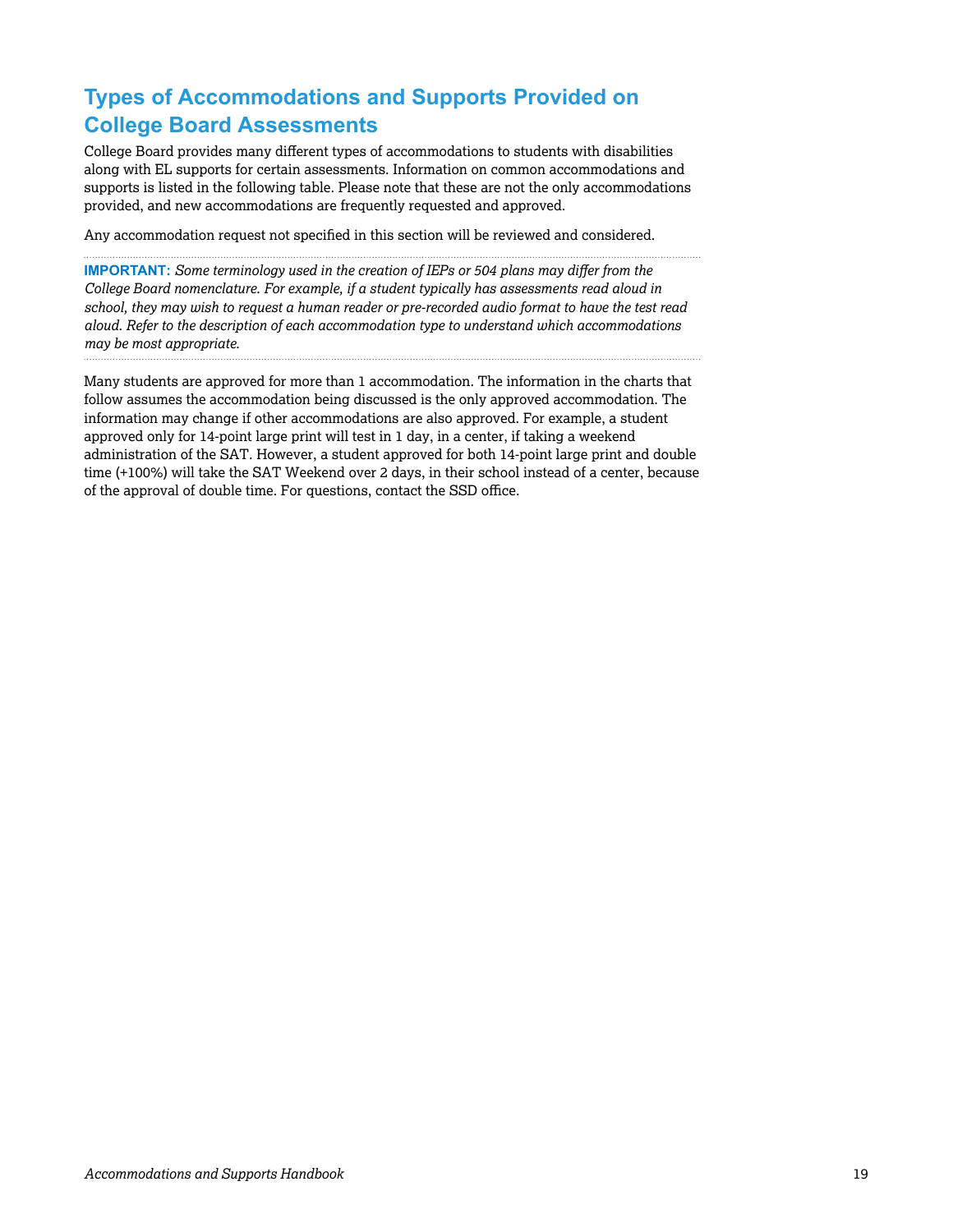| <b>Commonly Requested Accommodations</b>      |                                                                                                                                                                                                                                                                                                                                                                               |
|-----------------------------------------------|-------------------------------------------------------------------------------------------------------------------------------------------------------------------------------------------------------------------------------------------------------------------------------------------------------------------------------------------------------------------------------|
| <b>Type of Accommodation</b><br><b>Needed</b> | <b>Examples</b>                                                                                                                                                                                                                                                                                                                                                               |
| <b>Extended Time</b>                          | Time and one-half (+50%)<br>Double time (+100%)<br>• More than double time (>100%)                                                                                                                                                                                                                                                                                            |
| Reading/Seeing Text                           | • Large-print test book<br>• Human reader<br>• Pre-recorded audio (MP3 via streaming)<br>• Braille with raised line drawings<br>• Magnification device (non-electronic)<br>• Magnification device (electronic)<br>• Raised line drawings (graphs and figures)<br>• Colored overlay<br>• Assistive technology-compatible (ATC) test format<br>• Other (documentation required) |
| <b>Recording Answers</b>                      | • Large-print (large-block) answer sheet (no bubbles)<br>• Computer (word processor ONLY for Essays ONLY)*<br>• Writer/scribe to record responses<br>• Braille writer<br>• Record answers in test book<br>• Other (documentation required)<br>* The Essay has been discontinued except for some state-provided<br>SAT School Day administrations.                             |
| Extra/Extended Breaks                         | • Extended breaks<br>■ Extra breaks<br>• Breaks as needed<br>• Other (documentation required)                                                                                                                                                                                                                                                                                 |
| Modified Setting                              | • Preferential seating<br>• Small group testing<br>School-based testing<br>a,<br>One-to-one (1:1) testing<br>• Wheelchair accessibility<br>• Other (documentation required)                                                                                                                                                                                                   |
| Other                                         | • Food/drink/medication<br>• Permission to test blood sugar<br>• Printed copy of verbal instructions<br>Sign language interpreter for oral instructions only<br>٠<br>• Assistive technology (AT) (documentation required)<br>Auditory amplification/FM system<br>• Four-function calculator<br>• Other (documentation required)                                               |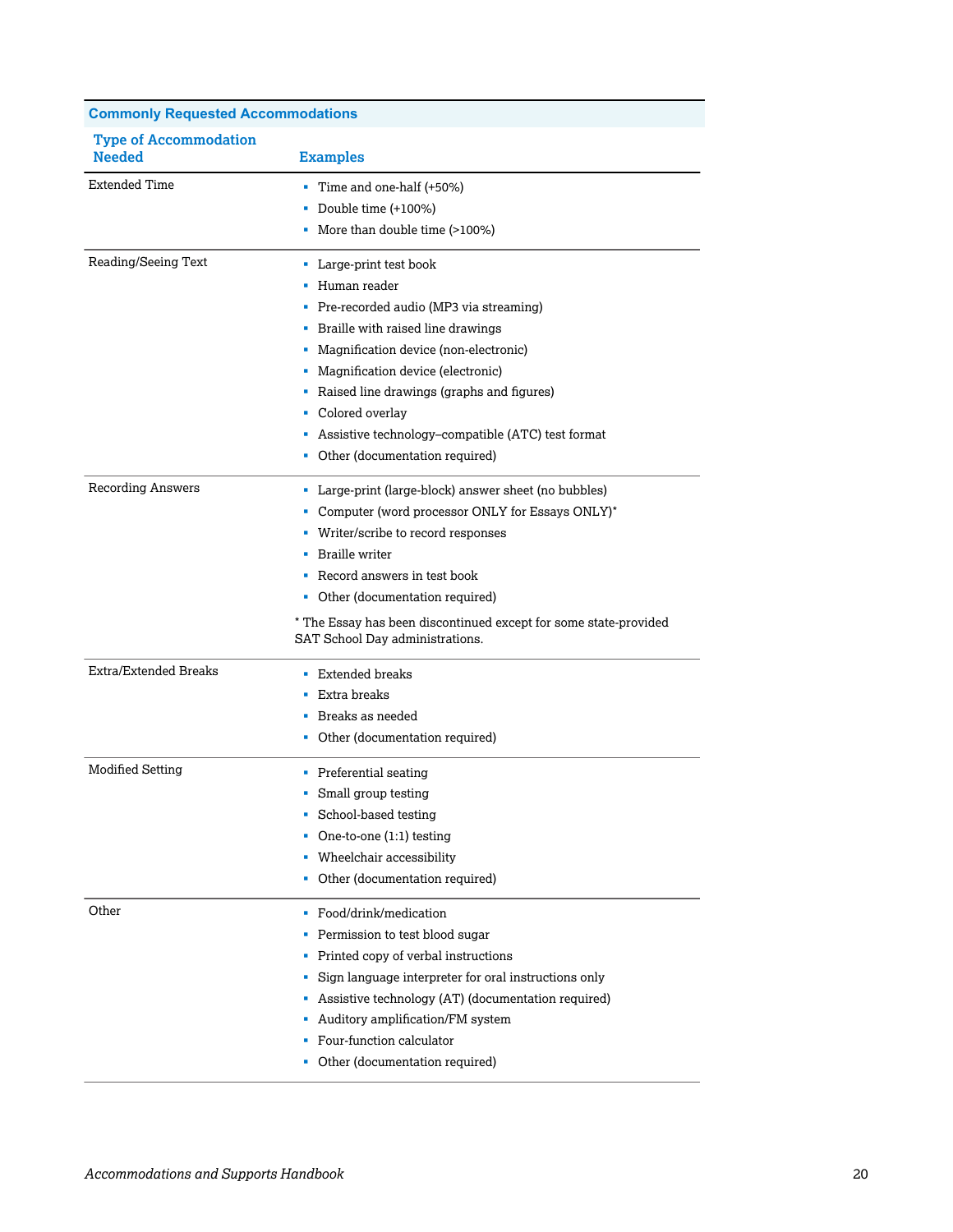# **Extended Time Accommodations**

Students may be approved for time and one-half (+50%), double time (+100%), or more than double time (>100%) on all or portions of an assessment.

#### **Important Notes About Self-Pacing:**

Students testing with extended time on the SAT and PSAT-related assessments will use the entire time they're approved for (no self-pacing). Students cannot move to the next section when they're finished, even if they're the only student testing.

For AP testing, students may self-pace within a part but not across exam sections.

#### **Extended Time Accommodation Details**

| <b>Extended Time</b>             |                                                                                                                                                                                                                                                   |
|----------------------------------|---------------------------------------------------------------------------------------------------------------------------------------------------------------------------------------------------------------------------------------------------|
| <b>Information</b>               | <b>Details</b>                                                                                                                                                                                                                                    |
| Description                      | When a student tests with extended time, they test longer than<br>other students. Extended time is a request for a specific amount<br>of additional time that a student requires (usually time and one-<br>half or double time, but can be more). |
| <b>Typical Use</b>               | Extended time is used by students with many disabilities, for<br>example, by students with learning disabilities who read slowly,<br>or students with certain physical impairments that cause them to<br>write slowly.                            |
| What to Consider When Requesting | Does the student's disability affect their need for time? Students<br>with disabilities that don't cause them to work more slowly than<br>other students generally should not request extended time.                                              |
|                                  | How much time is the student using, and are they using it<br>consistently?                                                                                                                                                                        |
|                                  | Consider whether other accommodations would be more effective<br>(e.g., extra breaks for students who are using time to take<br>breaks; large-print answer sheet for students who have difficulty<br>completing a standard answer sheet).         |
| <b>Verification Process</b>      | • For time and one-half: School verification when other criteria<br>are met. Verification for time and one-half will depend on<br>the disability category and/or if other accommodations are<br>requested requiring documentation.                |
|                                  | For double time and more than double time: Documentation<br>٠<br>is required.                                                                                                                                                                     |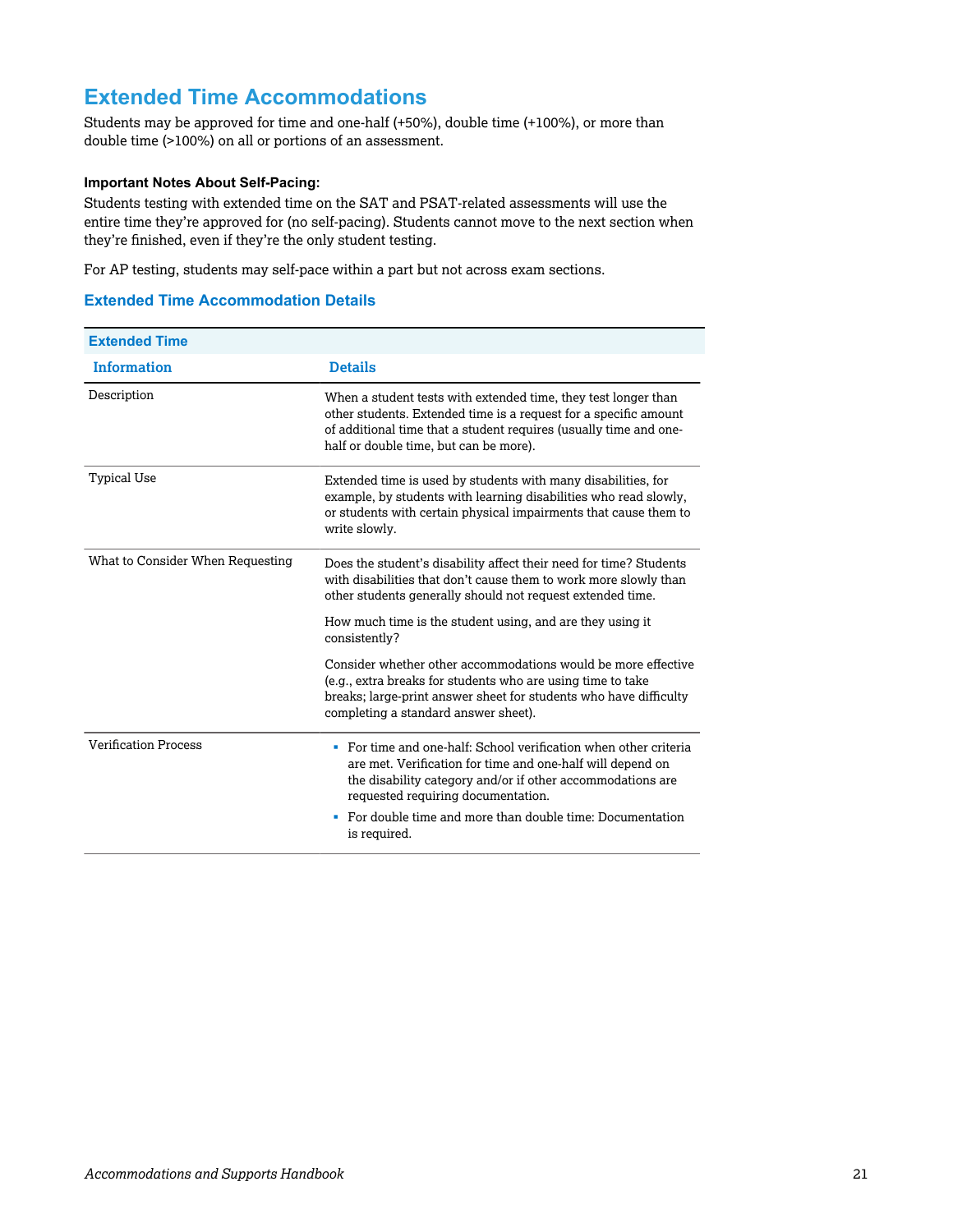| <b>Extended Time (cont.)</b>                           |                                                                                                                                                                                                                                                                                                                                                         |
|--------------------------------------------------------|---------------------------------------------------------------------------------------------------------------------------------------------------------------------------------------------------------------------------------------------------------------------------------------------------------------------------------------------------------|
| <b>Information</b>                                     | <b>Details</b>                                                                                                                                                                                                                                                                                                                                          |
| Materials and Preparation                              | <b>SAT/PSAT-related assessments:</b> Be sure to use the correct<br>testing script. If a student is approved for accommodations for<br>only part of the test (e.g., math only or writing only), you'll start<br>with a standard script and switch to an extended time script.<br>Students approved for extended time also are given extra breaks.        |
|                                                        | AP: Be sure to check the extended time tables in the appropriate<br>AP coordinator manual to see which exams and sections<br>extended time applies to. For AP, a student approved for<br>extended time will not automatically be provided extra breaks.<br>A student requiring extra breaks must apply for that specific<br>accommodation for AP Exams. |
| <b>SAT Suite of Assessments Digital</b><br>Alternative | No alternative needed.                                                                                                                                                                                                                                                                                                                                  |
| <b>Notes</b>                                           | • Reading – Students approved for extended time in reading<br>receive extended time for the entire test.                                                                                                                                                                                                                                                |
|                                                        | • Writing (essays/free response) – Students taking a test<br>without an essay or free responses (e.g., most SAT<br>administrations and all PSAT-related assessments) will test<br>in the standard testing room unless approved for other<br>accommodations. For AP, the student receives extended time<br>for short answers and free response.          |
|                                                        | • Speaking/Listening – Extended time for AP World Language<br>or AP Music Theory only.                                                                                                                                                                                                                                                                  |
|                                                        | • Math – Extended time on the Math Test portion of the SAT<br>and PSAT-related assessments. Check the timing charts in<br>the AP Coordinator Manual or SAT Coordinator Manual for<br>more information about application to specific subjects.                                                                                                           |
|                                                        | • EL time and one-half (+50%) support – Extended time for<br>the entire test on assessments where EL supports apply.                                                                                                                                                                                                                                    |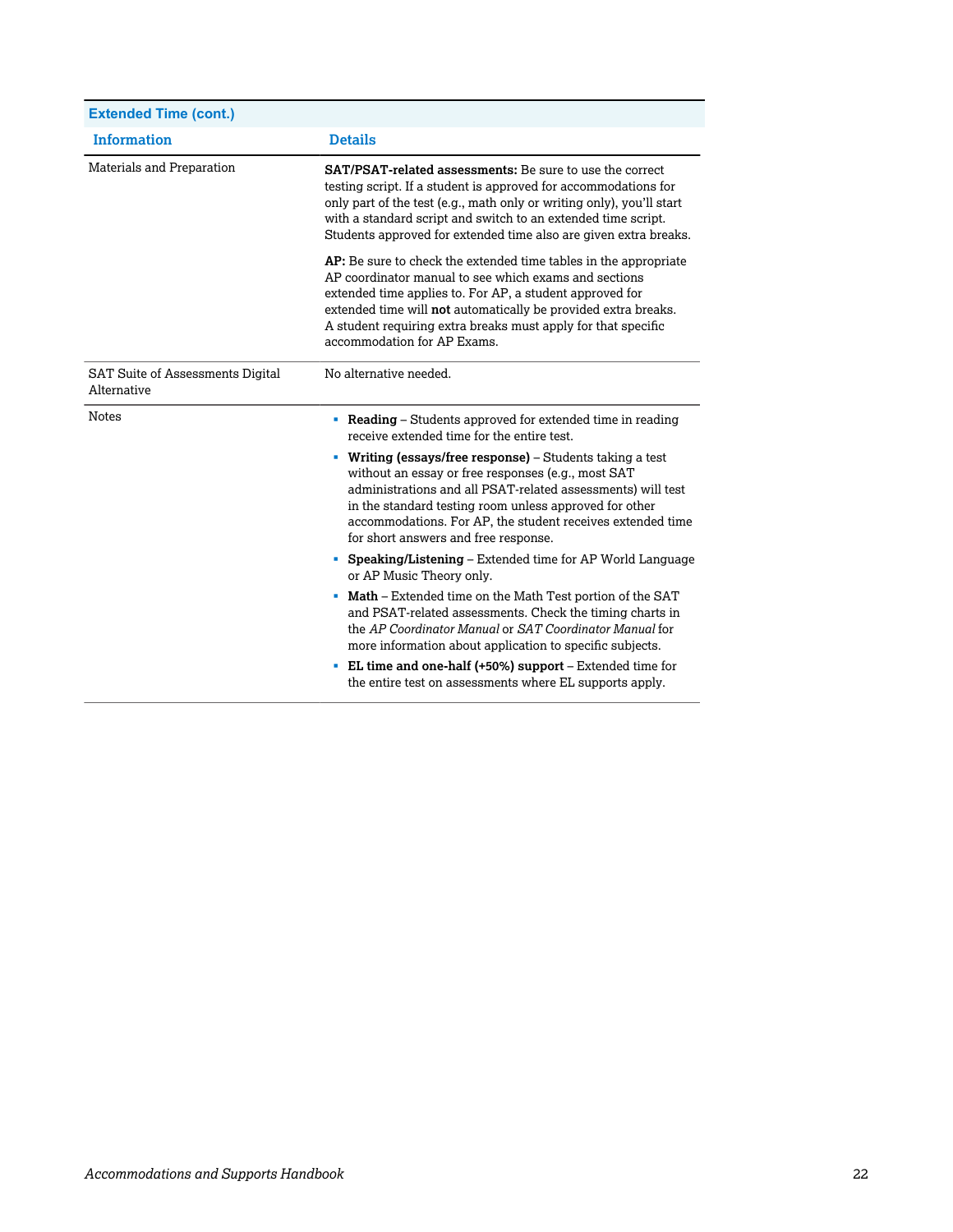|  |  | <b>Extended Time Accommodation Schedules</b> |  |
|--|--|----------------------------------------------|--|
|--|--|----------------------------------------------|--|

| Time and One-Half (+50%) Accommodations for Each Assessment |                                |                                  |                     |
|-------------------------------------------------------------|--------------------------------|----------------------------------|---------------------|
|                                                             | <b>Test Administered</b>       | <b>When Student Will</b><br>Test | <b>Days to Test</b> |
| Reading: Time and<br>One-Half (50%)                         | <b>SAT Weekend</b>             | Center-based                     | 1 day               |
|                                                             | SAT School Day (without Essay) | Primary                          | 1 day               |
|                                                             | SAT School Day (with Essay)    | Window                           | 2 days              |
|                                                             | PSAT/NMSQT                     | All tests                        | 1 day               |
|                                                             | PSAT 10 and PSAT 8/9           | Primary                          | 1 day               |
|                                                             | AP                             | All testing windows              | 1 day               |
| Math: Time and One-<br>Half (+50%)                          | <b>SAT Weekend</b>             | Center-based                     | 1 day               |
|                                                             | SAT School Day (without Essay) | Primary                          | 1 day               |
|                                                             | SAT School Day (with Essay)    | Primary                          | 1 day               |
|                                                             | PSAT/NMSQT                     | All tests                        | 1 day               |
|                                                             | PSAT 10 and PSAT 8/9           | Primary                          | 1 day               |
|                                                             | AP                             | All testing windows              | 1 day               |
| <b>Writing: (Essays/free</b><br>response) Time and          | <b>SAT Weekend</b>             | Not Applicable                   |                     |
| One-Half (+50%)                                             | SAT School Day (without Essay) | Not Applicable                   |                     |
|                                                             | SAT School Day (with Essay)    | Primary                          | 1 day               |
|                                                             | PSAT/NMSQT                     | Not Applicable                   |                     |
|                                                             | PSAT 10 and PSAT 8/9           | Not Applicable                   |                     |
|                                                             | AP                             | All testing windows              | 1 day               |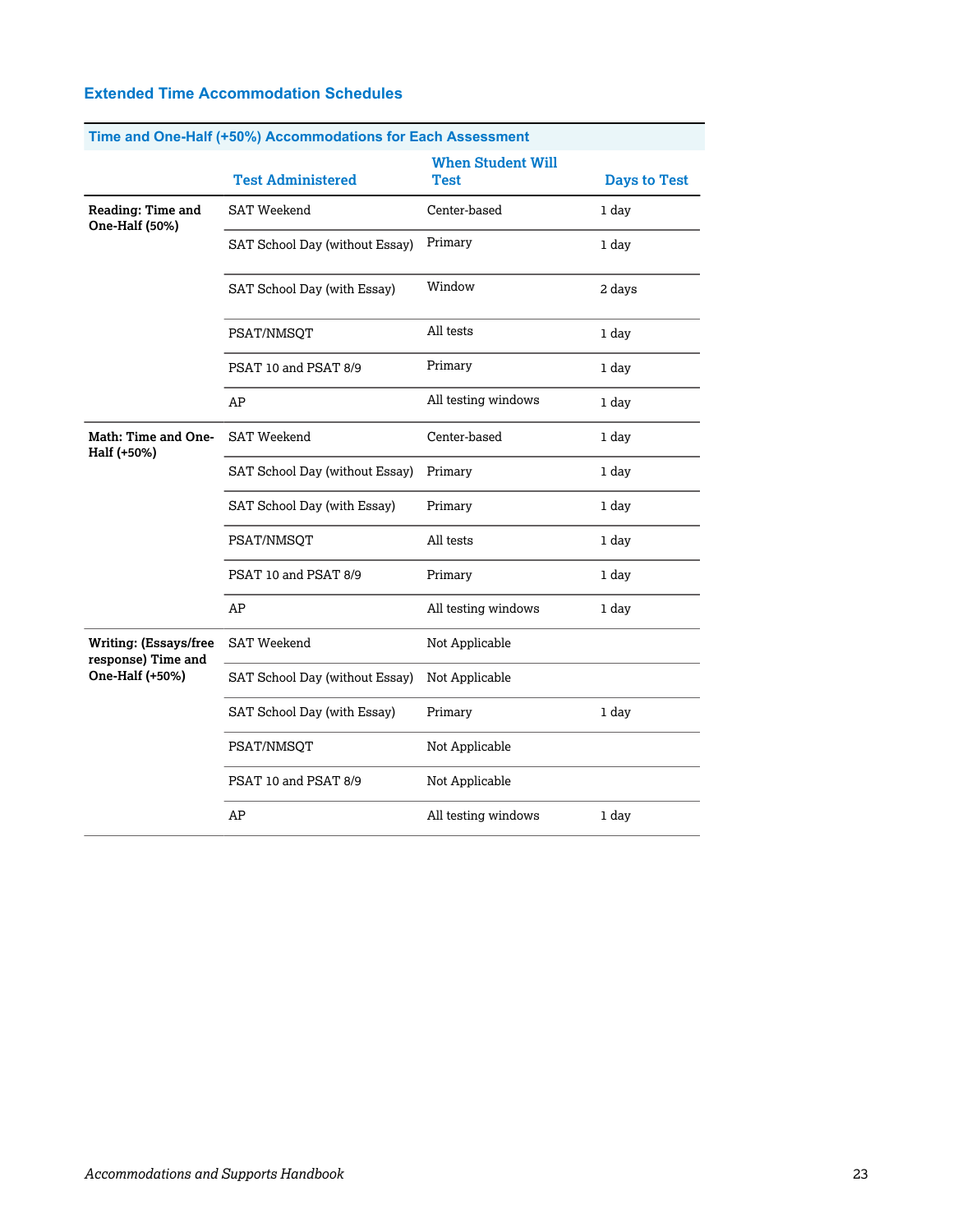|                                                  | <b>Test Administered</b>       | <b>When Student Will</b><br>Test       | <b>Days to Test</b> |
|--------------------------------------------------|--------------------------------|----------------------------------------|---------------------|
| <b>Reading: Double</b><br>Time (+100%)           | <b>SAT Weekend</b>             | School-based                           | 2 days              |
|                                                  | SAT School Day (without Essay) | Window                                 | 2 days              |
|                                                  | SAT School Day (with Essay)    | Window                                 | 2 days              |
|                                                  | PSAT/NMSOT                     | All tests                              | 1 day               |
|                                                  | PSAT 10 and PSAT 8/9           | Primary or Window (refer to<br>manual) | Refer to manual     |
|                                                  | AP                             | All testing windows                    | Refer to manual     |
| Math: Double Time<br>$(+100%)$                   | <b>SAT Weekend</b>             | School-based                           | 1 day               |
|                                                  | SAT School Day (without Essay) | Window                                 | 1 day               |
|                                                  | SAT School Day (with Essay)    | Window                                 | 1 day               |
|                                                  | PSAT/NMSOT                     | All tests                              | 1 day               |
|                                                  | PSAT 10 and PSAT 8/9           | Primary or Window (refer to<br>manual) | 1 day               |
|                                                  | AP                             | All testing windows                    | Refer to manual     |
| <b>Writing: (Essays/free</b><br>response) Double | <b>SAT Weekend</b>             | Not Applicable                         |                     |
| Tme (+100%)                                      | SAT School Day (without Essay) | Not Applicable                         |                     |
|                                                  | SAT School Day (with Essay)    | Window                                 | 1 day               |
|                                                  | PSAT/NMSQT                     | Not Applicable                         |                     |
|                                                  | PSAT 10 and PSAT 8/9           | Not Applicable                         |                     |
|                                                  | AP                             | All testing windows                    | Refer to manual     |

#### **Double Time (+100%) Accommodations for Each Assessment**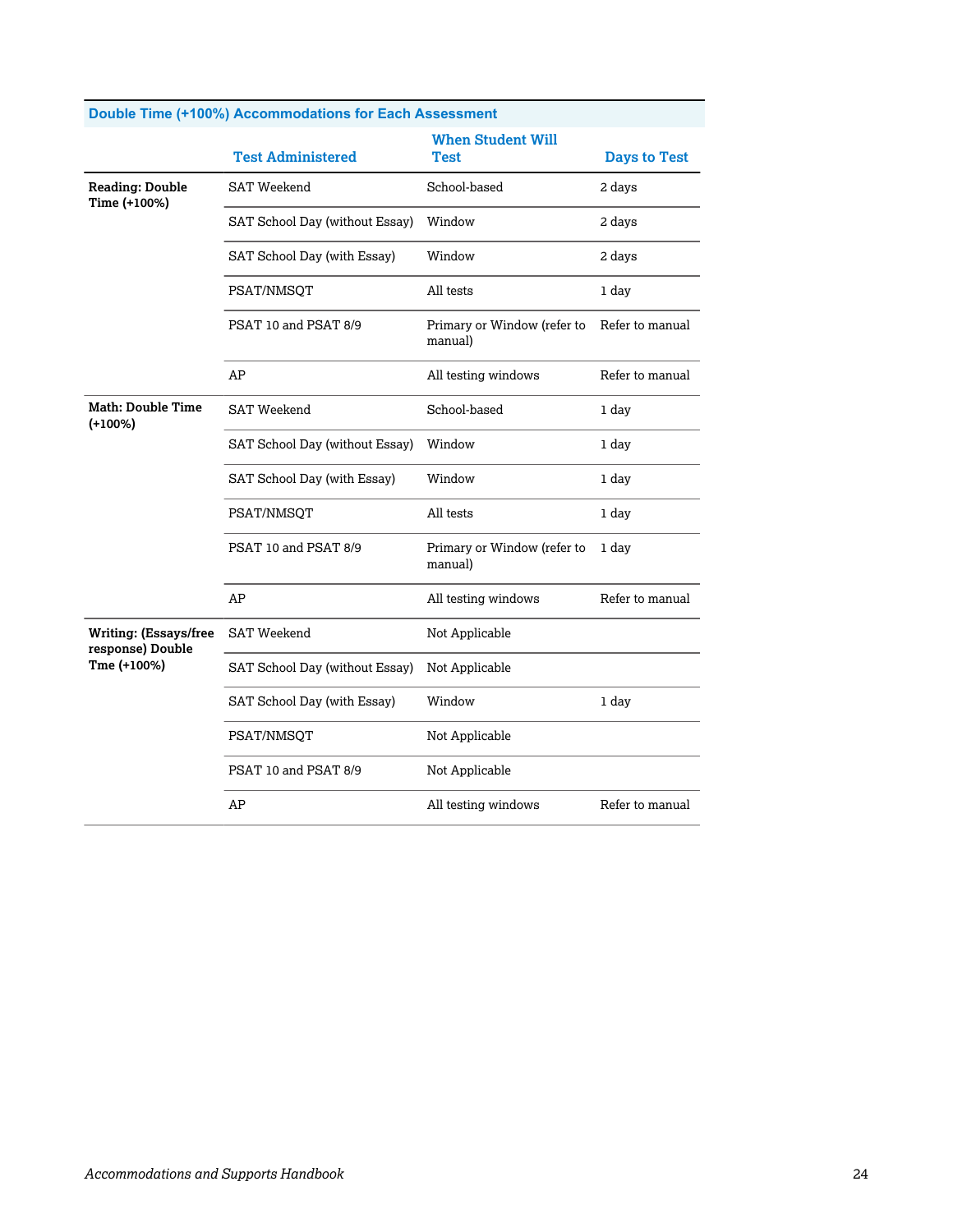|                                                                       | <b>Test Administered</b>       | <b>When Student Will</b><br>Test | <b>Days to Test</b> |
|-----------------------------------------------------------------------|--------------------------------|----------------------------------|---------------------|
| Math and                                                              | <b>SAT Weekend</b>             | Not Applicable                   |                     |
| <b>Writing (Essays/free</b><br>response): Time and<br>One Half (+50%) | SAT School Day (without Essay) | Not Applicable                   |                     |
|                                                                       | SAT School Day (with Essay)    | Primary                          | 1 day               |
|                                                                       | PSAT/NMSQT                     | Not Applicable                   |                     |
|                                                                       | PSAT 10 and PSAT 8/9           | Not Applicable                   |                     |
|                                                                       | AΡ                             | All testing windows              | 1 day               |
| Math and<br><b>Writing (Essays/free</b>                               | SAT Weekend                    | Not Applicable                   |                     |
| response): Double<br>Time (+100%)                                     | SAT School Day (without Essay) | Not Applicable                   |                     |
|                                                                       | SAT School Day (with Essay)    | Window                           | 2 days              |
|                                                                       | PSAT/NMSOT                     | Not Applicable                   |                     |
|                                                                       | PSAT 10 and PSAT 8/9           | Not Applicable                   |                     |
|                                                                       | AP                             | All testing windows              | Refer to manual     |
| <b>Speaking: Extended</b><br>Time                                     | <b>SAT Weekend</b>             | Not Applicable                   |                     |
|                                                                       | SAT School Day (without Essay) | Not Applicable                   |                     |
|                                                                       | SAT School Day (with Essay)    | Not Applicable                   |                     |
|                                                                       | PSAT/NMSQT                     | Not Applicable                   |                     |
|                                                                       | PSAT 10 and PSAT 8/9           | Not Applicable                   |                     |
|                                                                       | AP                             | All testing windows              | 1 day               |
| <b>Listening: Extended</b><br>Time                                    | <b>SAT Weekend</b>             | Not Applicable                   |                     |
|                                                                       | SAT School Day (without Essay) | Not Applicable                   |                     |
|                                                                       | SAT School Day (with Essay)    | Not Applicable                   |                     |
|                                                                       | PSAT/NMSQT                     | Not Applicable                   |                     |
|                                                                       | PSAT 10 and PSAT 8/9           | Not Applicable                   |                     |
|                                                                       | AP                             | All testing windows              | 1 day               |

#### **Other Extended Time Accommodations for Each Assessment**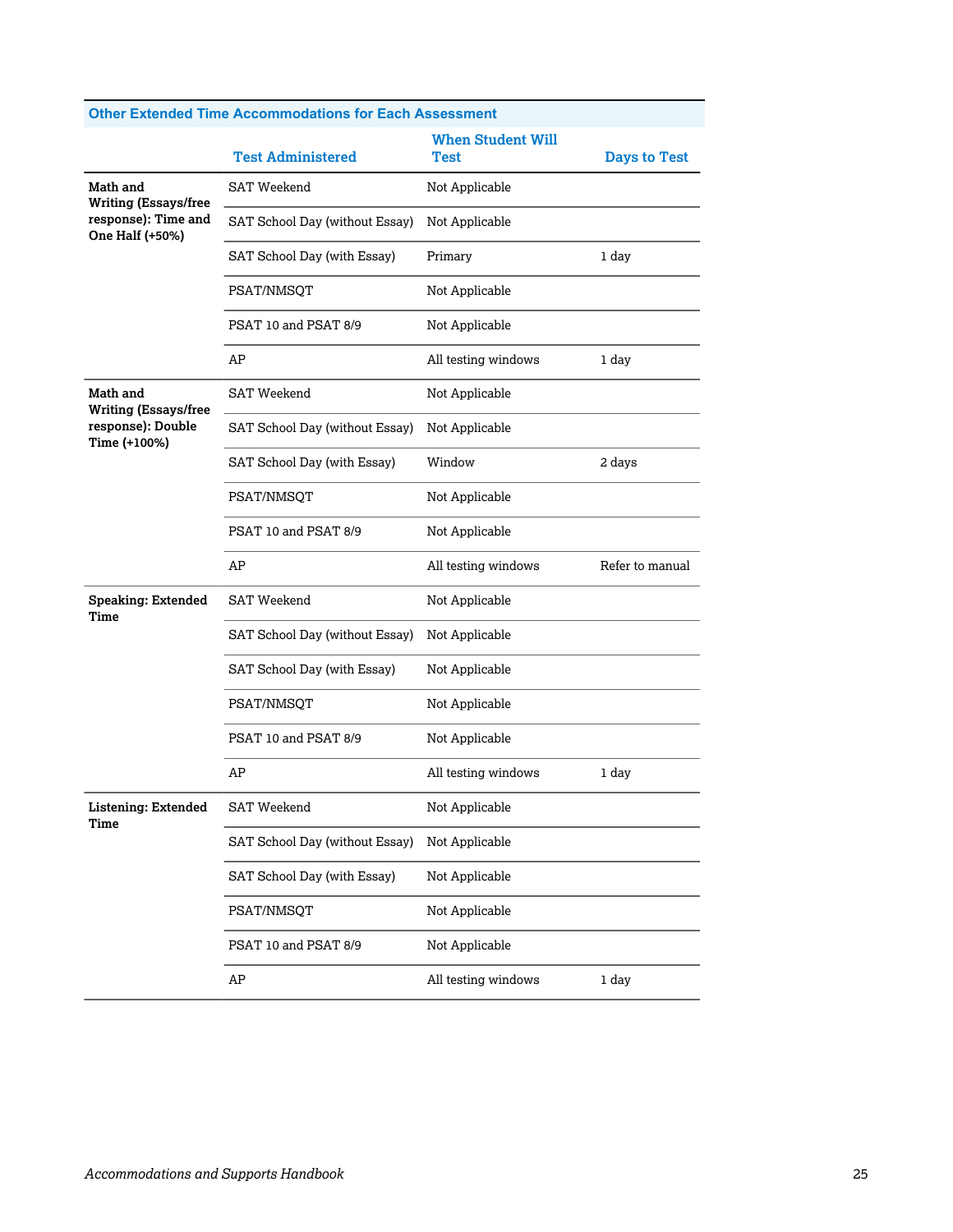#### **Extended Time Support Schedule for English Learners**

Use this table to determine the category and number of days to test for students using the EL time and one-half (+50%) support. These students receive time and one-half on the entire assessment.

| <b>Using EL Supports for Each Assessment</b>        |                                   |                                        |              |  |
|-----------------------------------------------------|-----------------------------------|----------------------------------------|--------------|--|
|                                                     | <b>Test Administered</b>          | <b>When Student Will Test</b>          | Days to Test |  |
| <b>EL Time and One-Half</b> SAT Weekend<br>$(+50%)$ |                                   | Not Applicable                         |              |  |
|                                                     | SAT School Day (without<br>Essay) | Primary                                | 1 day        |  |
|                                                     | SAT School Day (with Essay)       | Window                                 | 2 days       |  |
|                                                     | PSAT/NMSOT                        | Not Applicable                         |              |  |
|                                                     | PSAT 10 and PSAT 8/9              | Primary or Window (refer to<br>manual) | 1 day        |  |
|                                                     | AP                                | Not Applicable                         |              |  |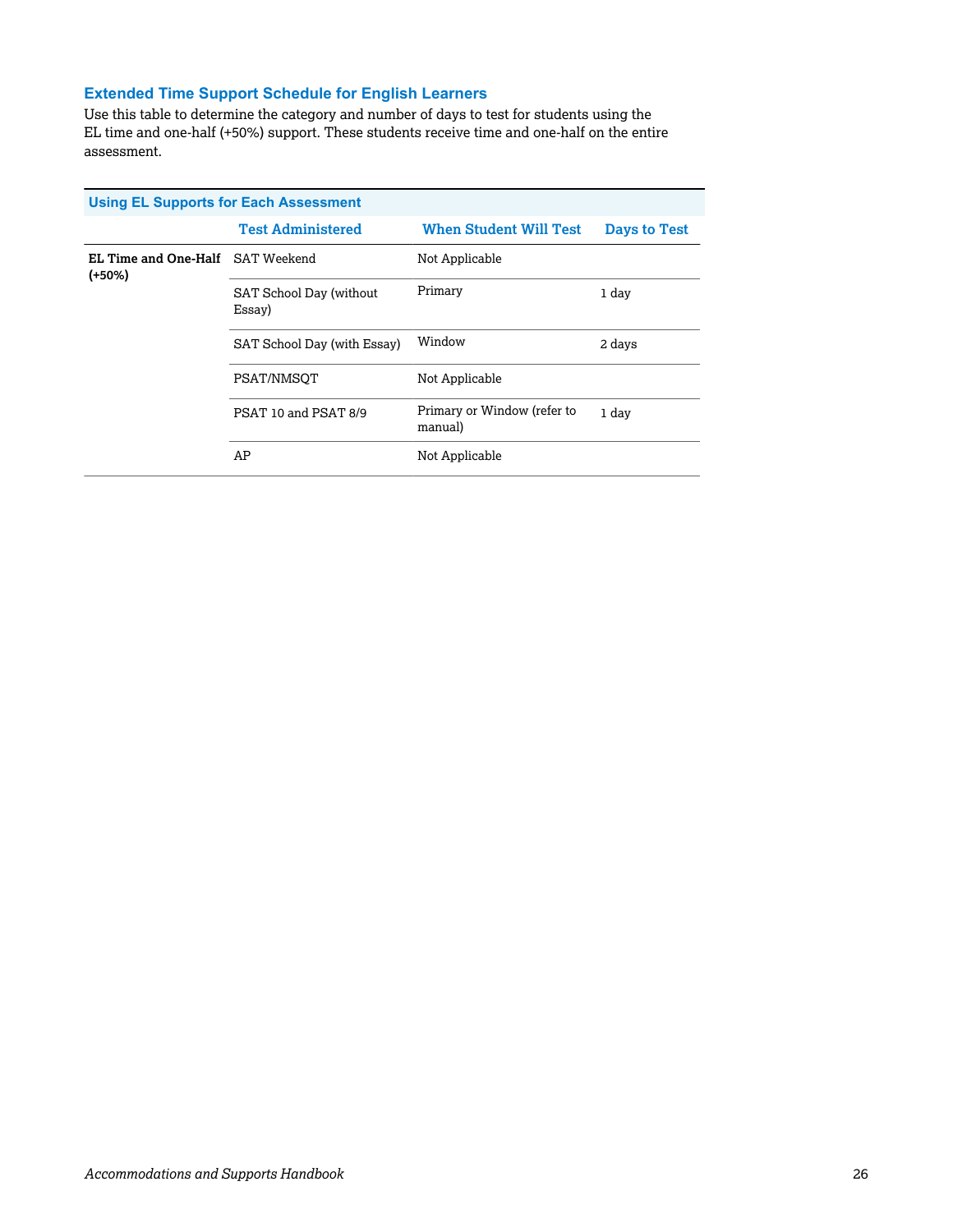# **Reading/Seeing Accommodations**

Some students have difficulty reading or seeing text. Several accommodations listed below address this need.

- § Large print
- § Human reader
- § Pre-recorded audio (MP3 via streaming)
- § Braille with raised line drawings
- § Magnification device (non-electronic)
- § Magnification device (electronic)
- § Raised line drawings (of graphs and figures)
- Colored overlay
- § ATC

#### **Notes About Requesting Reading/Seeing Accommodations**

- Many students use several types of reading/seeing accommodations during the school day. However, it is unlikely that they would use all their accommodations (e.g., braille, human reader, large print) in 1 test. When requesting reading/seeing accommodations, speak with the student before submitting the request to determine which accommodation(s) the student plans to use on test day. If a student does need more than 1 reading/seeing accommodation, include a note in the request explaining why multiple accommodations are needed.
- § When requesting accommodations for a student with a visual disability, remember to request both the reading/seeing accommodation (e.g., human reader or large print) and an accommodation for recording responses (e.g., large-print answer sheet, writer/scribe), as needed.

#### **AT and Text-to-Speech (TTS) for Digital Assessments**

TTS provides textual alternatives to written text and nontext content in digital assessments. Verbalizations or audio presentation of text can be useful to students who are unable to access test content due to visual disabilities (i.e., students who are blind or visually impaired) or due to learning disabilities (e.g., students who have difficulties decoding words in the process of reading). The TTS accommodation provides a delivery mechanism for audio presentation for students not using a screen reader. TTS also allows the student to control aspects of text delivery such as what is read and, depending on the platform, the voice.

There are 2 TTS accommodations:

- § The **Read Text Only** accommodation reads the text on the screen and provides a short description of each image. This accommodation is intended for students who don't require a detailed description of images. It requires time and one-half (+50%), unless the student is approved for more.
- § The **Read Text and Graphics** accommodation renders an alternative long description for each image. In addition to reading the text on the screen, the native speech synthesizer reads alternative long descriptions of images. It is intended for students who require detailed image descriptions. It requires double time (+100%), unless the student is approved for more.

**NOTE:** *For the digital tests in the SAT Suite of Assessments, use the script that is in alignment with the student's approved test time.*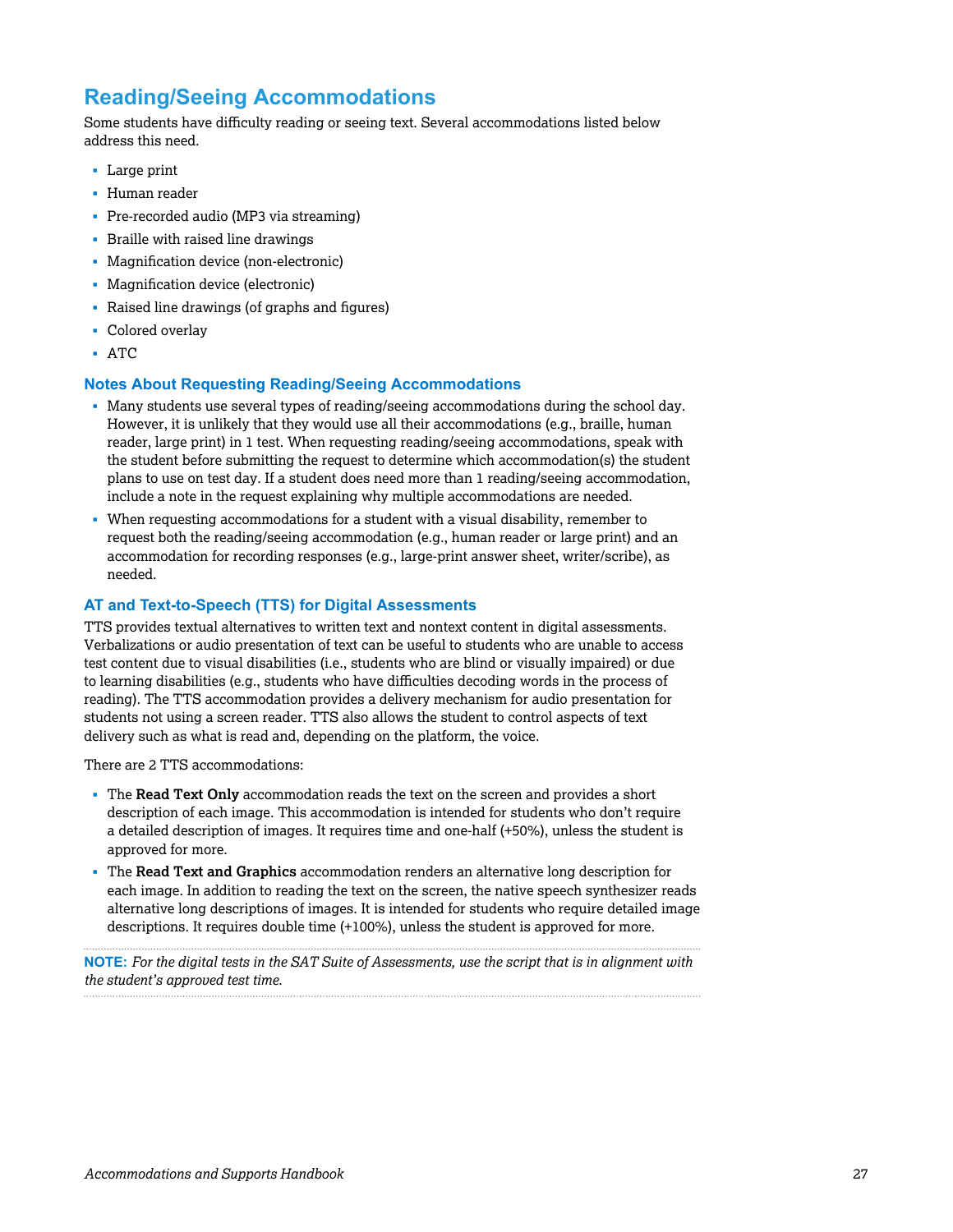## **Large-Print Test Book Details**

College Board offers large-print test books in several font sizes. Larger, customized font sizes can be ordered if needed.

| <b>Large-Print Test Book</b>                    |                                                                                                                                                                                                                                                                                                                                                                                                                       |
|-------------------------------------------------|-----------------------------------------------------------------------------------------------------------------------------------------------------------------------------------------------------------------------------------------------------------------------------------------------------------------------------------------------------------------------------------------------------------------------|
| <b>Information</b>                              | <b>Details</b>                                                                                                                                                                                                                                                                                                                                                                                                        |
| Description                                     | Large-print test materials are available in 14 point and 20 point<br>(and 24 point font for SAT or PSAT-related assessments) or<br>larger if needed and approved.                                                                                                                                                                                                                                                     |
| <b>Typical Use</b>                              | Students with a visual impairment.                                                                                                                                                                                                                                                                                                                                                                                    |
| What to Consider When Requesting                | Does the student have a visual impairment that prevents them<br>from reading standard print (10-point font)?                                                                                                                                                                                                                                                                                                          |
|                                                 | In the request, specify the specific font size required, and<br>include visual measurements. If a student is also requesting a<br>magnification device, be sure to request the size font needed with<br>magnification device, not the size needed when magnified (e.g., if<br>a student will be using a magnification device to enlarge 20-point<br>font to 32 point, request 20-point font; not 32 point).           |
|                                                 | The larger the print, the less test material can fit on a page.<br>When a student requires extremely large print, consider whether<br>other accommodations may be more helpful (e.g., ATC or human<br>reader).                                                                                                                                                                                                        |
| <b>Verification Process</b>                     | May be school-verified for 14 point and 20 point when other<br>criteria are met. Documentation is required for anything larger<br>than 20 point.                                                                                                                                                                                                                                                                      |
| Materials and Preparation                       | No special setup is needed. However, for tests that require<br>schools to order test materials (e.g., PSAT/NMSQT, AP), be sure<br>to order the approved font size for your students.                                                                                                                                                                                                                                  |
|                                                 | If you have more than 1 student testing with large print, be sure<br>to check that the correct test book is given to each student. You<br>can test students testing with large print together with students<br>testing with the same timing/breaks, even if the other students<br>are not approved for large print. Student should be seated in a<br>location so that other students cannot see their test materials. |
| SAT Suite of Assessments Digital<br>Alternative | Zoom/Font Size.                                                                                                                                                                                                                                                                                                                                                                                                       |
| Notes                                           | If a student is approved for larger than 20-point font, be sure that<br>the student registers, or tests are ordered, well in advance of the<br>test date to ensure that materials are ready on time. Large-print<br>materials that must be custom-made take additional time.                                                                                                                                          |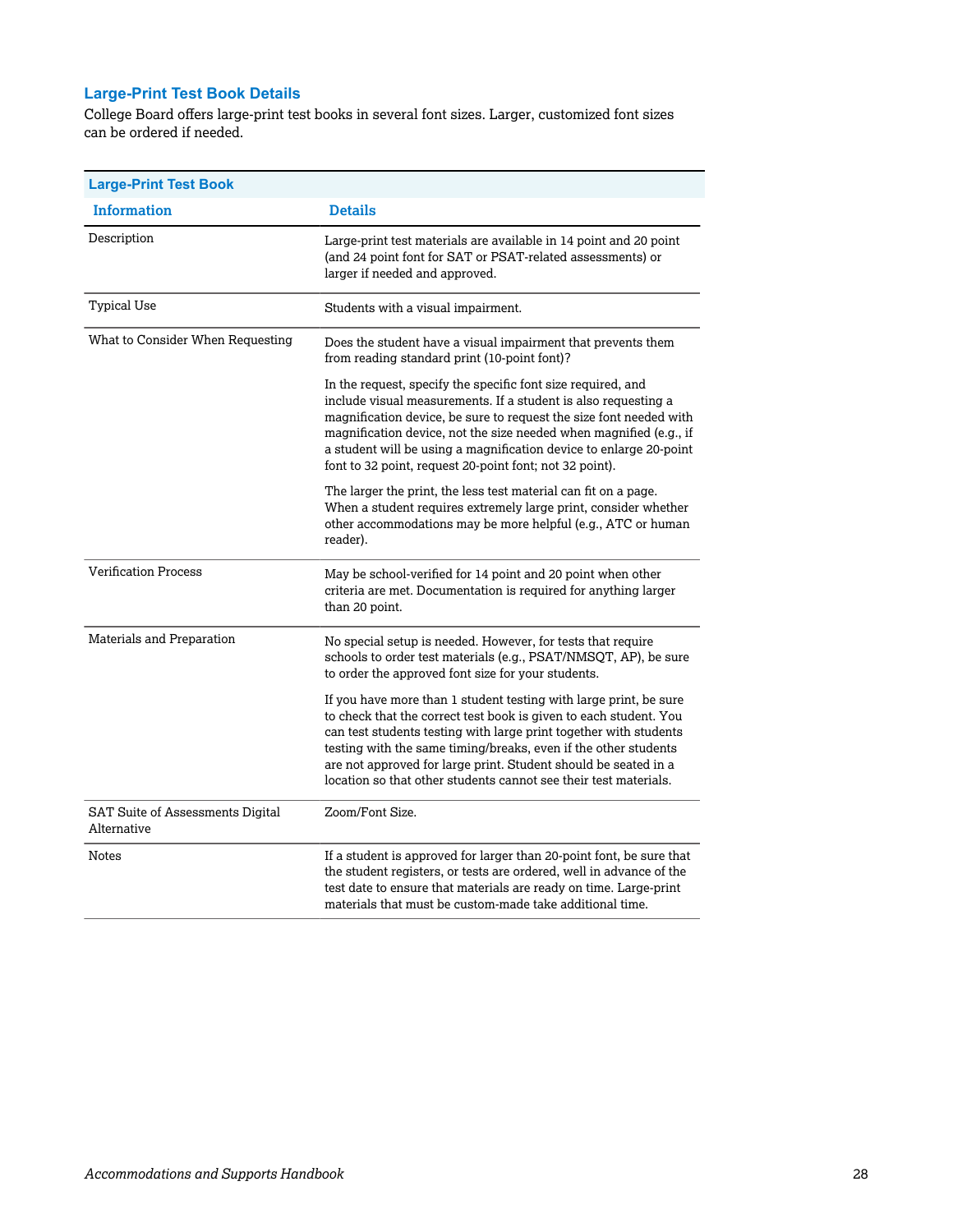## **Large-Print Test Book Schedule**

Use this table to schedule the testing for large-print test book users.

| <b>Large-Print Accommodations for Each Assessment</b> |                                   |                                        |                     |  |
|-------------------------------------------------------|-----------------------------------|----------------------------------------|---------------------|--|
|                                                       | <b>Test Administered</b>          | <b>When Student Will Test</b>          | <b>Days to Test</b> |  |
| Large-Print Test Book<br>(14 point)                   | <b>SAT Weekend</b>                | Center-based                           | 1 day               |  |
|                                                       | SAT School Day (without<br>Essay) | Primary                                | 1 day               |  |
|                                                       | SAT School Day (with Essay)       | Primary                                | 1 day               |  |
|                                                       | PSAT/NMSOT                        | All tests                              | 1 day               |  |
|                                                       | PSAT 10 and PSAT 8/9              | Primary or Window                      | 1 day               |  |
|                                                       | AP                                | All testing windows                    | 1 day               |  |
| Large-Print Test Book<br>(20 point or larger)         | <b>SAT Weekend</b>                | School-based                           | 1 day               |  |
|                                                       | SAT School Day (without<br>Essay) | Window                                 | 1 day               |  |
|                                                       | SAT School Day (with Essay)       | Window                                 | 1 day               |  |
|                                                       | PSAT/NMSQT                        | All tests                              | 1 day               |  |
|                                                       | PSAT 10 and PSAT 8/9              | Primary or Window (refer to<br>manual) | 1 day               |  |
|                                                       | AP                                | All testing windows                    | 1 day               |  |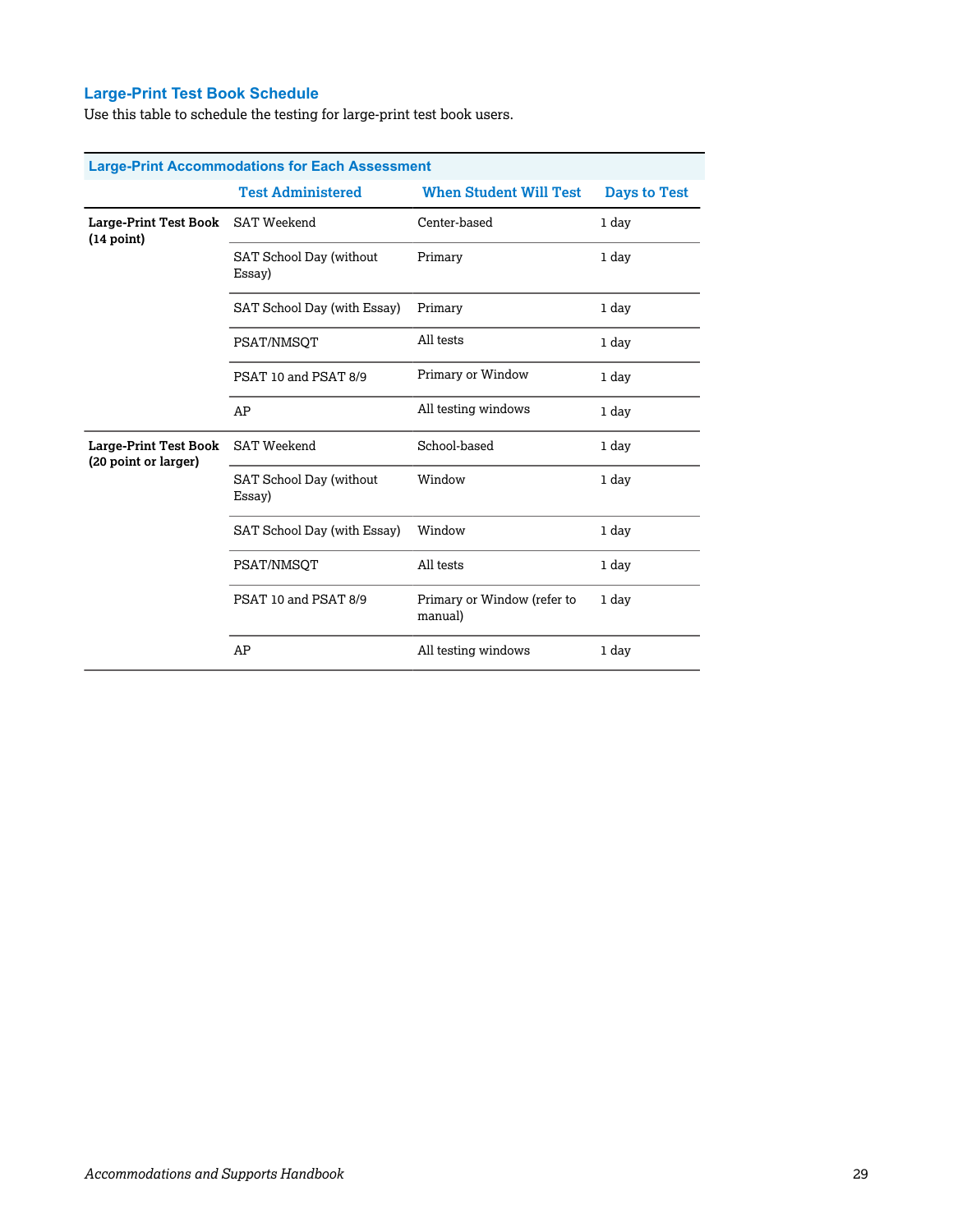#### **Human Reader Details**

A student may be approved to have a human reader to read the test questions and answer choices to them.

| <b>Human Reader</b>                                    |                                                                                                                                                                                                                                                                                                      |
|--------------------------------------------------------|------------------------------------------------------------------------------------------------------------------------------------------------------------------------------------------------------------------------------------------------------------------------------------------------------|
| <b>Information</b>                                     | <b>Details</b>                                                                                                                                                                                                                                                                                       |
| Description                                            | When a student is approved for a human reader, an adult will<br>read the entire test to the student.                                                                                                                                                                                                 |
| <b>Typical Use</b>                                     | Readers are most appropriate for students with severe visual<br>impairments or severe reading disorders.                                                                                                                                                                                             |
| What to Consider When Requesting                       | Is the student able to read on their own?                                                                                                                                                                                                                                                            |
|                                                        | Is the student consistently using a reader in school? If not,<br>another accommodation may be more appropriate (e.g., large<br>print for students with visual impairments, or extended time for<br>a student who reads slowly). Keep in mind that the reader is<br>expected to read the entire test. |
|                                                        | Documentation should be provided of the student's ability to<br>read (e.g., psychoeducational report including scores of reading<br>comprehension, for students with reading disorders; visual<br>measurements, for students with visual disabilities).                                              |
| <b>Verification Process</b>                            | Documentation is required.                                                                                                                                                                                                                                                                           |
| Materials and Preparation                              | Use of a human reader requires a one-to-one setting. Arrange to<br>have a reader and a separate room for each student approved for<br>a reader.                                                                                                                                                      |
| <b>SAT Suite of Assessments Digital</b><br>Alternative | Students approved for a human reader may use TTS functionality<br>in the CAI platform.                                                                                                                                                                                                               |
| <b>Notes</b>                                           | Students using a reader will automatically receive time and one-<br>half (+50%), unless approved for more time.                                                                                                                                                                                      |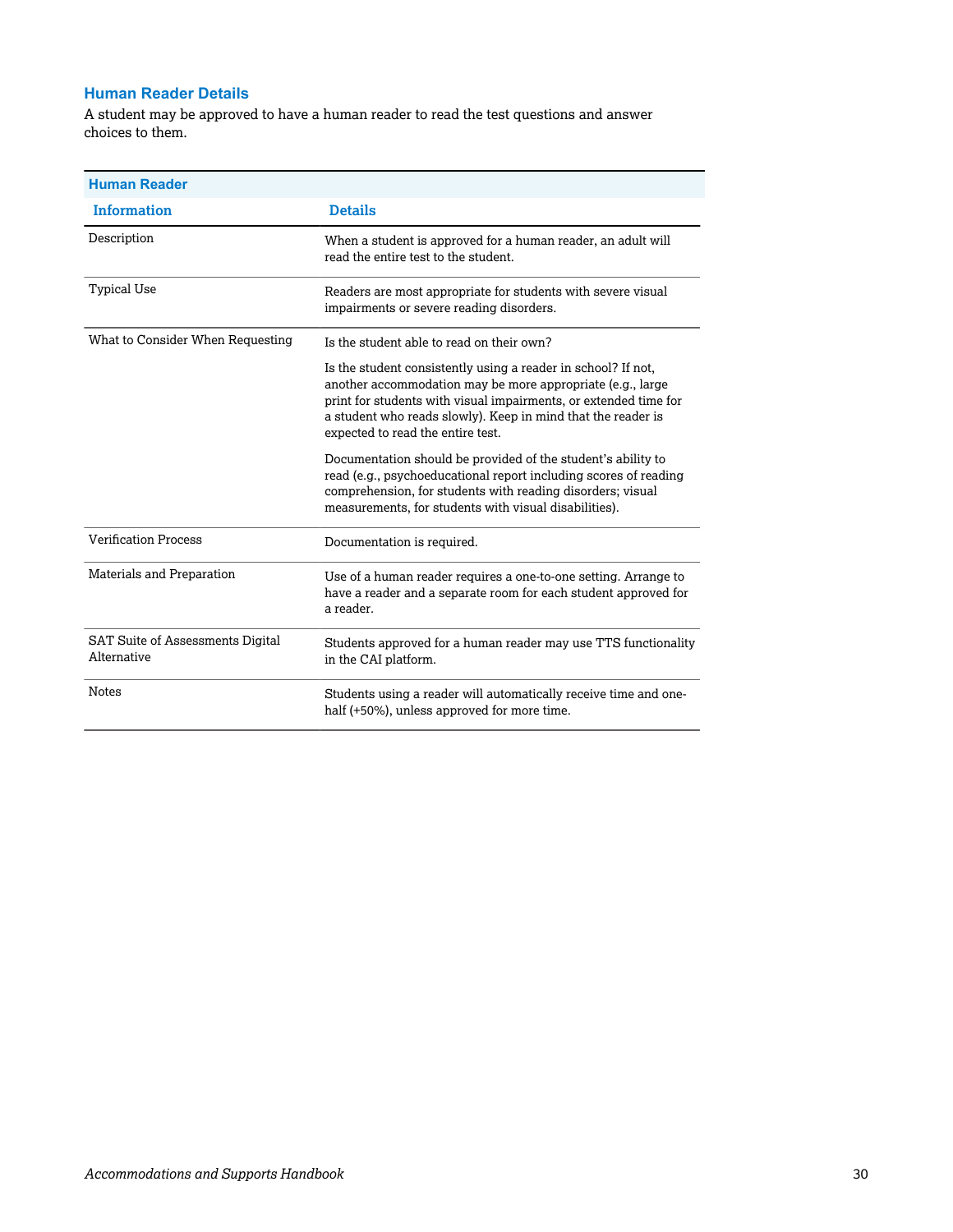#### **Human Reader Schedule**

Use this table to schedule the testing for a student approved for a human reader.

| <b>Human Reader Accommodation for Each Assessment</b> |                                   |                                        |                     |  |
|-------------------------------------------------------|-----------------------------------|----------------------------------------|---------------------|--|
|                                                       | <b>Test Administered</b>          | <b>When Student Will Test</b>          | <b>Days to Test</b> |  |
| Human Reader                                          | SAT Weekend                       | School-based                           | 1 day               |  |
|                                                       | SAT School Day (without<br>Essay) | Window                                 | 1 day               |  |
|                                                       | SAT School Day (with Essay)       | Window                                 | 2 days              |  |
|                                                       | PSAT/NMSOT                        | All tests                              | 1 day               |  |
|                                                       | PSAT 10 and PSAT 8/9              | Primary or Window (refer to<br>manual) | 1 day               |  |
|                                                       | AP                                | All testing windows                    | 1 day               |  |

#### **Pre-Recorded Audio (MP3 Via Streaming) Details**

A student may be approved to test with a pre-recorded audio version of the assessment.

| <b>Pre-Recorded Audio (MP3 Via Streaming)</b> |                                                                                                                                                                                                                                                                                  |  |
|-----------------------------------------------|----------------------------------------------------------------------------------------------------------------------------------------------------------------------------------------------------------------------------------------------------------------------------------|--|
| <b>Information</b>                            | <b>Details</b>                                                                                                                                                                                                                                                                   |  |
| Description                                   | Students who are approved for pre-recorded audio format listen<br>to a recording of the full assessment. The pre-recorded audio<br>is delivered through an internet cloud-based MP3 streaming<br>service.                                                                        |  |
| <b>Typical Use</b>                            | Pre-recorded audio is most appropriate for students with severe<br>visual impairments or severe reading disorders.                                                                                                                                                               |  |
| What to Consider When Requesting              | Is the student able to read on their own?                                                                                                                                                                                                                                        |  |
|                                               | Is the student consistently using audio assistance (human reader<br>or screen reader) in school? If not, another accommodation may<br>be more appropriate (e.g., large print for students with visual<br>impairments, or extended time for a student who reads slowly).          |  |
|                                               | The pre-recorded audio is long. Will the student be able to sit for<br>the full length of the test? If not, consider requesting a different<br>accommodation (e.g., human reader or large print).                                                                                |  |
|                                               | Documentation, when requested, should include evidence of<br>the student's ability to read (e.g., psychoeducational report<br>including scores of reading comprehension, for students with<br>reading disorders; visual measurements, for students with visual<br>disabilities). |  |
| <b>Verification Process</b>                   | School verification when other criteria are met.                                                                                                                                                                                                                                 |  |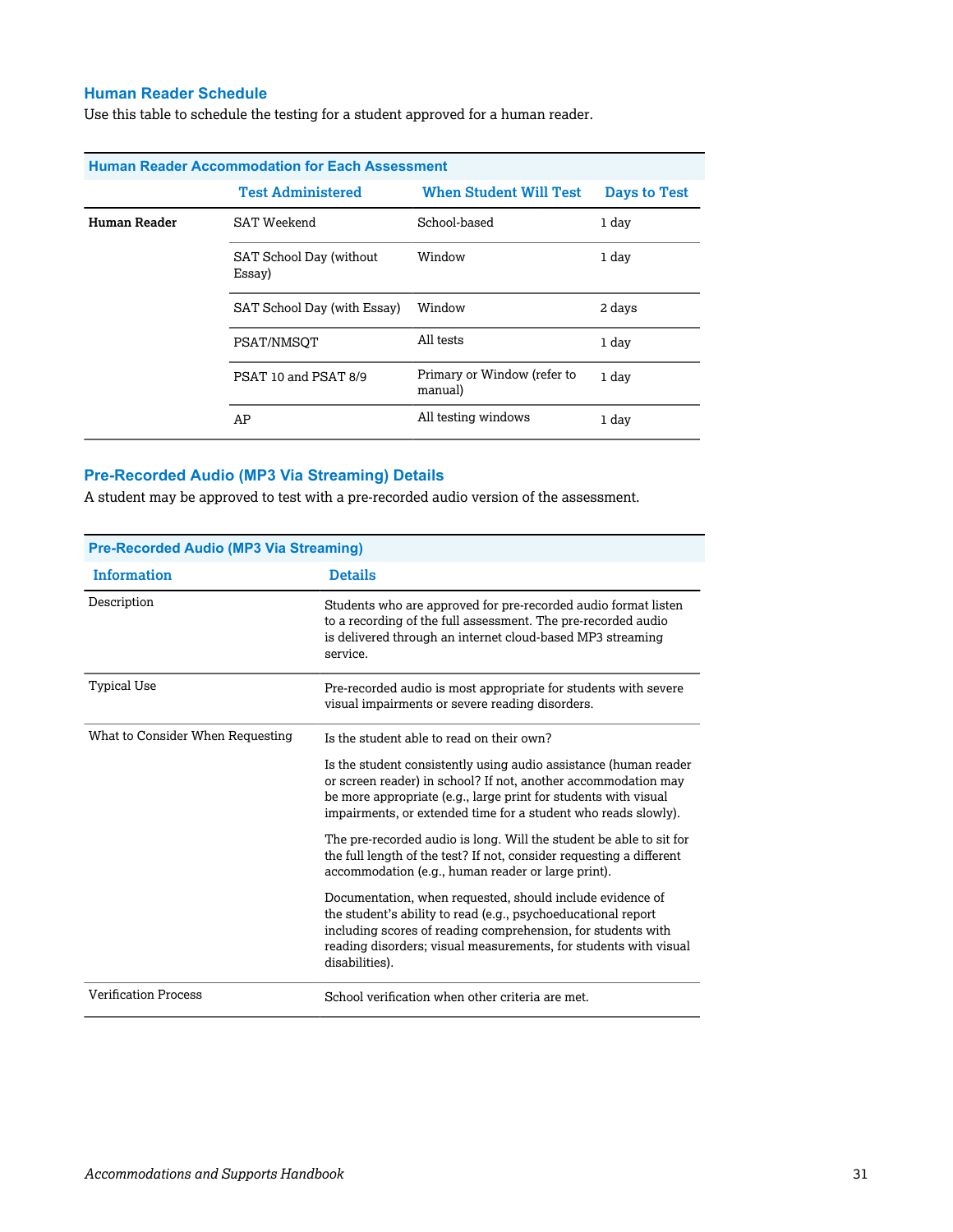| Pre-Recorded Audio (MP3 Via Streaming) (cont.)         |                                                                                                                                                                                                                                                                                                                                                                                                                                                 |  |  |
|--------------------------------------------------------|-------------------------------------------------------------------------------------------------------------------------------------------------------------------------------------------------------------------------------------------------------------------------------------------------------------------------------------------------------------------------------------------------------------------------------------------------|--|--|
| <b>Information</b>                                     | <b>Details</b>                                                                                                                                                                                                                                                                                                                                                                                                                                  |  |  |
| Materials and Preparation                              | Requires school-owned computer, and internet connection (for<br>downloading app only).                                                                                                                                                                                                                                                                                                                                                          |  |  |
|                                                        | Requires use of the MP3 streaming application. Staff must<br>download and test the application prior to test day. Detailed<br>information about the pre-recorded audio via MP3 streaming<br>is available on the MP3 information page (Select Go to MP3<br>Streaming from the SSD Online dashboard. If your school is<br>unable to use the internet streaming service (e.g., because of no<br>internet access), contact SSD as soon as possible. |  |  |
|                                                        | If there is more than 1 student testing with pre-recorded audio,<br>they can be in the same room, but they must use headphones.<br>If headphones aren't available, students will need to test in<br>separate rooms.                                                                                                                                                                                                                             |  |  |
| <b>SAT Suite of Assessments Digital</b><br>Alternative | <b>TTS</b>                                                                                                                                                                                                                                                                                                                                                                                                                                      |  |  |
| <b>Notes</b>                                           | Not available for AP Exams. Students approved for use of pre-<br>recorded audio format may use a human reader for these tests.<br>Students using pre-recorded audio for the PSAT/NMSOT will<br>test over 2 days: the scheduled test date and the day after.                                                                                                                                                                                     |  |  |
|                                                        | Students testing with pre-recorded audio (MP3 via streaming)<br>test with double time (+100%) plus an additional 45 minutes on<br>the Writing and Language Test portion.                                                                                                                                                                                                                                                                        |  |  |

#### **Pre-Recorded Audio Schedule**

Use this table to schedule the testing for a student approved for pre-recorded audio (MP3 via streaming).

| <b>Pre-Recorded Audio Accommodation for Each Assessment</b> |                                   |                                        |                     |  |
|-------------------------------------------------------------|-----------------------------------|----------------------------------------|---------------------|--|
|                                                             | <b>Test Administered</b>          | <b>When Student Will Test</b>          | <b>Days to Test</b> |  |
| Pre-Recorded Audio<br>(MP3 via streaming)                   | SAT Weekend                       | School-based                           | 2 days              |  |
|                                                             | SAT School Day (without<br>Essay) | Window                                 | 2 days              |  |
|                                                             | SAT School Day (with Essay)       | Window                                 | 2 days              |  |
|                                                             | PSAT/NMSOT                        | All tests                              | 2 days              |  |
|                                                             | PSAT 10 and PSAT 8/9              | Primary or Window (refer to<br>manual) | 2 days              |  |
|                                                             | AP                                | Not applicable <sup>*</sup>            |                     |  |

\* In cases where pre-recorded audio is not available, approved students test with a human reader.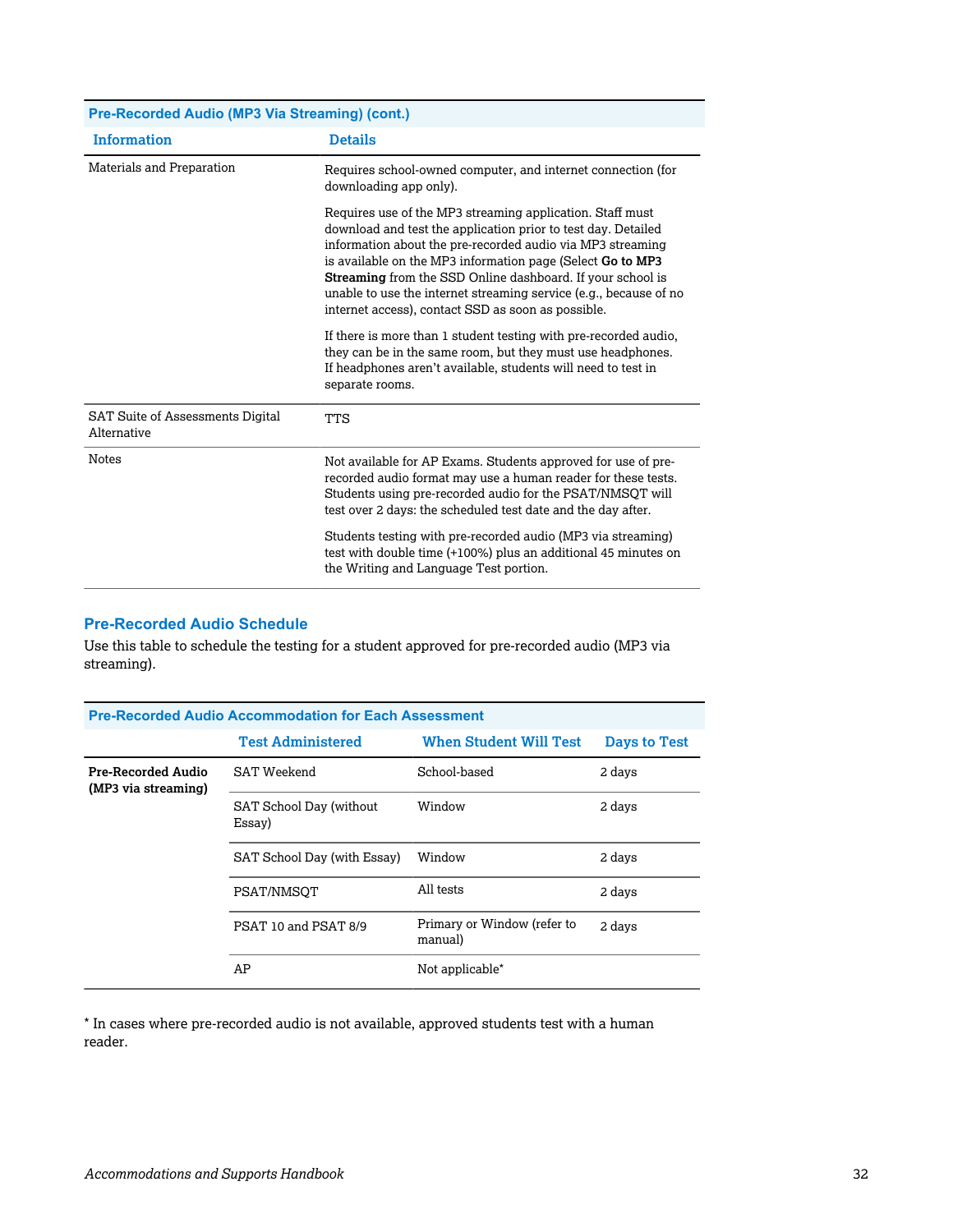#### **Braille with Raised Line Drawings Details**

A student may be approved to test with braille test materials.

| <b>Braille</b>                                         |                                                                                                                                                                                                                                                                                                     |
|--------------------------------------------------------|-----------------------------------------------------------------------------------------------------------------------------------------------------------------------------------------------------------------------------------------------------------------------------------------------------|
| <b>Information</b>                                     | <b>Details</b>                                                                                                                                                                                                                                                                                      |
| Description                                            | Braille test materials are available in Unified English Braille<br>(UEB) with Nemeth Code for math. Students approved for braille<br>will receive a braille test book, Guide to the Nemeth Code, and<br>Braille Reference Information for use with the math test.                                   |
| <b>Typical Use</b>                                     | Braille should be requested for students who are blind or have<br>visual impairments and are comfortable reading braille.                                                                                                                                                                           |
| What to Consider When Requesting                       | If more than 1 reading/seeing accommodation is requested (e.g.,<br>braille and a human reader), include a statement explaining why<br>both are needed. For blind students, visual measurements are not<br>needed—a statement from the school indicating that the student<br>is blind is sufficient. |
|                                                        | Remember to request any additional accommodations that the<br>student needs (e.g., a scribe or braille writer, extended time, an<br>adaptive calculator, or AT).                                                                                                                                    |
| <b>Verification Process</b>                            | School verification when other criteria are met.                                                                                                                                                                                                                                                    |
| Materials and Preparation                              | No special setup is needed. For assessments that require test<br>materials to be ordered, be sure to order a braille test book.                                                                                                                                                                     |
| <b>SAT Suite of Assessments Digital</b><br>Alternative | AT (e.g., JAWS, NVDA, braille display, etc.)                                                                                                                                                                                                                                                        |
| <b>Notes</b>                                           | Students test in 1 day, using standard time, unless approved for<br>extended time.                                                                                                                                                                                                                  |

#### **Braille with Raised Line Drawings Schedule**

Use this table to schedule the testing for a student approved for braille.

| <b>Braille with Raised Line Drawings Accommodation for Each Assessment</b> |                                   |                                        |                     |  |
|----------------------------------------------------------------------------|-----------------------------------|----------------------------------------|---------------------|--|
|                                                                            | <b>Test Administered</b>          | <b>When Student Will Test</b>          | <b>Days to Test</b> |  |
| <b>Braille with Raised</b><br>Line Drawings                                | <b>SAT Weekend</b>                | School-based                           | 1 day               |  |
|                                                                            | SAT School Day (without<br>Essay) | Window                                 | 1 day               |  |
|                                                                            | SAT School Day (with Essay)       | Window                                 | 1 day               |  |
|                                                                            | PSAT/NMSOT                        | All tests                              | 1 day               |  |
|                                                                            | PSAT 10 and PSAT 8/9              | Primary or Window (refer to<br>manual) | 1 day               |  |
|                                                                            | AP                                | All testing windows                    | 1 day               |  |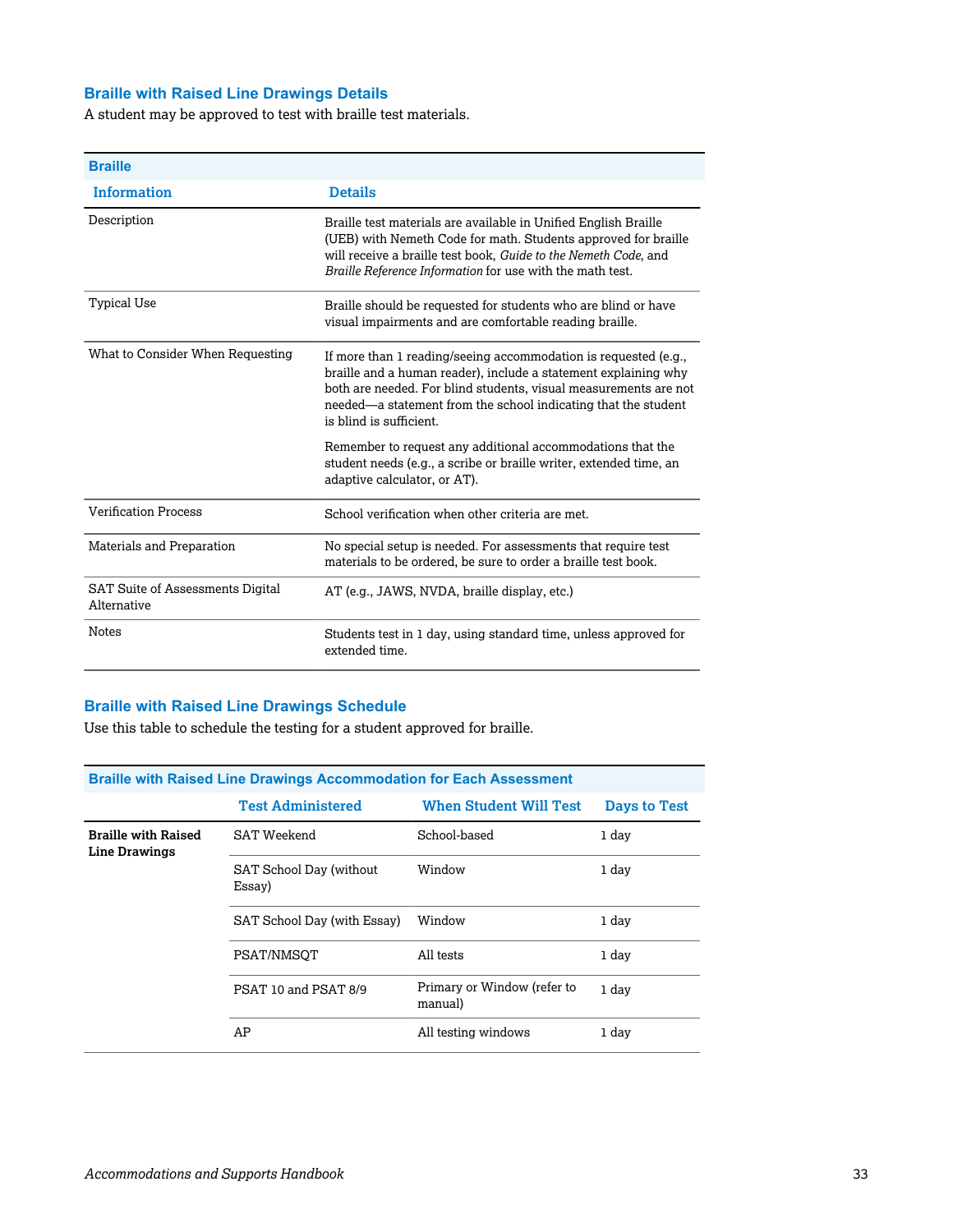#### **Magnification Device Details**

A student may be approved to test with an electronic or non-electronic magnification device.

| <b>Magnification Device (non-electronic)</b>           |                                                                                                                                                                                                                                                                                                                                            |  |  |
|--------------------------------------------------------|--------------------------------------------------------------------------------------------------------------------------------------------------------------------------------------------------------------------------------------------------------------------------------------------------------------------------------------------|--|--|
| <b>Information</b>                                     | <b>Details</b>                                                                                                                                                                                                                                                                                                                             |  |  |
| Description                                            | Non-electronic magnification devices are handheld, portable<br>magnifying machines (e.g., magnifying glass or bar or dome<br>magnifier).                                                                                                                                                                                                   |  |  |
| <b>Typical Use</b>                                     | Magnification devices should be requested for visually impaired<br>students who use the equipment in school.                                                                                                                                                                                                                               |  |  |
| What to Consider When Requesting                       | If more than 1 reading/seeing accommodation is requested<br>(e.g., magnification device and a human reader), include a<br>statement explaining why both are needed. Please note that<br>some magnification devices may pose a security or test validity<br>issue (e.g., magnification devices that have cameras) and are not<br>permitted. |  |  |
| <b>Verification Process</b>                            | Documentation may be required.                                                                                                                                                                                                                                                                                                             |  |  |
| Materials and Preparation                              | Students are required to bring their own non-electronic<br>magnification device to the test.                                                                                                                                                                                                                                               |  |  |
| <b>SAT Suite of Assessments Digital</b><br>Alternative | Zoom/Font Size.                                                                                                                                                                                                                                                                                                                            |  |  |
| <b>Notes</b>                                           | Students test in 1 day, using standard time, unless approved for<br>extended time.                                                                                                                                                                                                                                                         |  |  |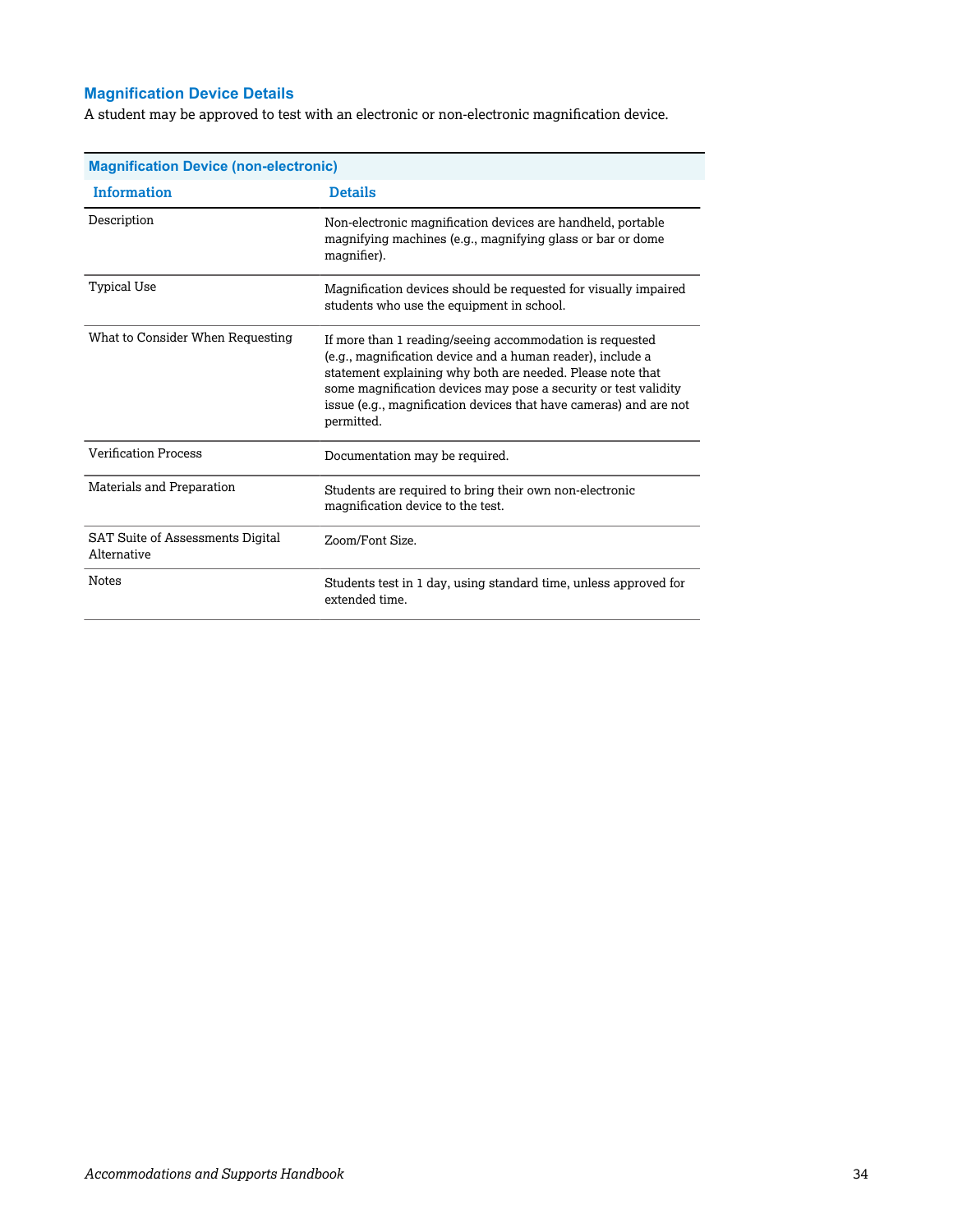| <b>Magnification Device (electronic)</b>        |                                                                                                                                                                                                                                                                                                                   |
|-------------------------------------------------|-------------------------------------------------------------------------------------------------------------------------------------------------------------------------------------------------------------------------------------------------------------------------------------------------------------------|
| <b>Information</b>                              | <b>Details</b>                                                                                                                                                                                                                                                                                                    |
| Description                                     | Electronic magnification devices include both desktop and<br>portable usually larger and/or electronic devices (e.g., closed-<br>circuit television).                                                                                                                                                             |
| Typical Use                                     | Magnification devices should be requested for students with<br>visual impairments who use the equipment in school.                                                                                                                                                                                                |
| What to Consider When Requesting                | If more than 1 reading/seeing accommodation is requested (e.g.,<br>magnification device and a human reader), include a statement<br>explaining why both are needed.                                                                                                                                               |
|                                                 | Magnification devices that pose security risks or test validity<br>issues aren't permitted. They can't have a camera or any<br>capabilities for recording, storage, snapshot and/or transmission<br>of data, picture, text, or other information. They also cannot be<br>connected to the internet.               |
|                                                 | When a magnification device is requested, please include the<br>type and model of the device.                                                                                                                                                                                                                     |
| <b>Verification Process</b>                     | Documentation may be required.                                                                                                                                                                                                                                                                                    |
| Materials and Preparation                       | Electronic magnification devices must be supplied by the school.<br>Be sure the student's magnification device is in working order<br>and not connected to a network (disable all network connections<br>and ethernet). The student should be seated in a location where<br>other students cannot see their test. |
| SAT Suite of Assessments Digital<br>Alternative | Zoom/Font Size.                                                                                                                                                                                                                                                                                                   |
| <b>Notes</b>                                    | Students test in 1 day using standard time, unless approved for<br>extended time.                                                                                                                                                                                                                                 |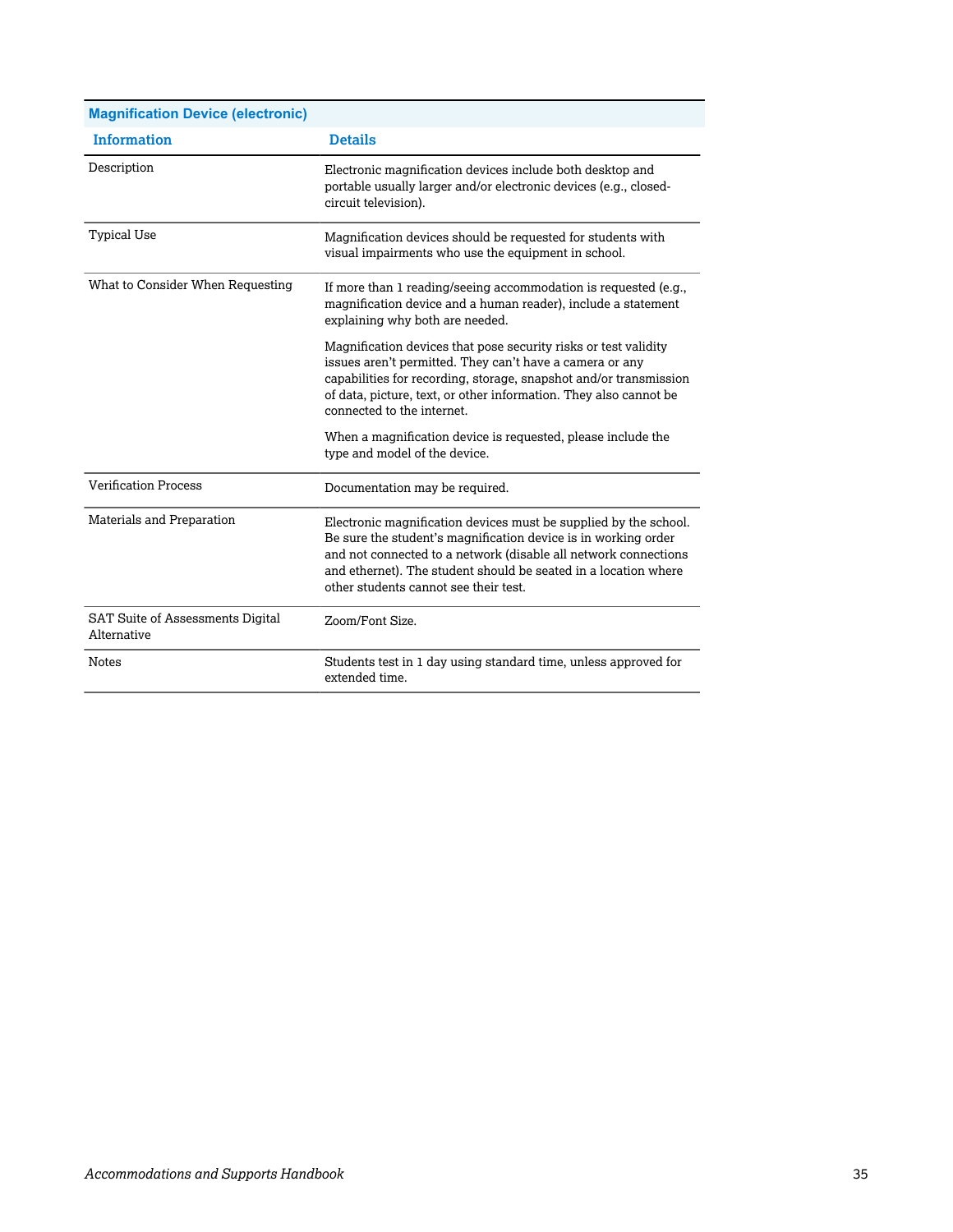#### **Magnification Device Schedules**

Use this table to schedule the testing for a student approved for a non-electronic magnification device.

| <b>Magnification Device (non-electronic) Accommodation for Each Assessment</b> |                                   |                                        |                     |  |
|--------------------------------------------------------------------------------|-----------------------------------|----------------------------------------|---------------------|--|
|                                                                                | <b>Test Administered</b>          | Category                               | <b>Days to Test</b> |  |
| <b>Magnification Device</b><br>(non-electronic)                                | <b>SAT Weekend</b>                | Center-based                           | 1 day               |  |
|                                                                                | SAT School Day (without<br>Essay) | Primary                                | 1 day               |  |
|                                                                                | SAT School Day (with Essay)       | Primary                                | 1 day               |  |
|                                                                                | PSAT/NMSOT                        | All tests                              | 1 day               |  |
|                                                                                | PSAT 10 and PSAT 8/9              | Primary or Window (refer to<br>manual) | 1 day               |  |
|                                                                                | AP                                | All testing windows                    | 1 day               |  |

Use this table to schedule the testing for a student approved for an electronic magnification device.

| <b>Magnification Device (electronic) Accommodation for Each Assessment</b> |                                   |                                       |                     |  |
|----------------------------------------------------------------------------|-----------------------------------|---------------------------------------|---------------------|--|
|                                                                            | <b>Test Administered</b>          | <b>When Student Will Test</b>         | <b>Days to Test</b> |  |
| <b>Magnification Device</b><br>(electronic)                                | <b>SAT Weekend</b>                | School-based                          | 1 day               |  |
|                                                                            | SAT School Day (without<br>Essay) | Window                                | 1 day               |  |
|                                                                            | SAT School Day (with Essay)       | Window                                | 1 day               |  |
|                                                                            | PSAT/NMSOT                        | All tests                             | 1 day               |  |
|                                                                            | PSAT 10 and PSAT 8/9              | Primary or Window (refer to<br>manual | 1 day               |  |
|                                                                            | AP                                | All testing windows                   | 1 day               |  |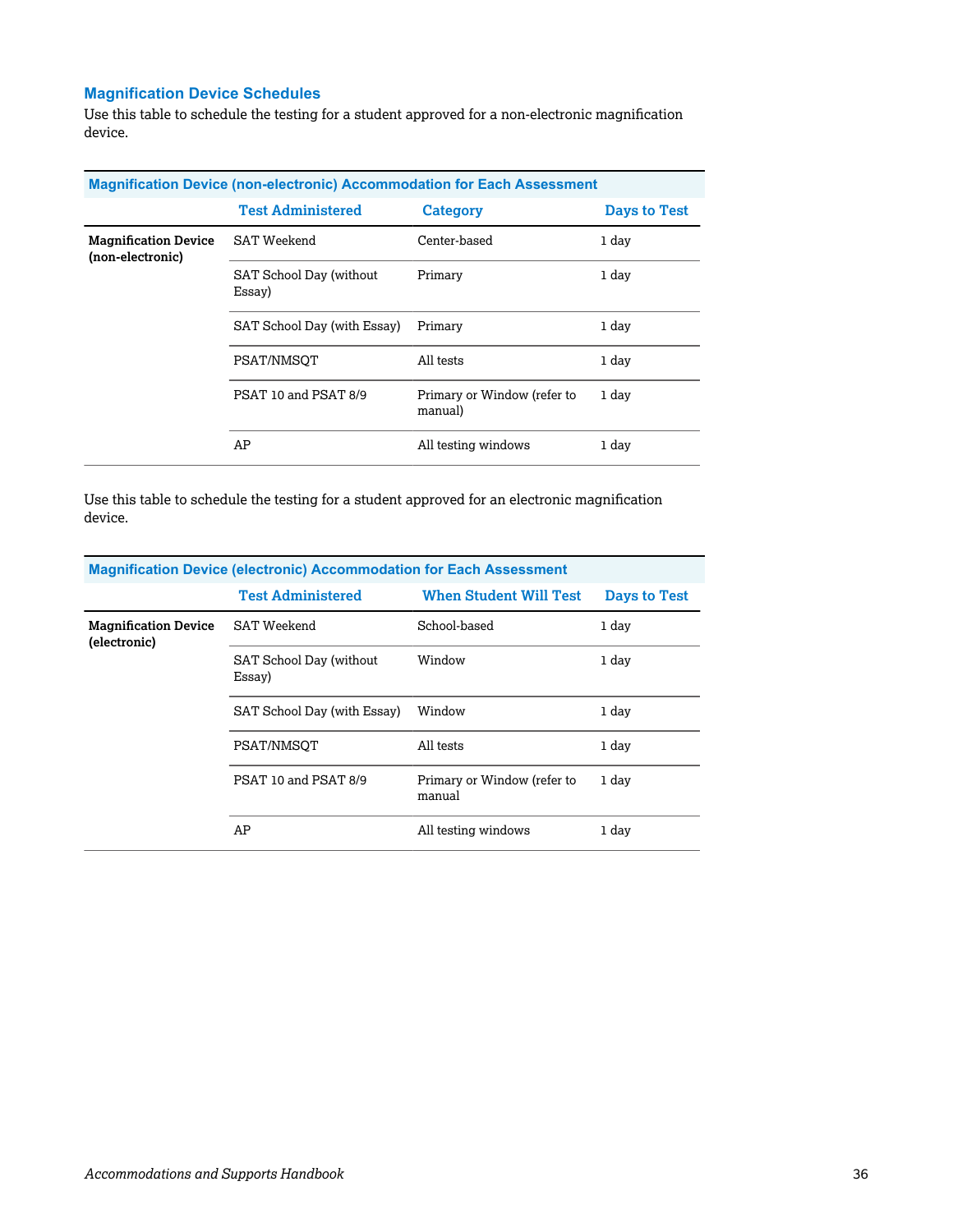## **Raised Line Drawings Details**

Students may be approved to use raised line drawings of graphs and figures.

| <b>Raised Line Drawings</b>                            |                                                                                                                                                                                                                                                  |
|--------------------------------------------------------|--------------------------------------------------------------------------------------------------------------------------------------------------------------------------------------------------------------------------------------------------|
| <b>Information</b>                                     | <b>Details</b>                                                                                                                                                                                                                                   |
| Description                                            | Raised line drawings are available for students not testing with<br>braille but who require tactile assistance for tests. Students<br>receive a Braille Figure Supplement booklet with enlarged, raised<br>line drawings with braille notations. |
| <b>Typical Use</b>                                     | Raised line drawings are generally requested for students with<br>visual disabilities who are using a human reader, ATC, or pre-<br>recorded audio format.                                                                                       |
| What to Consider When Requesting                       | Do the students have a substantial visual disability that would<br>interfere with their ability to see graphs and figures in the test<br>book?                                                                                                   |
|                                                        | Students approved for braille don't need this accommodation<br>because raised line drawings are included within the braille test<br>book.                                                                                                        |
| <b>Verification Process</b>                            | School verification when other criteria are met.                                                                                                                                                                                                 |
| Materials and Preparation                              | Students don't need to know braille when using raised line<br>drawings. However, when administering a test with raised line<br>drawings to a nonbraille reader, you may need to assist them in<br>finding their place.                           |
|                                                        | No special setup is needed. For assessments that require test<br>materials to be ordered, be sure to order raised line drawings<br>along with a regular-print or large-print test book.                                                          |
| <b>SAT Suite of Assessments Digital</b><br>Alternative | AT (e.g., JAWS, NVDA, braille display, etc.)                                                                                                                                                                                                     |
| <b>Notes</b>                                           | Students use standard timing unless approved for other<br>accommodations that require extended time.                                                                                                                                             |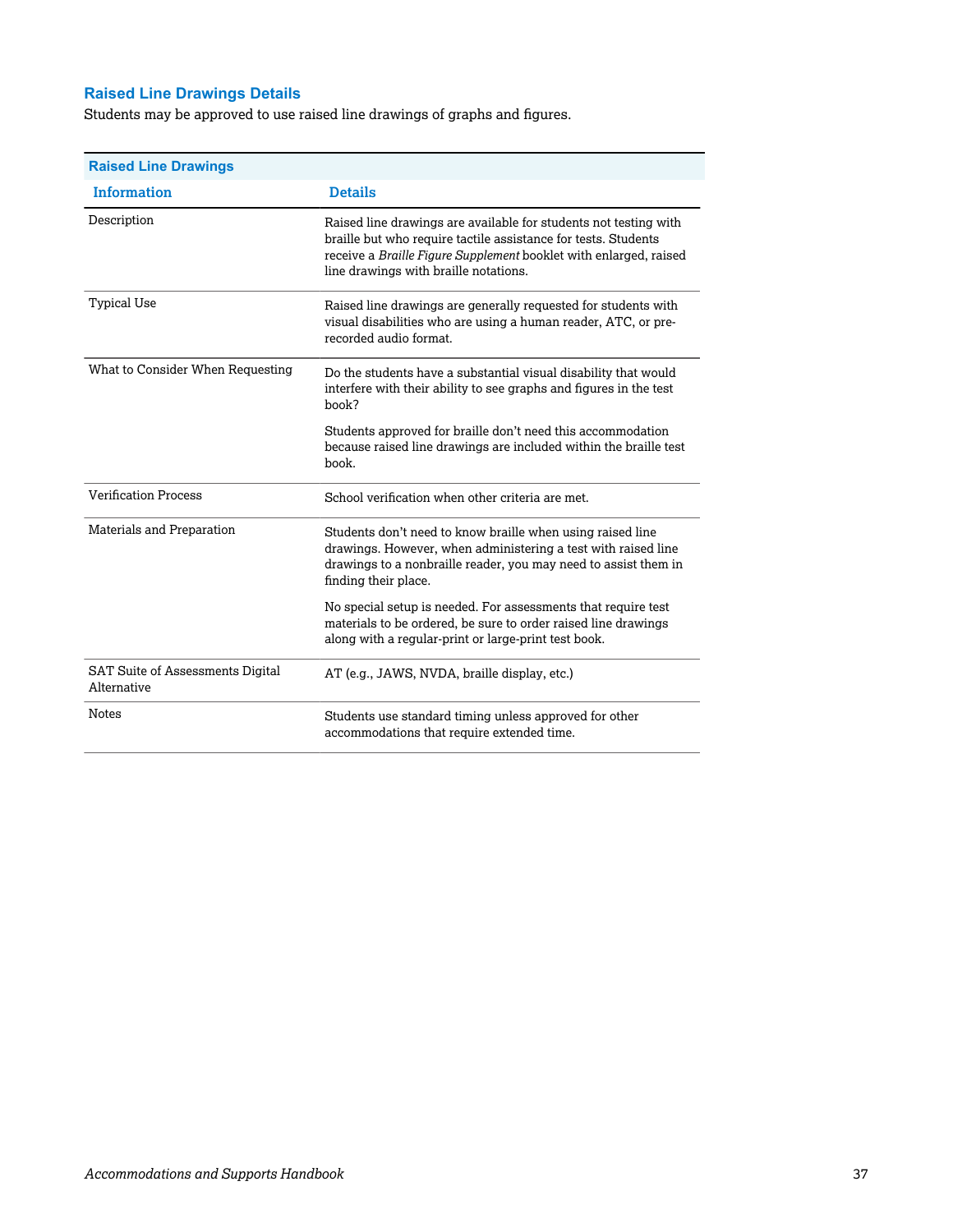## **Raised Line Drawings Schedule**

Use this table to schedule the testing for a student approved for raised line drawings.

| <b>Raised Line Drawings Accommodation for Each Assessment</b> |                                   |                                        |                     |
|---------------------------------------------------------------|-----------------------------------|----------------------------------------|---------------------|
|                                                               | <b>Test Administered</b>          | <b>When Student Will Test</b>          | <b>Days to Test</b> |
| <b>Raised Line Drawings</b>                                   | <b>SAT Weekend</b>                | School-based                           | 1 day               |
|                                                               | SAT School Day (without<br>Essay) | Window                                 | 1 day               |
|                                                               | SAT School Day (with Essay)       | Window                                 | 1 day               |
|                                                               | PSAT/NMSOT                        | All tests                              | 1 day               |
|                                                               | PSAT 10 and PSAT 8/9              | Primary or Window (refer to<br>manual) | 1 day               |
|                                                               | AP                                | All testing windows                    | 1 day               |

## **Colored Overlay Details**

A student may be approved to test with colored overlay.

| <b>Colored Overlay</b>                          |                                                                                                                                                                                                        |
|-------------------------------------------------|--------------------------------------------------------------------------------------------------------------------------------------------------------------------------------------------------------|
| <b>Information</b>                              | <b>Details</b>                                                                                                                                                                                         |
| Description                                     | Use of transparent plastic sheet in color of the student's<br>choice placed over test content to give the effect of changing<br>background color.                                                      |
| Typical Use                                     | Generally used by students with Irlen Syndrome.                                                                                                                                                        |
| What to Consider When Requesting                | Does the student see better with a color other than black and<br>white? Is a colored overlay or colored paper used by the student<br>as an accommodation in school?                                    |
| <b>Verification Process</b>                     | School verification when other criteria are met.                                                                                                                                                       |
| Materials and Preparation                       | Student or school must supply the colored overlay. Prior to and<br>after the test, check the overlay to ensure that it has nothing<br>written on it and does not contain any test-related information. |
| SAT Suite of Assessments Digital<br>Alternative | Color contrast.                                                                                                                                                                                        |
| <b>Notes</b>                                    | If this is a student's only accommodation, they will test in the<br>standard testing room.                                                                                                             |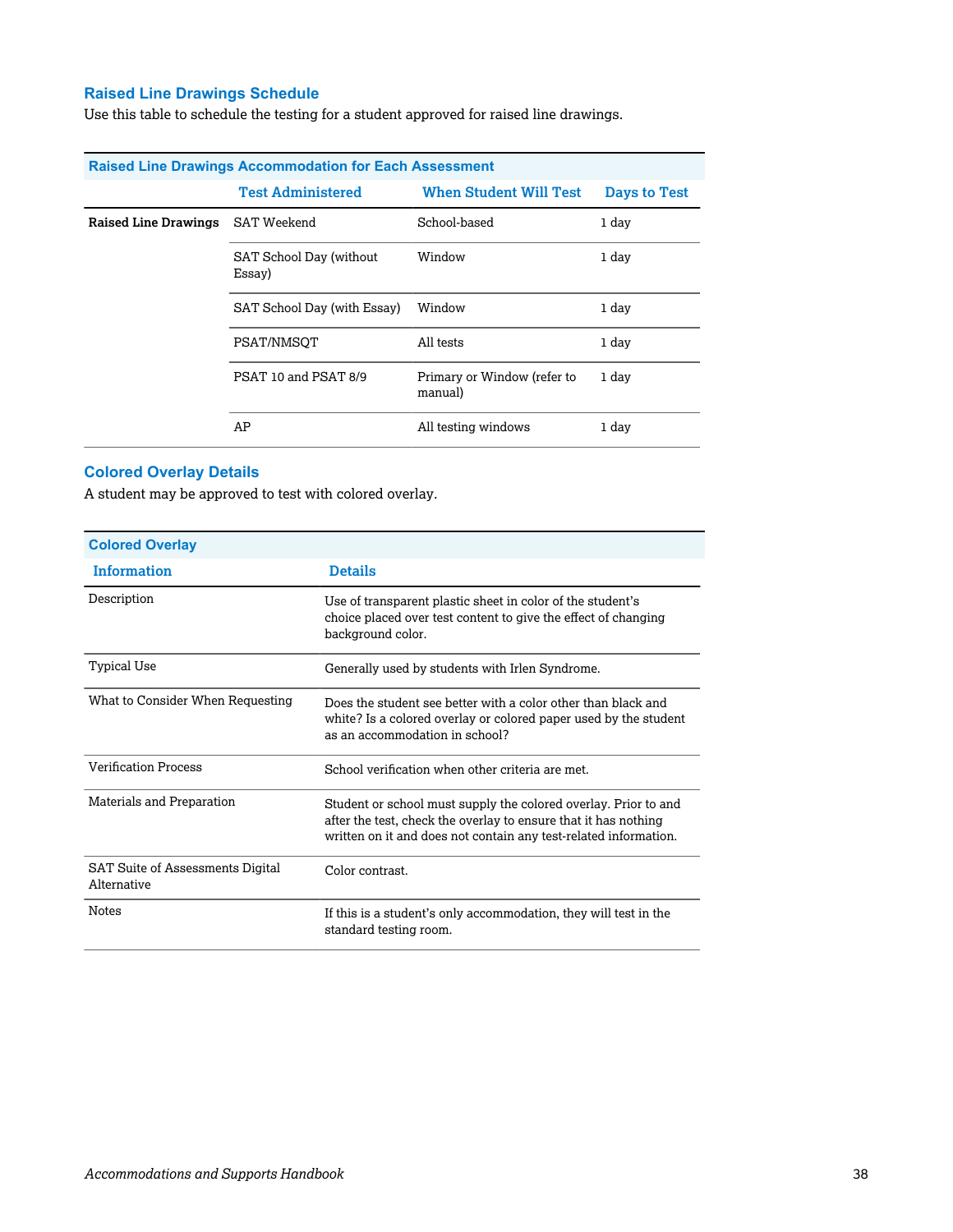## **Colored Overlay Schedule**

Use this table to schedule the testing for a student approved to use a colored overlay.

|                        | <b>Colored Overlay Accommodation for Each Assessment</b> |                                        |                     |
|------------------------|----------------------------------------------------------|----------------------------------------|---------------------|
|                        | <b>Test Administered</b>                                 | <b>When Student Will Test</b>          | <b>Days to Test</b> |
| <b>Colored Overlay</b> | SAT Weekend                                              | Center-based                           | 1 day               |
|                        | SAT School Day (without<br>Essay)                        | Primary                                | 1 day               |
|                        | SAT School Day (with Essay)                              | Primary                                | 1 day               |
|                        | PSAT/NMSOT                                               | All tests                              | 1 day               |
|                        | PSAT 10 and PSAT 8/9                                     | Primary or Window (refer to<br>manual) | 1 day               |
|                        | AP                                                       | All testing windows                    | 1 day               |

## **ATC Details**

A student may be approved to test with an ATC format.

| <b>ATC</b>                       |                                                                                                                                                                                                                                                                                                                                                                     |
|----------------------------------|---------------------------------------------------------------------------------------------------------------------------------------------------------------------------------------------------------------------------------------------------------------------------------------------------------------------------------------------------------------------|
| <b>Information</b>               | <b>Details</b>                                                                                                                                                                                                                                                                                                                                                      |
| Description                      | ATC format provides a digital version of the test delivered on a<br>flash drive. The test is in an accessible Word format. It's intended<br>for use with technologies that assist students in reading the test,<br>such as screen readers and other technologies. Some students<br>use this accommodation without other technology in order to<br>enlarge the text. |
| Typical Use                      | Generally used by students with visual disabilities who use<br>screen readers or who require print to be significantly enlarged.                                                                                                                                                                                                                                    |
| What to Consider When Requesting | Does the student use AT to read a test (e.g., a screen reader or<br>ZoomText)? Note: Students who use AT only to record responses<br>(e.g., speech-to-text software) should not require the ATC format.                                                                                                                                                             |
|                                  | Include documentation of the student's need for AT (e.g., if a<br>screen reader is requested: include a psychoeducational report<br>including scores of reading comprehension for students with<br>reading disorders or include visual measurements for students<br>with visual disabilities).                                                                      |
|                                  | Students must be approved for both the ATC test format and the<br>AT they intend to use, such as a screen reader, prior to test day.                                                                                                                                                                                                                                |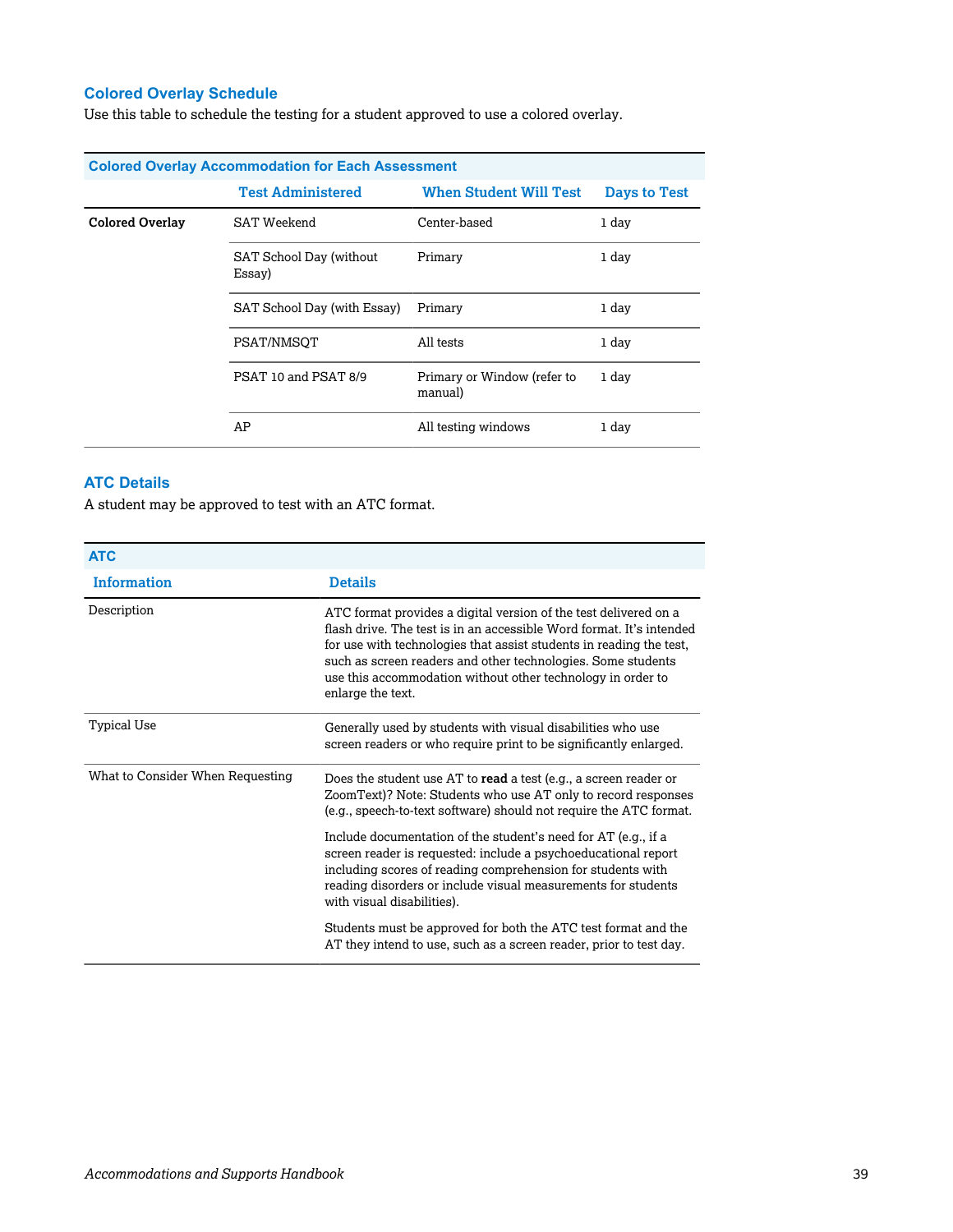| ATC (cont.)                                            |                                                                                                                                                                                                                                                                                                                                                                                                                                                                                                                                       |
|--------------------------------------------------------|---------------------------------------------------------------------------------------------------------------------------------------------------------------------------------------------------------------------------------------------------------------------------------------------------------------------------------------------------------------------------------------------------------------------------------------------------------------------------------------------------------------------------------------|
| <b>Information</b>                                     | <b>Details</b>                                                                                                                                                                                                                                                                                                                                                                                                                                                                                                                        |
| <b>Verification Process</b>                            | Documentation required.                                                                                                                                                                                                                                                                                                                                                                                                                                                                                                               |
| Materials and Preparation                              | More than 1 student testing with ATC format using TTS can<br>be seated in the same room if they use earphones. If earphones<br>aren't available such students will need separate rooms.                                                                                                                                                                                                                                                                                                                                               |
|                                                        | Requires school-owned computer.                                                                                                                                                                                                                                                                                                                                                                                                                                                                                                       |
| <b>SAT Suite of Assessments Digital</b><br>Alternative | AT                                                                                                                                                                                                                                                                                                                                                                                                                                                                                                                                    |
| <b>Notes</b>                                           | The ATC format has been tested with ZoomText (with and<br>without reader), JAWS, and NVDA, on both a PC and a Mac<br>laptop. If you have a student who is using other AT, encourage<br>them to try using it with a practice test, as some of the freeware<br>or less commonly used screen readers may not be compatible<br>with ATC files. When using VoiceOver on a Mac, the student<br>must use the mouse, not the keyboard, for navigation.                                                                                        |
|                                                        | Students automatically receive double time (+100%) for the<br>Writing and Language Test (Section 2) for SAT and PSAT-<br>related assessments.                                                                                                                                                                                                                                                                                                                                                                                         |
|                                                        | College Board provides standalone proctor scripts for the various<br>timing that students might be approved for in addition to the<br>ATC accommodation, including extra breaks, for each of the<br>assessments in the SAT Suite. These standalone scripts allow<br>the proctor to read straight through the assessment without<br>having to move around in the different scripts (for example, from<br>standard to double time and back to standard timing). These<br>scripts can be downloaded from SSD Online for use on test day. |

## **ATC Schedule**

Use this table to schedule the testing for a student approved for the ATC format.

|            | <b>ATC Accommodation for Each Assessment</b> |                                        |              |
|------------|----------------------------------------------|----------------------------------------|--------------|
|            | <b>Test Administered</b>                     | <b>When Student Will Test</b>          | Days to Test |
| <b>ATC</b> | <b>SAT Weekend</b>                           | School-based                           | 1 day        |
|            | SAT School Day (without<br>Essay)            | Window                                 | 1 day        |
|            | SAT School Day (with Essay)                  | Window                                 | 1 day        |
|            | PSAT/NMSOT                                   | All tests                              | 1 day        |
|            | PSAT 10 and PSAT 8/9                         | Primary or Window (refer to<br>manual) | 1 day        |
|            | AP                                           | All testing windows                    | 1 day        |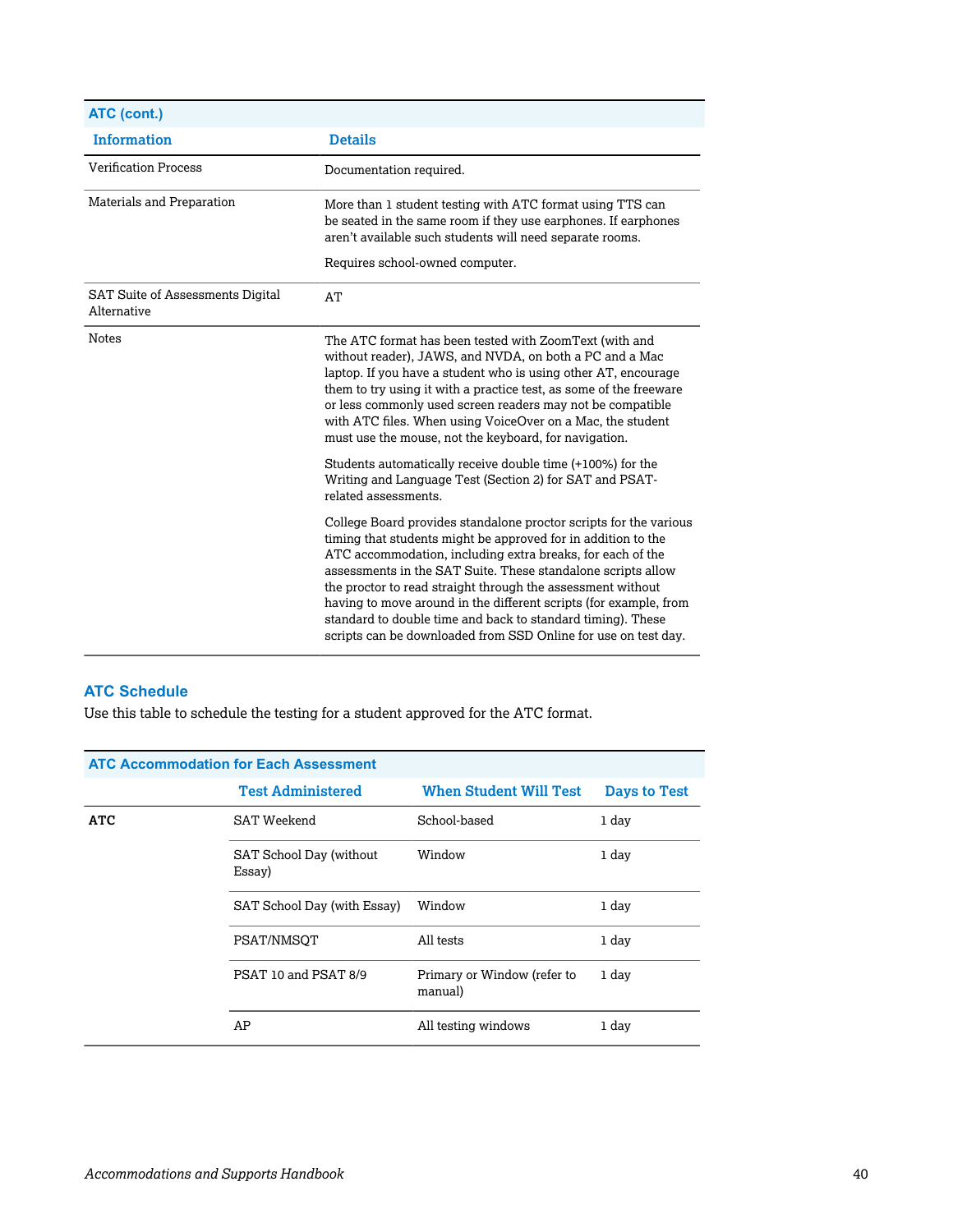## **Recording Responses**

Some students have difficulty writing, recording responses, and/or using an answer sheet. Common accommodations for recording answers include:

- § Large-print (large-block) answer sheet (no bubbles)
- § Record answers in test book
- § Computer (word processor only for Essay only)
- § Writer/scribe to record responses
- § Braille writer

#### **Large-Print (Large-Block) Answer Sheet Details**

A student may be approved to record answers on a large-print answer sheet.

| Large-Print (Large-Block) Answer Sheet (No Bubbles) |                                                                                                                                                                                                                         |  |
|-----------------------------------------------------|-------------------------------------------------------------------------------------------------------------------------------------------------------------------------------------------------------------------------|--|
| <b>Information</b>                                  | <b>Details</b>                                                                                                                                                                                                          |  |
| Description                                         | Answer sheet with text and answer blocks that are larger than<br>the standard answer sheet. Students don't fill in a bubble;<br>instead, they make a mark in the square answer space.                                   |  |
| <b>Typical Use</b>                                  | A large-print answer sheet may be used by students with visual<br>disabilities, as well as by students who have difficulty filling in<br>bubbles on an answer sheet because of visual motor or mobility<br>impairments. |  |
| What to Consider When Requesting                    | Can the student see a standard answer sheet?                                                                                                                                                                            |  |
|                                                     | Does the student have difficulty completing a scantron answer<br>sheet because of a mobility impairment, low vision, visual motor<br>disorder, or other disability?                                                     |  |
| <b>Verification Process</b>                         | School verification when other criteria are met.                                                                                                                                                                        |  |
| Materials and Preparation                           | If ordering test materials, order a large-print answer sheet for any<br>student who isn't already approved for a large-print test book.                                                                                 |  |
| SAT Suite of Assessments Digital<br>Alternative     | Zoom/Font Size.                                                                                                                                                                                                         |  |
| <b>Notes</b>                                        | When a large-print test book is ordered, a large-print answer<br>sheet is included.                                                                                                                                     |  |
|                                                     | If this is the student's only accommodation, they will test in a<br>standard testing room.                                                                                                                              |  |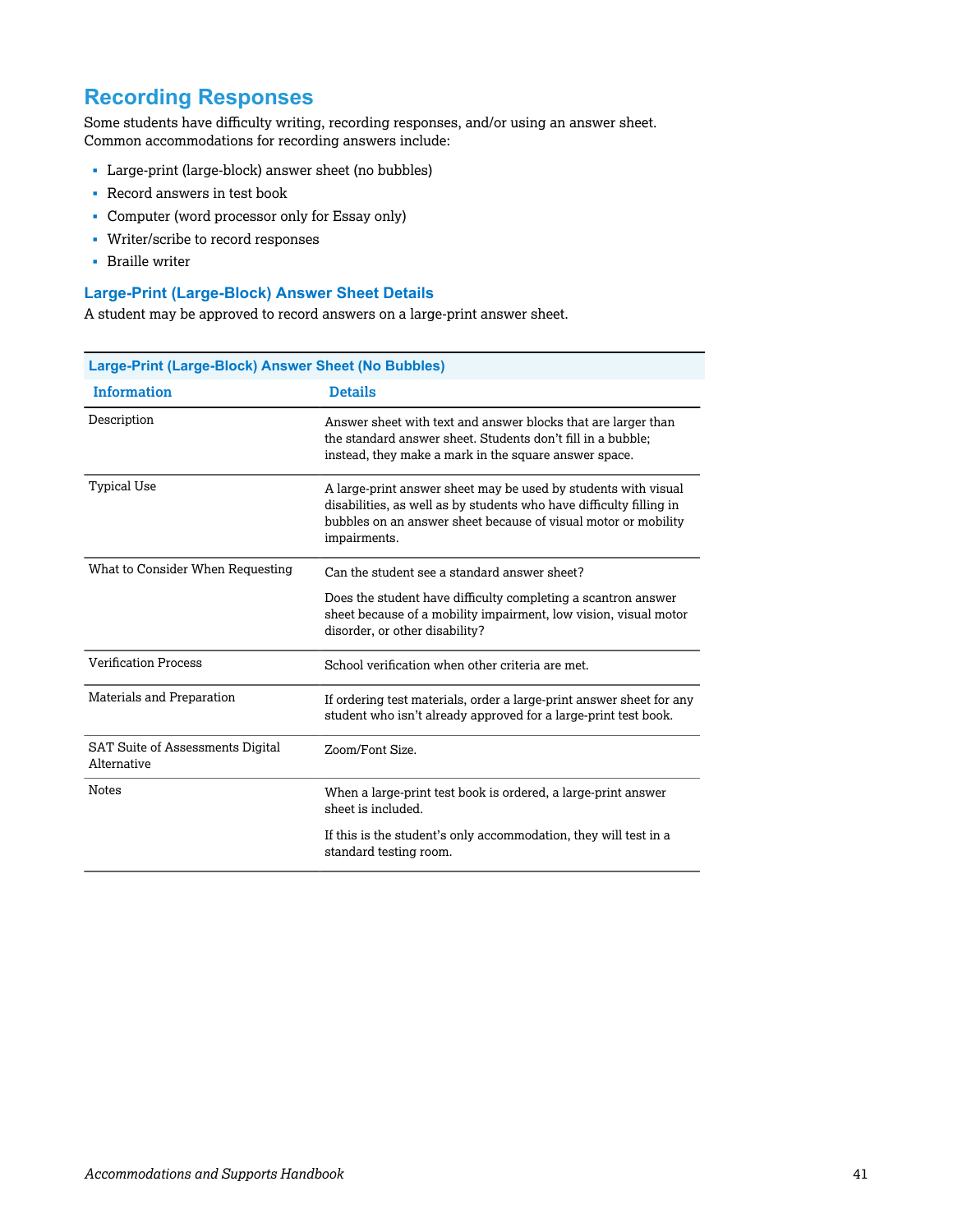## **Large-Print Answer Sheet Schedule**

Use this table to schedule the testing for a student approved to use a large-print answer sheet.

|                             | <b>Large-Print Answer Sheet Accommodation for Each Assessment</b> |                                        |                     |
|-----------------------------|-------------------------------------------------------------------|----------------------------------------|---------------------|
|                             | <b>Test Administered</b>                                          | <b>When Student Will Test</b>          | <b>Days to Test</b> |
| Large-Print Answer<br>Sheet | <b>SAT Weekend</b>                                                | Center-based                           | 1 day               |
|                             | SAT School Day (without<br>Essay)                                 | Primary                                | 1 day               |
|                             | SAT School Day (with Essay)                                       | Primary                                | 1 day               |
|                             | PSAT/NMSOT                                                        | All tests                              | 1 day               |
|                             | PSAT 10 and PSAT 8/9                                              | Primary or Window (refer to<br>manual) | 1 day               |
|                             | AP                                                                | All testing windows                    | 1 day               |

### **Record Answers in Test Book Details**

A student may be approved to record their answers in their test book.

| <b>Record Answers in Test Book</b>                     |                                                                                                                                                                                                                                                                                                                    |
|--------------------------------------------------------|--------------------------------------------------------------------------------------------------------------------------------------------------------------------------------------------------------------------------------------------------------------------------------------------------------------------|
| <b>Information</b>                                     | <b>Details</b>                                                                                                                                                                                                                                                                                                     |
| Description                                            | Students may circle (or otherwise mark) their answers in the test<br>book. After the test, the answer will be transferred from the test<br>book to an answer sheet.                                                                                                                                                |
| Typical Use                                            | Appropriate for students with writing or dexterity limitations,<br>visual disabilities, or with scanning issues, when their disability<br>interferes with their ability to complete an answer sheet.                                                                                                               |
| What to Consider When Requesting                       | Does the student's disability impair their ability to complete an<br>answer sheet?                                                                                                                                                                                                                                 |
|                                                        | Can the student be appropriately accommodated with a large-<br>print (large-block) answer sheet instead of this accommodation?                                                                                                                                                                                     |
| <b>Verification Process</b>                            | School verification when other criteria are met.                                                                                                                                                                                                                                                                   |
| Materials and Preparation                              | No special materials are needed. Except for center-based<br>weekend administrations of the SAT, a staff member will need<br>to transfer the responses to an answer sheet after the test. Be<br>sure to return both the answer sheet and the test book after the<br>test, as instructed in your coordinator manual. |
| <b>SAT Suite of Assessments Digital</b><br>Alternative | Not applicable.                                                                                                                                                                                                                                                                                                    |
| <b>Notes</b>                                           | If this is the student's only accommodation, they will test in a<br>standard testing room.                                                                                                                                                                                                                         |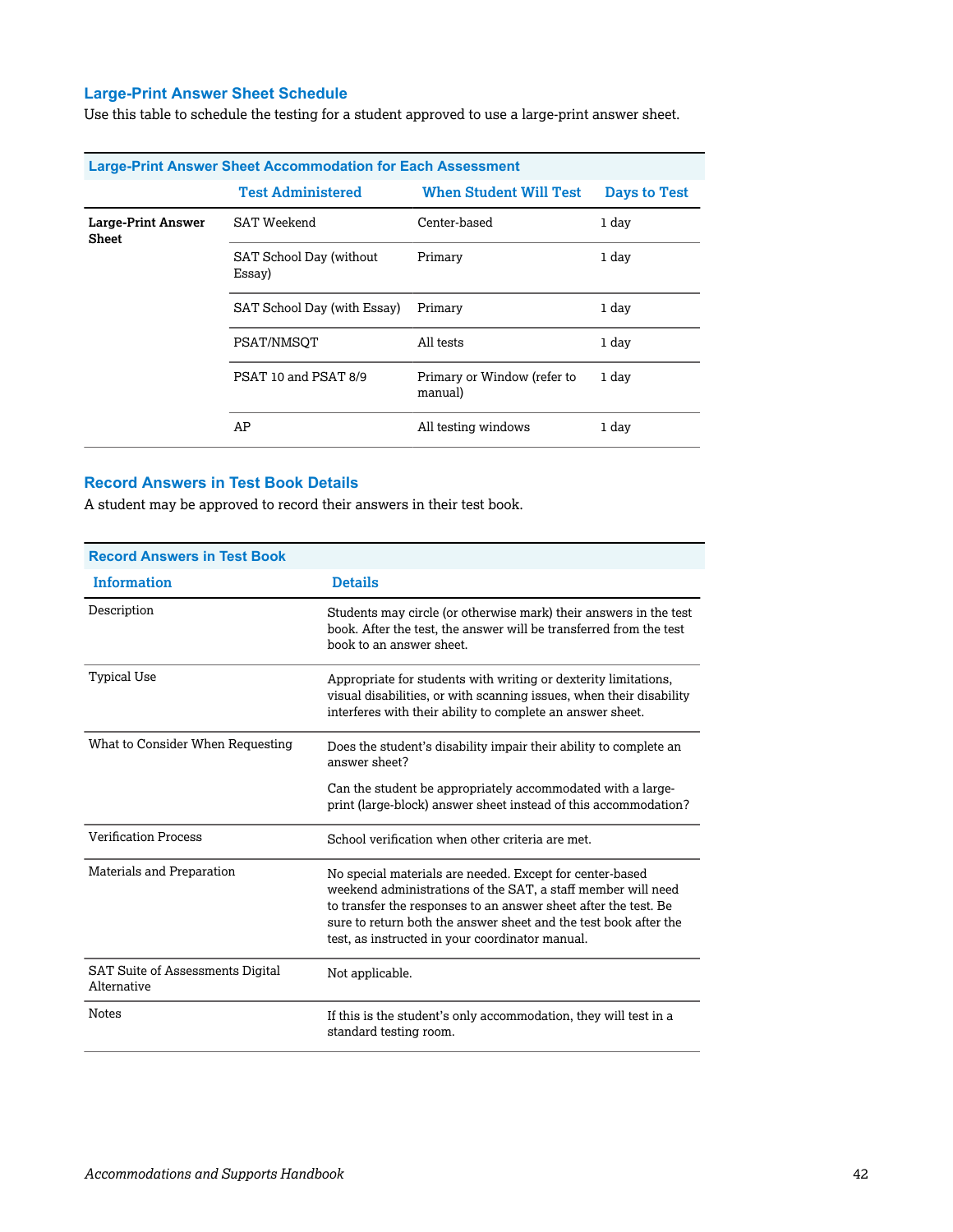## **Record Answers in Test Book Schedule**

Use this table to schedule the testing for a student approved to record their answers in the test book.

|                                       | <b>Record Answers in Test Book Accommodation for Each Assessment</b> |                                        |              |
|---------------------------------------|----------------------------------------------------------------------|----------------------------------------|--------------|
|                                       | <b>Test Administered</b>                                             | <b>When Student Will Test</b>          | Days to Test |
| Record Answers in<br><b>Test Book</b> | SAT Weekend                                                          | Center-based                           | 1 day        |
|                                       | SAT School Day (without<br>Essay)                                    | Primary                                | 1 day        |
|                                       | SAT School Day (with Essay)                                          | Primary                                | 1 day        |
|                                       | PSAT/NMSOT                                                           | All tests                              | 1 day        |
|                                       | PSAT 10 and PSAT 8/9                                                 | Primary or Window (refer to<br>manual) | 1 day        |
|                                       | AP                                                                   | All testing windows                    | 1 day        |

## **Computer (Word Processor Only for Essay) Details**

A student may be approved to use a word processor to complete Essay or free response sections.

| <b>Computer (Word Processor Only for Essay)</b> |                                                                                                                                                                                                                                                                                                                                                                                                                                                |  |
|-------------------------------------------------|------------------------------------------------------------------------------------------------------------------------------------------------------------------------------------------------------------------------------------------------------------------------------------------------------------------------------------------------------------------------------------------------------------------------------------------------|--|
| Information                                     | <b>Details</b>                                                                                                                                                                                                                                                                                                                                                                                                                                 |  |
| Description                                     | The student may use a word processor to complete Essay/free<br>response sections. (The SAT Essay is only offered in some state-<br>provided SAT School Day administrations.)                                                                                                                                                                                                                                                                   |  |
| Typical Use                                     | Most appropriate for students who cannot write essays/free<br>responses due to a physical disability or disability in written<br>expression.                                                                                                                                                                                                                                                                                                   |  |
| What to Consider When Requesting                | Does the student's disability impact their written expression?<br>This accommodation is not appropriate for students who use a<br>computer because of poor spelling or poor handwriting. Spelling<br>is not counted in the scoring of most College Board assessments,<br>and spell check and grammar check may not be used during the<br>test. Poor handwriting, without other impacts, is not a disability<br>that necessitates computer use. |  |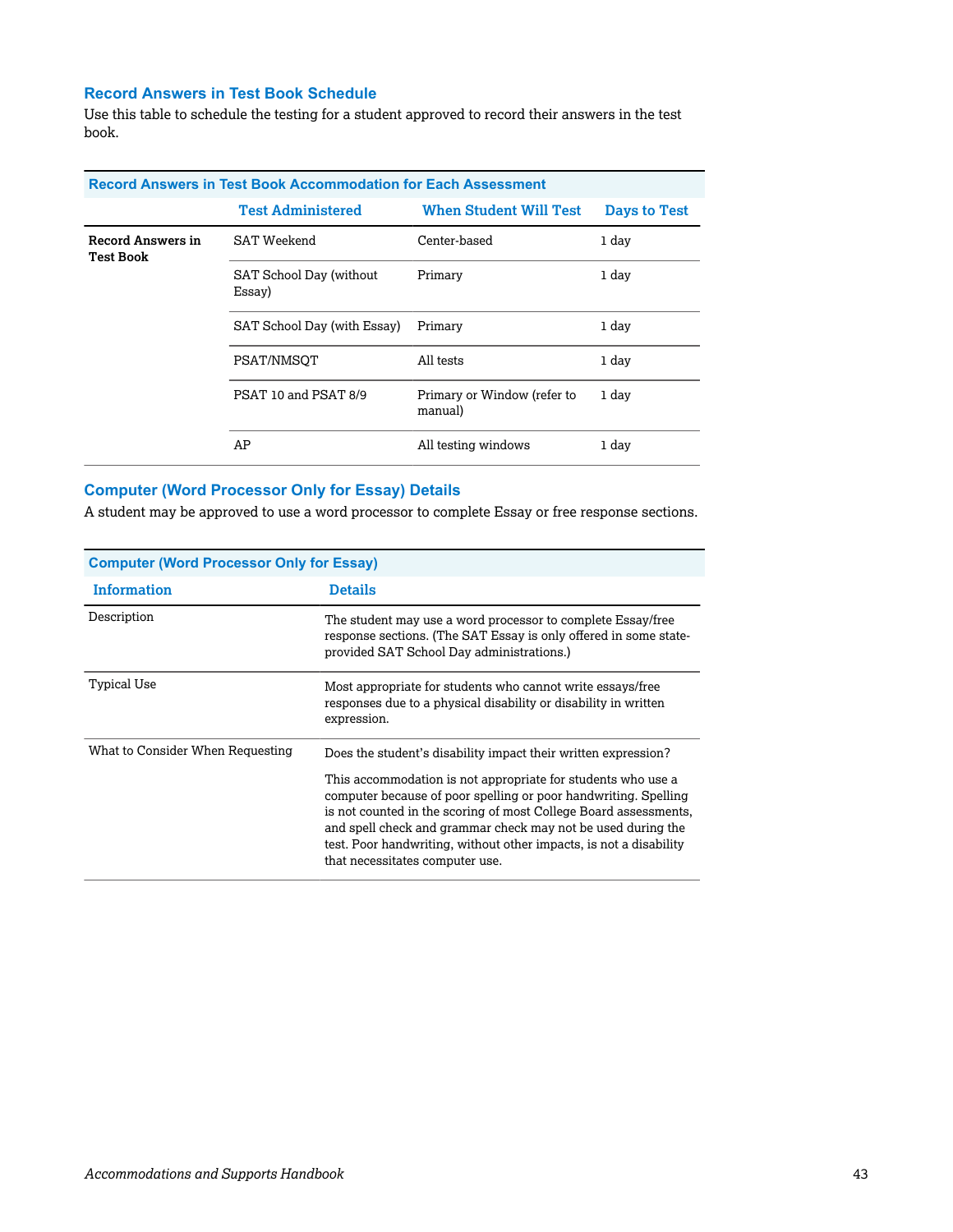| <b>Computer (Word Processor Only for Essay) (cont.)</b> |                                                                                                                                                                                                                                                                                                               |  |  |
|---------------------------------------------------------|---------------------------------------------------------------------------------------------------------------------------------------------------------------------------------------------------------------------------------------------------------------------------------------------------------------|--|--|
| <b>Information</b>                                      | <b>Details</b>                                                                                                                                                                                                                                                                                                |  |  |
| <b>Verification Process</b>                             | School verification when other criteria are met.                                                                                                                                                                                                                                                              |  |  |
| Materials and Preparation                               | School must provide the computer (students cannot use their<br>own or a family-owned computer). Please refer to the coordinator<br>manual for the appropriate assessment for instructions on setting<br>up computers. (e.g., must be connected to a printer, spell check/<br>grammar check must be disabled.) |  |  |
| SAT Suite of Assessments Digital<br>Alternative         | Not applicable.                                                                                                                                                                                                                                                                                               |  |  |
| <b>Notes</b>                                            | This accommodation permits use of a word processor only. If a<br>student requires AT or other computer applications, these uses<br>must be separately requested and specifically approved.                                                                                                                    |  |  |
|                                                         | May be used only for Essay/free response sections. Students<br>approved for this accommodation will test in a standard testing<br>room when taking the SAT without Essay or PSAT-related<br>assessments (unless approved for other accommodations).                                                           |  |  |

## **Computer (Word Processor Only for Essay) Schedule**

Use this table to schedule the testing for a student approved to use a computer (word processor only for Essay).

| <b>Computer Accommodation for Each Assessment</b>     |                                   |                               |                     |  |
|-------------------------------------------------------|-----------------------------------|-------------------------------|---------------------|--|
|                                                       | <b>Test Administered</b>          | <b>When Student Will Test</b> | <b>Days to Test</b> |  |
| Computer (Word<br><b>Processor Only for</b><br>Essay) | SAT Weekend                       | Not applicable                |                     |  |
|                                                       | SAT School Day (without<br>Essay) | Not applicable                |                     |  |
|                                                       | SAT School Day (with Essay)       | Window                        | 1 day               |  |
|                                                       | PSAT/NMSOT                        | Not applicable                |                     |  |
|                                                       | PSAT 10 and PSAT 8/9              | Not applicable                |                     |  |
|                                                       | AP                                | All testing windows           | 1 day               |  |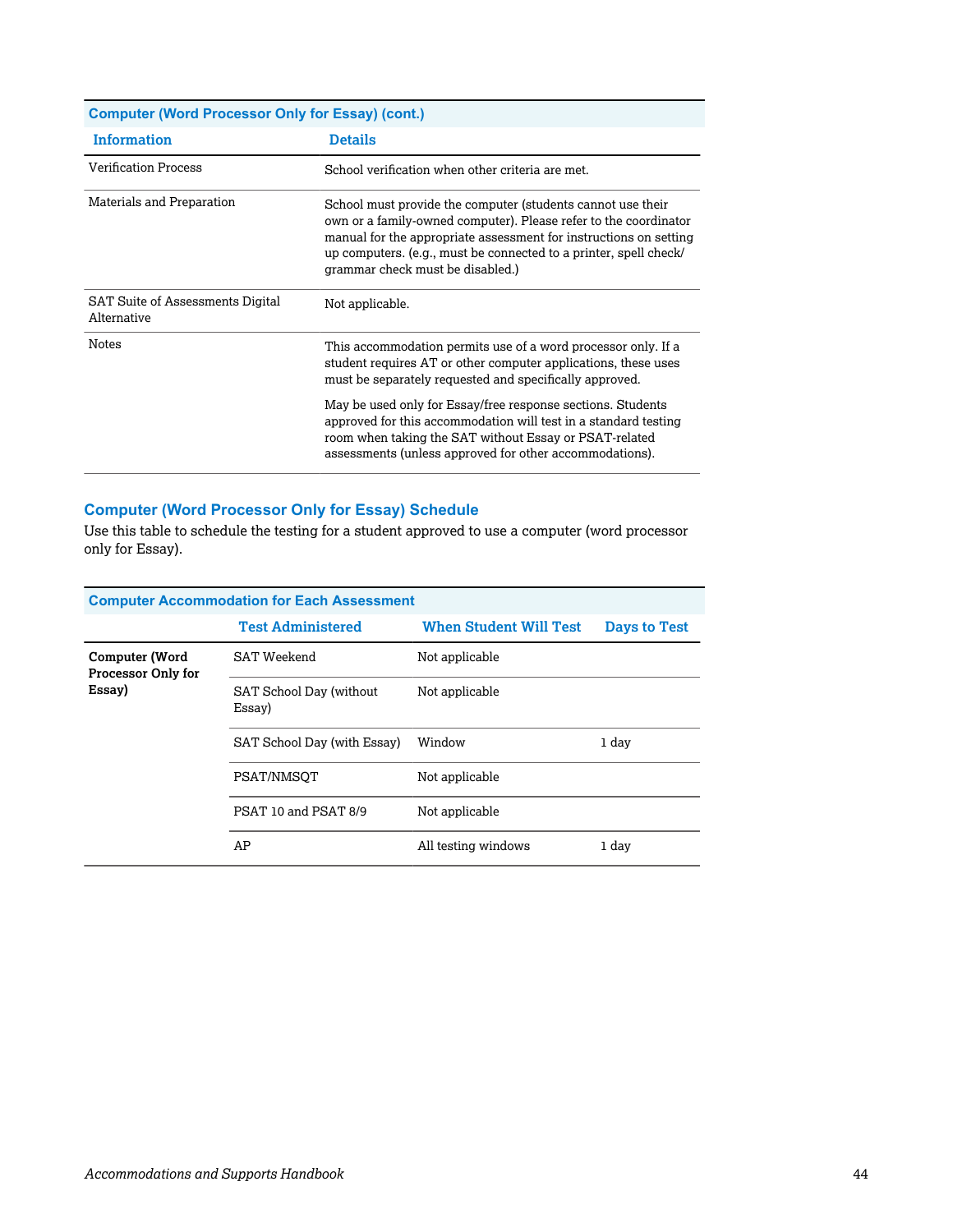## **Writer/Scribe to Record Responses Details**

A student may be approved to have a writer to record their responses.

| <b>Writer/Scribe to Record Responses</b>        |                                                                                                                                                                         |  |  |
|-------------------------------------------------|-------------------------------------------------------------------------------------------------------------------------------------------------------------------------|--|--|
| <b>Information</b>                              | <b>Details</b>                                                                                                                                                          |  |  |
| Description                                     | Student is provided a writer to record answers.                                                                                                                         |  |  |
| Typical Use                                     | Used for students with manual, visual, or visual motor<br>disabilities who cannot use the accommodations of large-print<br>answer sheet or record answers in test book. |  |  |
| What to Consider When Requesting                | Does student's disability prevent them from writing or<br>completing answer sheets?                                                                                     |  |  |
|                                                 | Can student use another accommodation for recording responses<br>(large-print answer sheet, record responses in test book, or<br>computer for Essay)?                   |  |  |
| <b>Verification Process</b>                     | Documentation is required.                                                                                                                                              |  |  |
| Materials and Preparation                       | A staff member is needed to serve as a writer/scribe. Students<br>using a writer/scribe test in a one-to-one setting, which requires a<br>separate testing room.        |  |  |
| SAT Suite of Assessments Digital<br>Alternative | AT (speech-to-text) if used by student in school.                                                                                                                       |  |  |
| <b>Notes</b>                                    | In most cases, the writer/scribe is provided for the entire test<br>(multiple-choice and Essay sections).                                                               |  |  |
|                                                 | Students using a writer/scribe will automatically receive time and<br>one-half (+50%), unless approved for more time.                                                   |  |  |

## **Writer/Scribe to Record Responses Schedule**

Use this table to schedule the testing for a student approved for a writer/scribe.

| <b>Writer/Scribe to Record Responses Accommodation for Each Assessment</b> |                                   |                                        |              |  |
|----------------------------------------------------------------------------|-----------------------------------|----------------------------------------|--------------|--|
|                                                                            | <b>Test Administered</b>          | <b>When Student Will Test</b>          | Days to Test |  |
| Writer/Scribe to<br><b>Record Responses</b>                                | SAT Weekend                       | School-based                           | 1 day        |  |
|                                                                            | SAT School Day (without<br>Essay) | Window                                 | 1 day        |  |
|                                                                            | SAT School Day (with Essay)       | Window                                 | 2 days       |  |
|                                                                            | PSAT/NMSOT                        | All tests                              | 1 day        |  |
|                                                                            | PSAT 10 and PSAT 8/9              | Primary or Window (refer to<br>manual) | 1 day        |  |
|                                                                            | AP                                | All testing windows                    | 1 day        |  |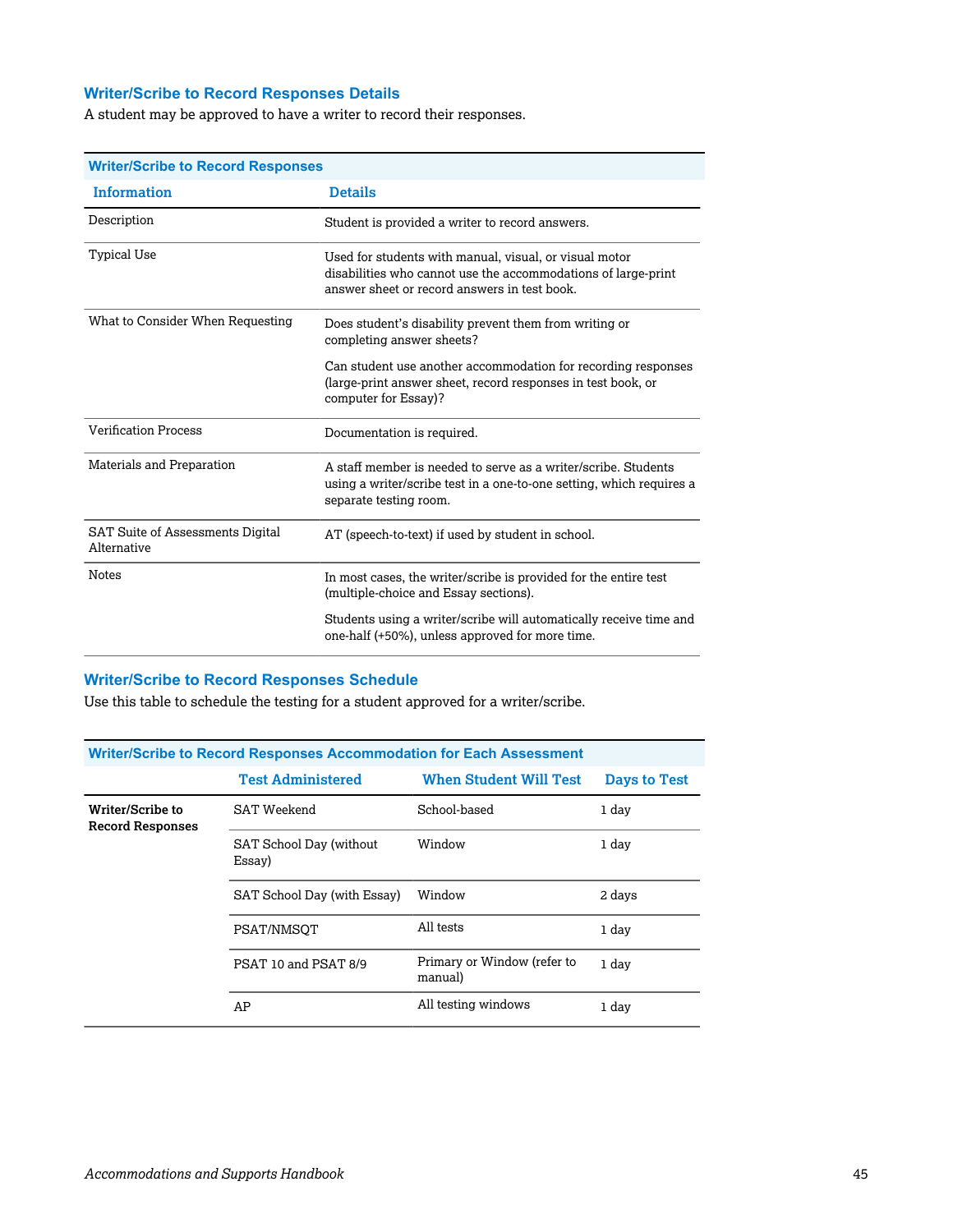## **Braille Writer Details**

A student may be approved to use a braille writer to record their answers.

| <b>Braille Writer to Record Answers</b>         |                                                                                                                                                                                                                                                                                                                                                                                          |
|-------------------------------------------------|------------------------------------------------------------------------------------------------------------------------------------------------------------------------------------------------------------------------------------------------------------------------------------------------------------------------------------------------------------------------------------------|
| <b>Information</b>                              | <b>Details</b>                                                                                                                                                                                                                                                                                                                                                                           |
| Description                                     | The braille writer accommodation is typically requested with a<br>braille accommodation and is available for students who have<br>a visual impairment. Approved students may use manual braille<br>writers, like a Perkins Brailler, for all test sections, but unless<br>otherwise approved, electronic braille notetakers may only be<br>used for essay writing and math calculations. |
| Typical Use                                     | For blind/legally blind students who use braille.                                                                                                                                                                                                                                                                                                                                        |
| What to Consider When Requesting                | Both braille and braille writer must be requested and approved.<br>If student uses multiple accommodations in school to record<br>responses, confirm the student plans to use this accommodation<br>for College Board tests.                                                                                                                                                             |
| <b>Verification Process</b>                     | School verification if other criteria are met.                                                                                                                                                                                                                                                                                                                                           |
| Materials and Preparation                       | Student may need a separate testing room.<br>School/student must supply braille writer.                                                                                                                                                                                                                                                                                                  |
|                                                 | Braille notetakers cannot be connected to any network, but they<br>must be connected to a display monitor so the proctor can see<br>what the student is typing. Personal computers cannot be used<br>as braille writers.                                                                                                                                                                 |
| SAT Suite of Assessments Digital<br>Alternative | AT (e.g., JAWS, NVDA, braille display, etc.)                                                                                                                                                                                                                                                                                                                                             |
| <b>Notes</b>                                    | Electronic braille writers (braille notetakers) may be used only for<br>essay/free response sections and math calculations.                                                                                                                                                                                                                                                              |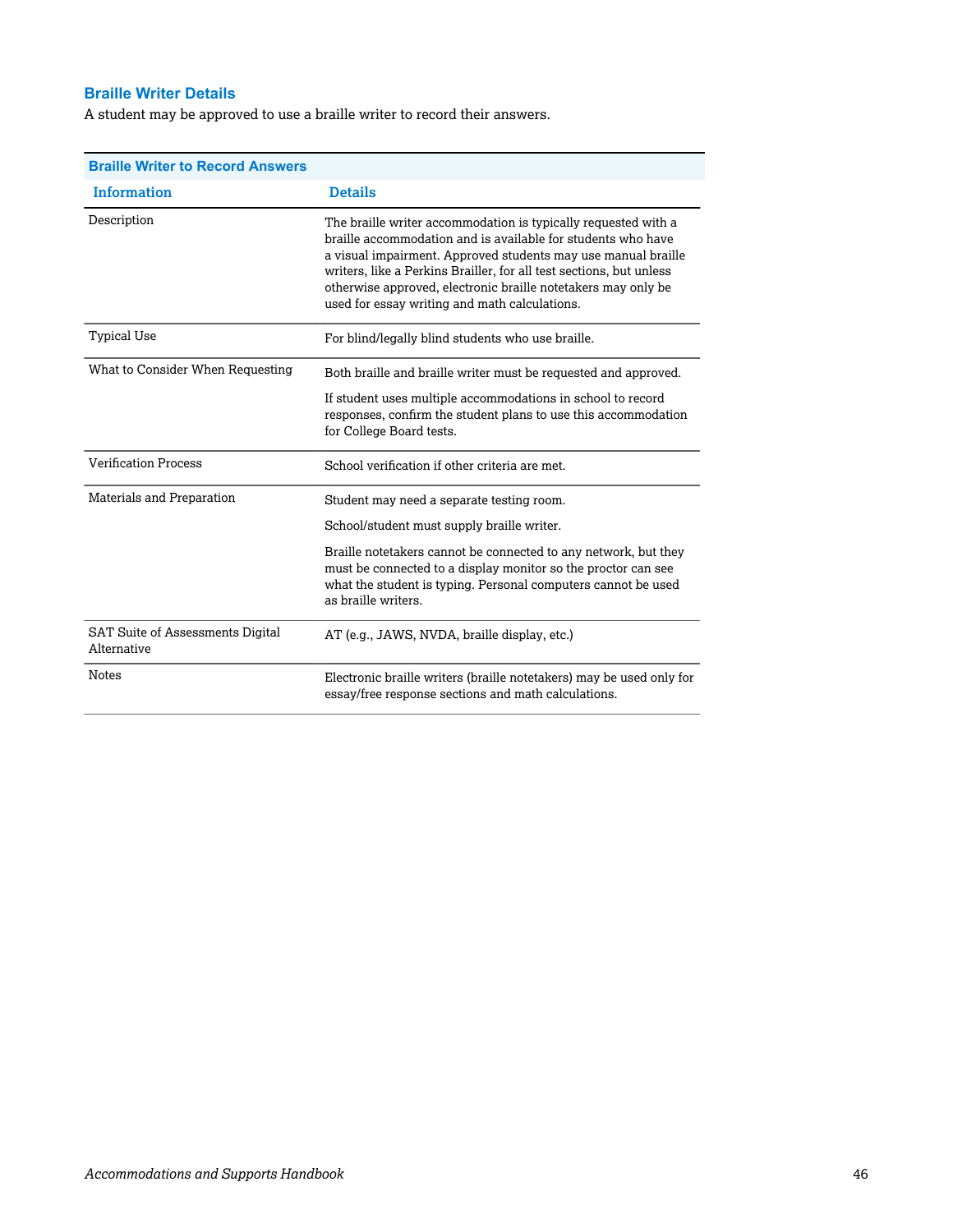## **Braille Writer Schedule**

Use this table to schedule the testing for a student approved to use a braille writer to record their answers.

| <b>Braille Writer Accommodation for Each Assessment</b> |                                   |                                        |                     |  |
|---------------------------------------------------------|-----------------------------------|----------------------------------------|---------------------|--|
|                                                         | <b>Test Administered</b>          | <b>When Student Will Test</b>          | <b>Days to Test</b> |  |
| <b>Braille Writer</b>                                   | SAT Weekend                       | School-based                           | 1 day               |  |
|                                                         | SAT School Day (without<br>Essay) | Window                                 | 1 day               |  |
|                                                         | SAT School Day (with Essay)       | Window                                 | 1 day               |  |
|                                                         | PSAT/NMSOT                        | All tests                              | 1 day               |  |
|                                                         | PSAT 10 and PSAT 8/9              | Primary or Window (refer to<br>manual) | 1 day               |  |
|                                                         | AP                                | All testing windows                    | 1 day               |  |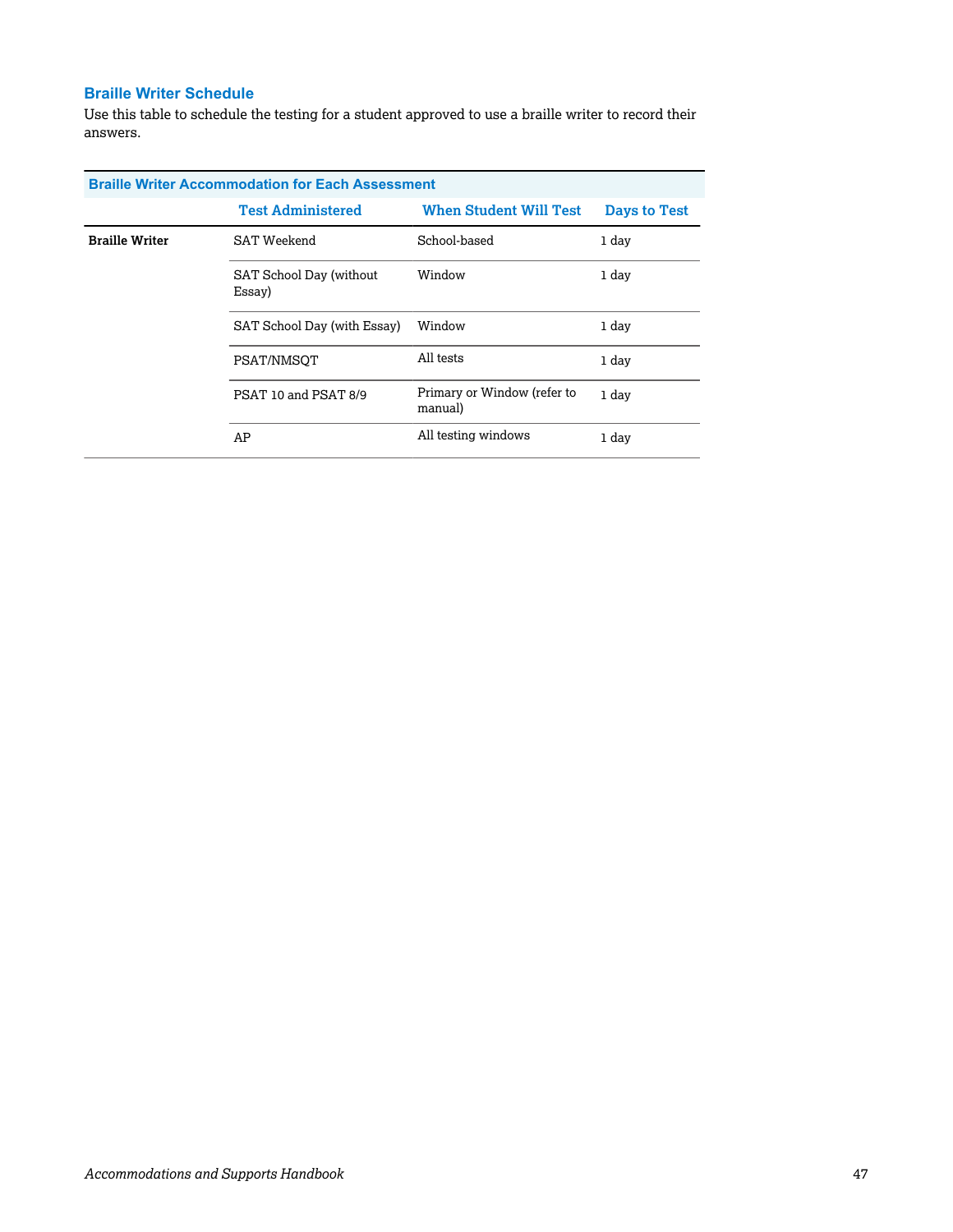## **Modified Breaks**

Some students have difficulty focusing or sitting for an extended period or may need additional breaks for a medical reason (e.g., to take medicine or use the restroom). (Please note that all students, even without accommodations, receive some breaks, which vary depending on the assessment.) Common break accommodations include:

- § Extra breaks
- § Extended breaks
- § Breaks as needed

#### **Extra Breaks Details**

A student may be approved to receive extra breaks while testing with standard or extended time.

| <b>Extra Breaks</b>                                    |                                                                                                                                                                                         |
|--------------------------------------------------------|-----------------------------------------------------------------------------------------------------------------------------------------------------------------------------------------|
| <b>Information</b>                                     | <b>Details</b>                                                                                                                                                                          |
| Description                                            | The student is given an additional break of a standard length<br>(usually 5 minutes) at scheduled times.                                                                                |
| <b>Typical Use</b>                                     | Appropriate for those students who have difficulties focusing for<br>a long period of time or need a short break at a standard time<br>(e.g., to take medicine or eat a snack).         |
| What to Consider When Requesting                       | Does the student's disability require short breaks?                                                                                                                                     |
|                                                        | Will a 5-minute break be sufficient? If a student needs a longer<br>break or needs to take a break at irregular times, then consider<br>requesting extended breaks or breaks as needed. |
| <b>Verification Process</b>                            | School verification if other criteria are met.                                                                                                                                          |
| Materials and Preparation                              | None.                                                                                                                                                                                   |
| <b>SAT Suite of Assessments Digital</b><br>Alternative | No alternative needed.                                                                                                                                                                  |
| <b>Notes</b>                                           | Break time doesn't count as testing time.                                                                                                                                               |
|                                                        | During accommodated breaks, students are subject to the same<br>rules that apply during standard breaks.                                                                                |
|                                                        | For SAT and PSAT-related assessments, all students approved<br>for extended time on particular sections also get extra breaks on<br>those sections.                                     |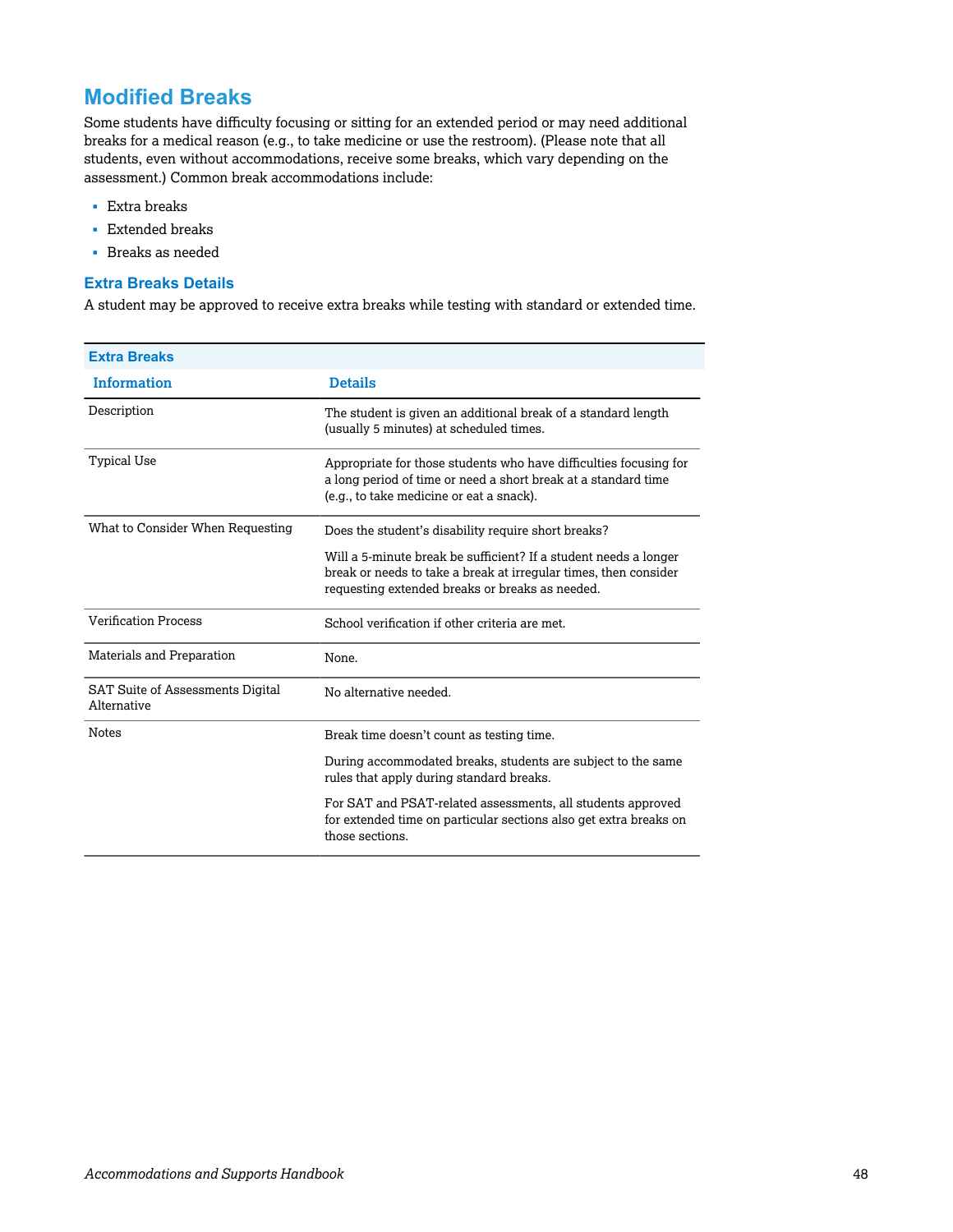## **Extended Breaks Details**

A student may be approved to receive extended breaks that are longer than standard breaks.

| <b>Extended Breaks</b>                                 |                                                                                                                                                                                                                                                                                              |
|--------------------------------------------------------|----------------------------------------------------------------------------------------------------------------------------------------------------------------------------------------------------------------------------------------------------------------------------------------------|
| <b>Information</b>                                     | <b>Details</b>                                                                                                                                                                                                                                                                               |
| Description                                            | Students receive the same number of breaks as standard test<br>takers but are given longer breaks than standard test takers. In<br>most cases, such extended breaks last for twice the standard<br>break time.                                                                               |
| Typical Use                                            | Appropriate for students who need a longer break in between<br>testing, for example due to medical needs.                                                                                                                                                                                    |
| What to Consider When Requesting                       | Does the student's disability require a longer break than given to<br>standard students?                                                                                                                                                                                                     |
|                                                        | Will a 10-minute break be sufficient? If a student needs a<br>longer break or needs to break at irregular times, then an<br>accommodation for breaks as needed may be more appropriate.<br>If a student needs more frequent breaks, then an accommodation<br>for extra breaks may be needed. |
| <b>Verification Process</b>                            | School verification if other criteria are met.                                                                                                                                                                                                                                               |
| Materials and Preparation                              | None.                                                                                                                                                                                                                                                                                        |
| <b>SAT Suite of Assessments Digital</b><br>Alternative | No alternative needed.                                                                                                                                                                                                                                                                       |
| <b>Notes</b>                                           | Break time does not count as testing time.                                                                                                                                                                                                                                                   |
|                                                        | During accommodated breaks, students are subject to the same<br>rules that apply during standard breaks.                                                                                                                                                                                     |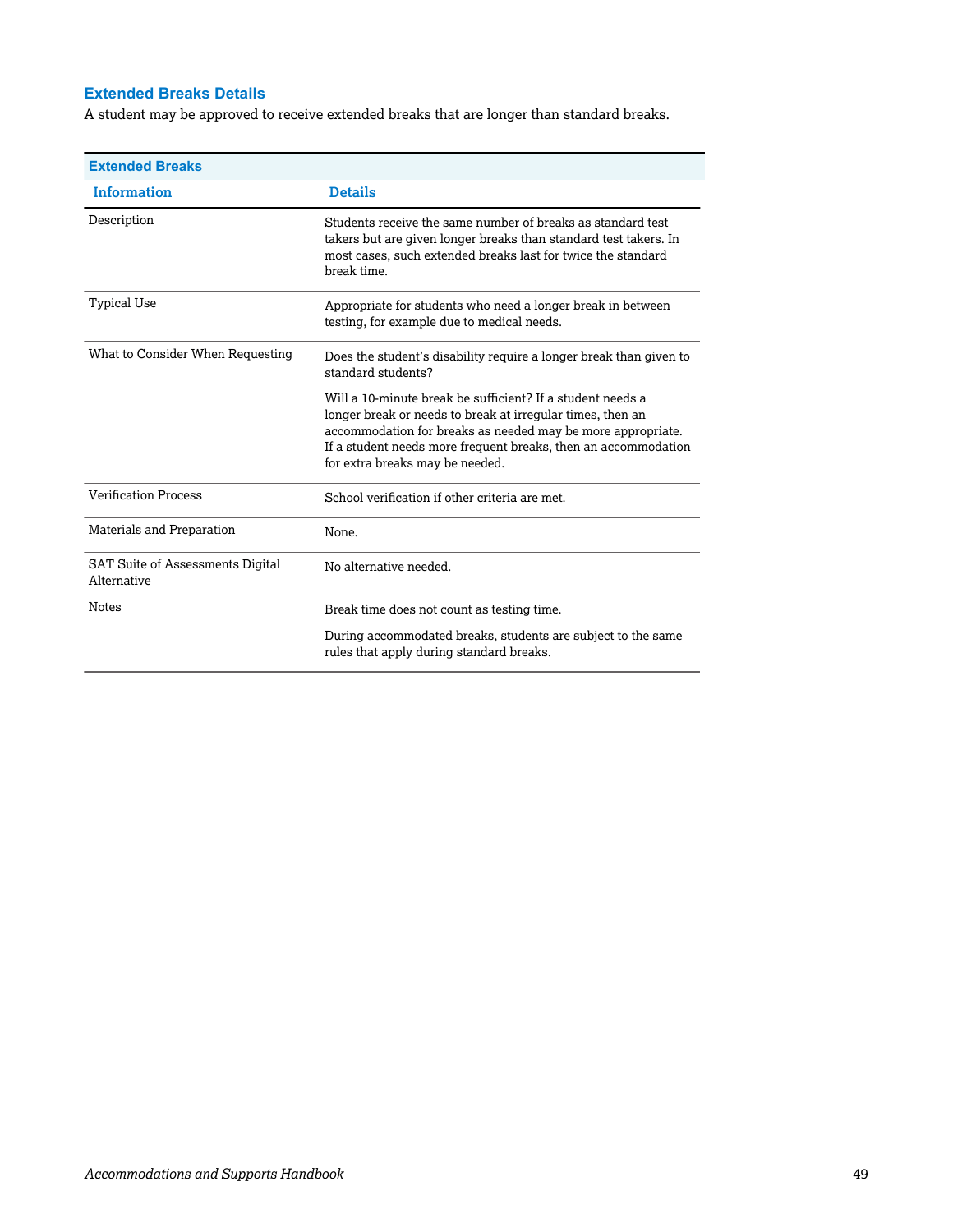## **Breaks As Needed Details**

A student may be approved to receive breaks as needed.

| <b>Breaks as Needed</b>                                |                                                                                                                                                                                                                                                                                                        |
|--------------------------------------------------------|--------------------------------------------------------------------------------------------------------------------------------------------------------------------------------------------------------------------------------------------------------------------------------------------------------|
| <b>Information</b>                                     | <b>Details</b>                                                                                                                                                                                                                                                                                         |
| Description                                            | Students with this accommodation are granted breaks as<br>requested during the test. The student notifies the proctor by<br>raising their hand, and the timing of the test must stop. When<br>the student is ready to continue, the student again notifies the<br>proctor, and the timing will resume. |
| <b>Typical Use</b>                                     | Breaks as needed are typically approved for students with severe<br>physical or medical conditions, but they may be approved for<br>other disabilities as well.                                                                                                                                        |
| What to Consider When Requesting                       | Does the student need to break at irregular times or can the<br>student be accommodated with extra/extended breaks?                                                                                                                                                                                    |
| <b>Verification Process</b>                            | Documentation is required.                                                                                                                                                                                                                                                                             |
| Materials and Preparation                              | Students testing with breaks as needed generally test in a one-to-<br>one setting.                                                                                                                                                                                                                     |
| <b>SAT Suite of Assessments Digital</b><br>Alternative | No alternative needed.                                                                                                                                                                                                                                                                                 |
| Notes                                                  | Break time does not count as testing time.                                                                                                                                                                                                                                                             |
|                                                        | During accommodated breaks, students are subject to the same<br>rules that apply during standard breaks.                                                                                                                                                                                               |
|                                                        | Unlike other types of breaks, breaks as needed is a school-based<br>accommodation for SAT Weekend and administered during the<br>accommodated window for SAT School Day.                                                                                                                               |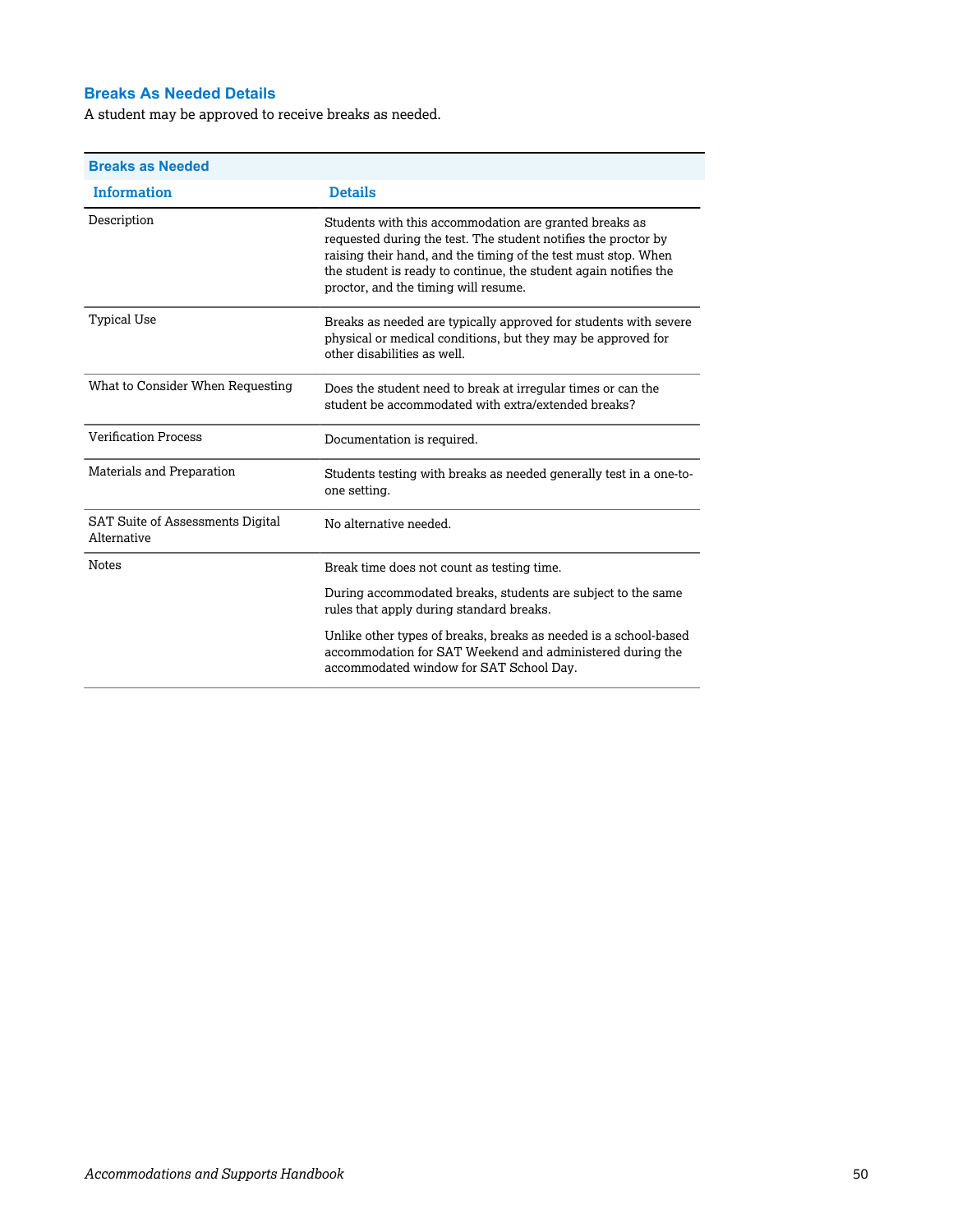## **Modified Breaks Schedules**

Use this table to schedule the testing for a student approved for extra breaks.

| <b>Extra Breaks Accommodation for Each Assessment</b> |                                   |                                        |              |  |
|-------------------------------------------------------|-----------------------------------|----------------------------------------|--------------|--|
|                                                       | <b>Test Administered</b>          | <b>When Student Will Test</b>          | Days to Test |  |
| Extra Breaks                                          | SAT Weekend                       | Center-based                           | 1 day        |  |
|                                                       | SAT School Day (without<br>Essay) | Primary                                | 1 day        |  |
|                                                       | SAT School Day (with Essay)       | Primary                                | 1 day        |  |
|                                                       | PSAT/NMSOT                        | All tests                              | 1 day        |  |
|                                                       | PSAT 10 and PSAT 8/9              | Primary or Window (refer to<br>manual) | 1 day        |  |
|                                                       | AP                                | All testng windows                     | 1 day        |  |

Use this table to schedule the testing for a student approved for extended breaks.

| <b>Extended Breaks Accommodation for Each Assessment</b> |                                   |                                        |              |  |
|----------------------------------------------------------|-----------------------------------|----------------------------------------|--------------|--|
|                                                          | <b>Test Administered</b>          | <b>When Student Will Test</b>          | Days to Test |  |
| <b>Extended Breaks</b>                                   | <b>SAT Weekend</b>                | Center-based                           | 1 day        |  |
|                                                          | SAT School Day (without<br>Essay) | Primary                                | 1 day        |  |
|                                                          | SAT School Day (with Essay)       | Primary                                | 1 day        |  |
|                                                          | PSAT/NMSOT                        | All tests                              | 1 day        |  |
|                                                          | PSAT 10 and PSAT 8/9              | Primary or Window (refer to<br>manual) | 1 day        |  |
|                                                          | AP                                | All tests                              | 1 day        |  |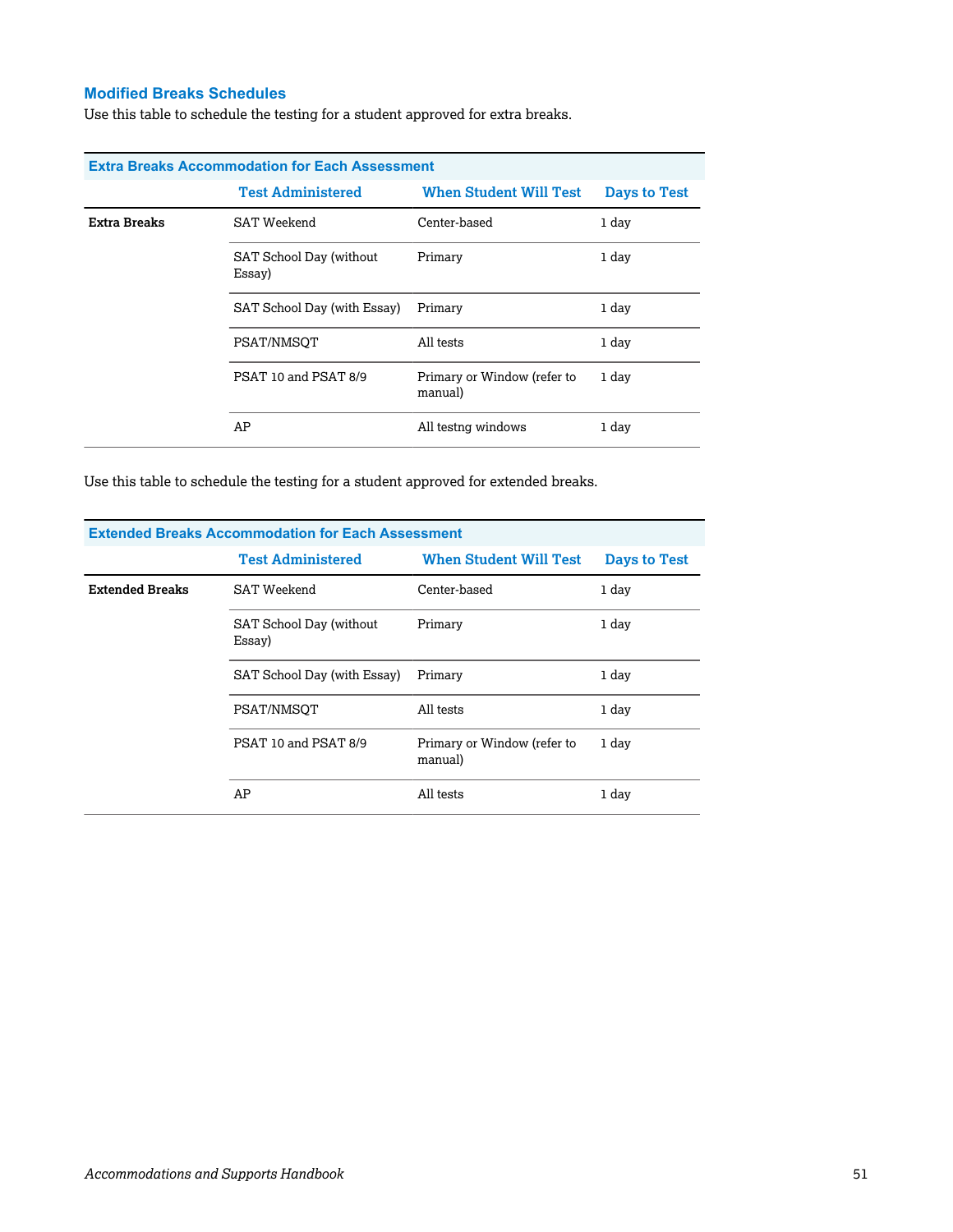Use this table to schedule the testing for a student approved for breaks as needed.

| <b>Breaks as Needed Accommodation for Each Assessment</b> |                                   |                                        |              |  |
|-----------------------------------------------------------|-----------------------------------|----------------------------------------|--------------|--|
|                                                           | <b>Test Administered</b>          | <b>When Student Will Test</b>          | Days to Test |  |
| <b>Breaks as Needed</b>                                   | <b>SAT Weekend</b>                | School-based                           | 1 day        |  |
|                                                           | SAT School Day (without<br>Essay) | Window                                 | 1 day        |  |
|                                                           | SAT School Day (with Essay)       | Window                                 | 1 day        |  |
|                                                           | PSAT/NMSOT                        | All tests                              | 1 day        |  |
|                                                           | PSAT 10 and PSAT 8/9              | Primary or Window (refer to<br>manual) | 1 day        |  |
|                                                           | AP                                | All tests                              | 1 day        |  |

## **Modified Setting**

Some students have needs that affect the testing environment or location. Common modified setting accommodations include:

- § Preferential seating
- § Small group testing
- § School-based testing
- One-to-one testing
- § Wheelchair accessibility
- § Home/hospital testing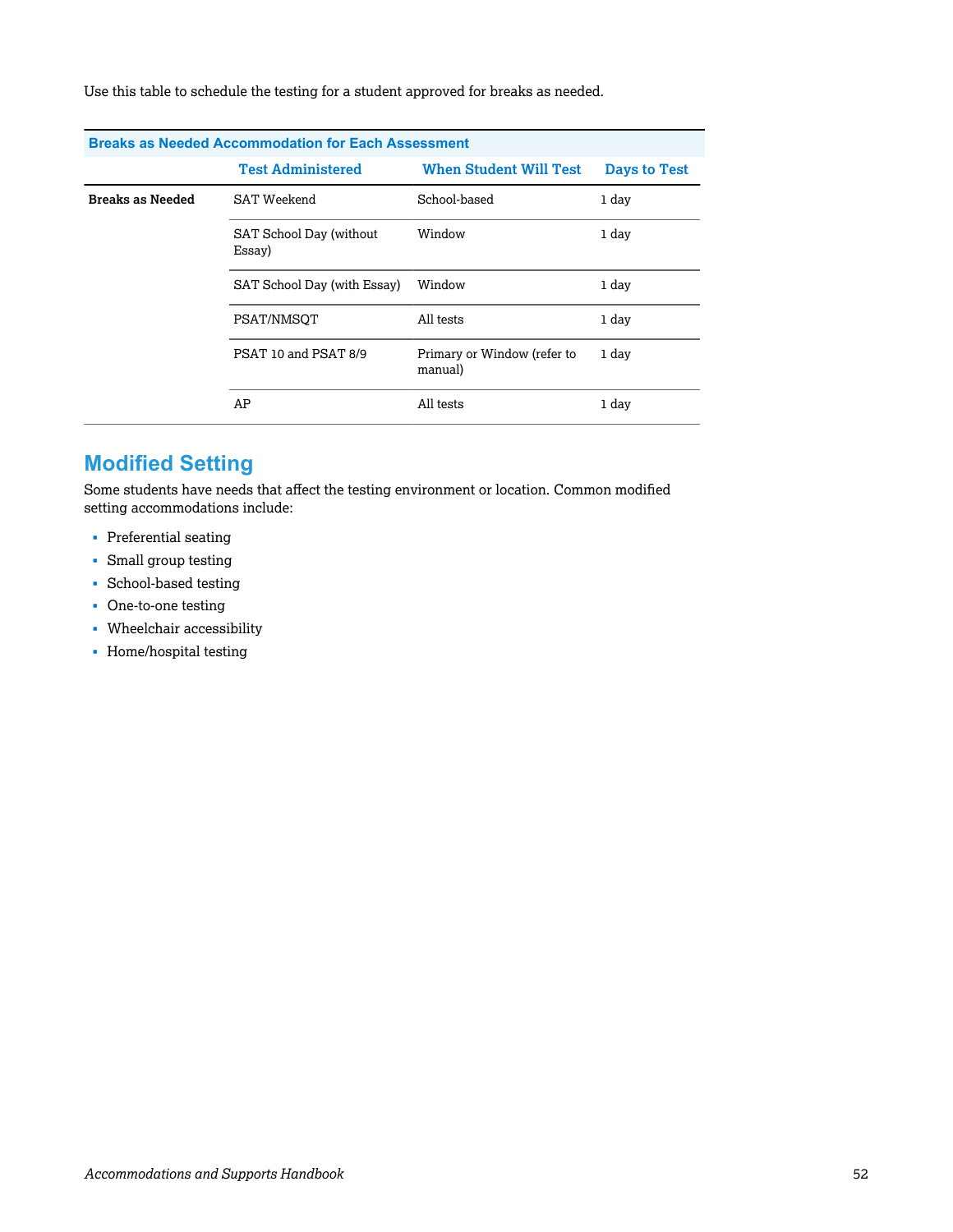## **Preferential Seating Details**

A student may be approved to receive preferential seating in the testing room.

| <b>Preferential Seating</b>                            |                                                                                                                                                                                                                                                                                                                              |
|--------------------------------------------------------|------------------------------------------------------------------------------------------------------------------------------------------------------------------------------------------------------------------------------------------------------------------------------------------------------------------------------|
| <b>Information</b>                                     | <b>Details</b>                                                                                                                                                                                                                                                                                                               |
| Description                                            | Preferential seating specifies how students should be seated<br>within the testing room, such as at the front of room, near the<br>door, or near the proctor.                                                                                                                                                                |
| Typical Use                                            | Used for students with various disabilities. For example, a<br>student with a physical/medical disorder may need to be near<br>the door, for easy access. A student with ADHD or a hearing<br>impairment may request to sit in the front of the room (for fewer<br>distractions) or near the proctor (to hear instructions). |
| What to Consider When Requesting                       | Indicate in the request the location where the student needs to<br>sit.                                                                                                                                                                                                                                                      |
| <b>Verification Process</b>                            | School verification if other criteria are met.                                                                                                                                                                                                                                                                               |
| Materials and Preparation                              | Ensure that the seating chart reflects the student's designated<br>seat.                                                                                                                                                                                                                                                     |
| <b>SAT Suite of Assessments Digital</b><br>Alternative | No alternative needed.                                                                                                                                                                                                                                                                                                       |
| <b>Notes</b>                                           | If this is the student's only accommodation, they will test in a<br>standard testing room.                                                                                                                                                                                                                                   |
|                                                        | This accommodation is meant to ensure that a student testing<br>outside of their home school (i.e., weekend testing) is seated<br>in the best location for their needs. It may not be necessary to<br>request this accommodation for SAT School Day or PSAT-related<br>assessments.                                          |

## **Preferential Seating Schedule**

Use this table to schedule the testing for a student approved for preferential seating.

| <b>Preferential Seating Accommodation for Each Assessment</b> |                                   |                                       |                     |  |
|---------------------------------------------------------------|-----------------------------------|---------------------------------------|---------------------|--|
|                                                               | <b>Test Administered</b>          | <b>When Student Will Test</b>         | <b>Days to Test</b> |  |
| <b>Preferential Seating</b>                                   | SAT Weekend                       | Center-based                          | 1 day               |  |
|                                                               | SAT School Day (without<br>Essay) | Primary                               | 1 day               |  |
|                                                               | SAT School Day (with Essay)       | Primary                               | 1 day               |  |
|                                                               | PSAT/NMSOT                        | All tests                             | 1 day               |  |
|                                                               | PSAT 10 and PSAT 8/9              | Primary or Window (refer to<br>manual | 1 day               |  |
|                                                               | AP                                | All testing windows                   | 1 day               |  |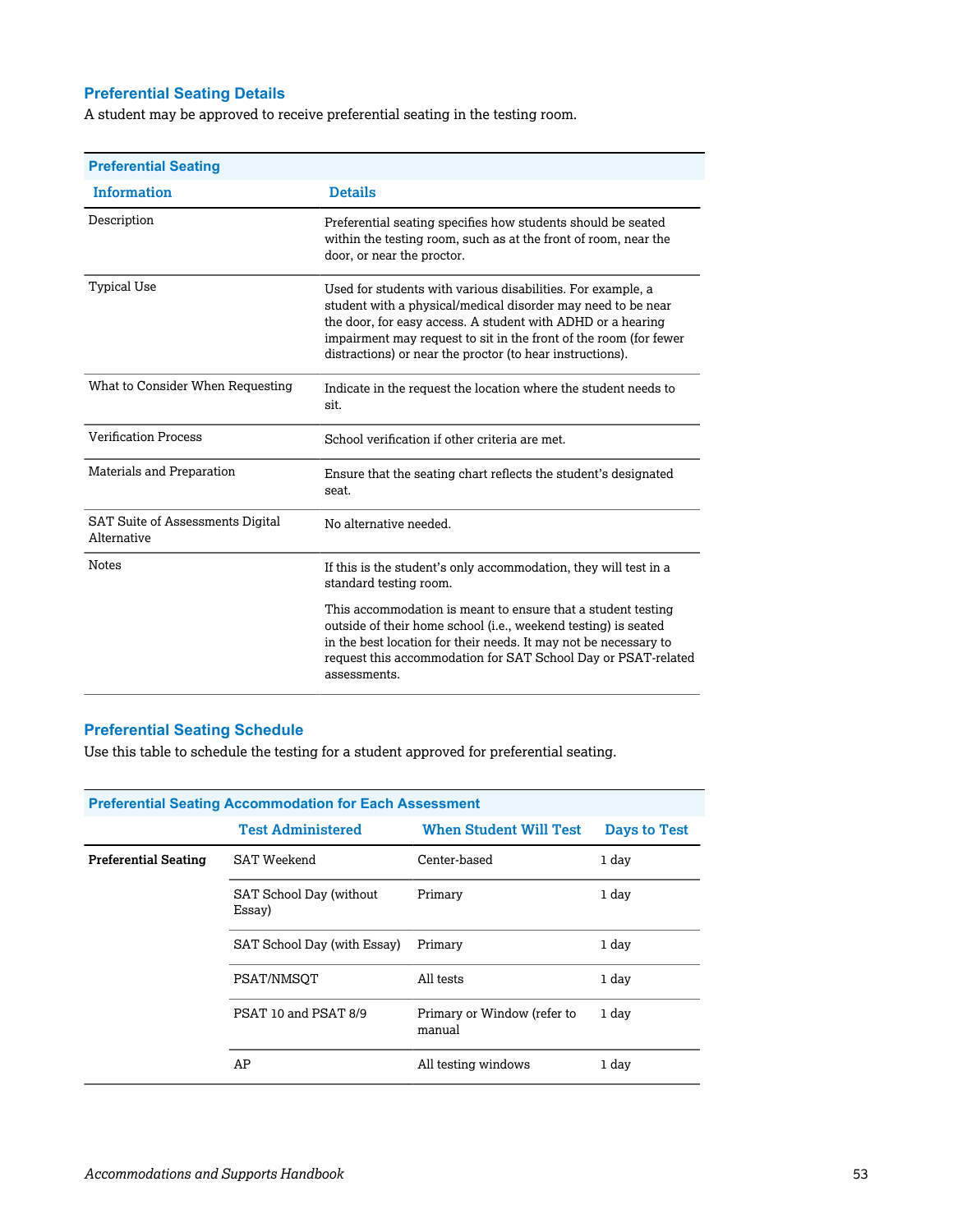## **Small Group Testing Details**

A student may be approved to test in a small group.

| <b>Small Group Testing</b>                             |                                                                                                                                                                                                                                                                         |
|--------------------------------------------------------|-------------------------------------------------------------------------------------------------------------------------------------------------------------------------------------------------------------------------------------------------------------------------|
| <b>Information</b>                                     | <b>Details</b>                                                                                                                                                                                                                                                          |
| Description                                            | Students are tested with other students in a separate room and<br>smaller group than standard test takers (generally, no more than<br>15 students).                                                                                                                     |
| Typical Use                                            | Small group settings can be helpful for students whose<br>disabilities cause difficulty focusing or students who suffer from<br>anxiety.                                                                                                                                |
| What to Consider When Requesting                       | Students testing with the same time and break schedule can be<br>part of the small group. For example, students approved for time<br>and one-half (+50%) can test with students approved for both<br>time and one-half and small group testing.                         |
| <b>Verification Process</b>                            | School verification if other criteria are met.                                                                                                                                                                                                                          |
| Materials and Preparation                              | A separate room and proctor will be needed for students<br>approved to test in a small group.                                                                                                                                                                           |
| <b>SAT Suite of Assessments Digital</b><br>Alternative | No alternative needed.                                                                                                                                                                                                                                                  |
| <b>Notes</b>                                           | This accommodation is meant to ensure that a student testing<br>outside of their home school (i.e., weekend testing) is tested<br>in a small group setting. It may not be necessary to request<br>this accommodation for SAT School Day or PSAT-related<br>assessments. |

## **Small Group Testing Schedule**

Use this table to schedule the testing for a student approved for small group testing.

| <b>Small Group Testing Accommodation for Each Assessment</b> |                                   |                                        |              |  |
|--------------------------------------------------------------|-----------------------------------|----------------------------------------|--------------|--|
|                                                              | <b>Test Administered</b>          | <b>When Student Will Test</b>          | Days to Test |  |
| <b>Small Group Testing</b>                                   | <b>SAT Weekend</b>                | Center-based                           | 1 day        |  |
|                                                              | SAT School Day (without<br>Essay) | Primary                                | 1 day        |  |
|                                                              | SAT School Day (with Essay)       | Primary                                | 1 day        |  |
|                                                              | PSAT/NMSOT                        | All tests                              | 1 day        |  |
|                                                              | PSAT 10 and PSAT 8/9              | Primary or Window (refer to<br>manual) | 1 day        |  |
|                                                              | AP                                | All testing windows                    | 1 day        |  |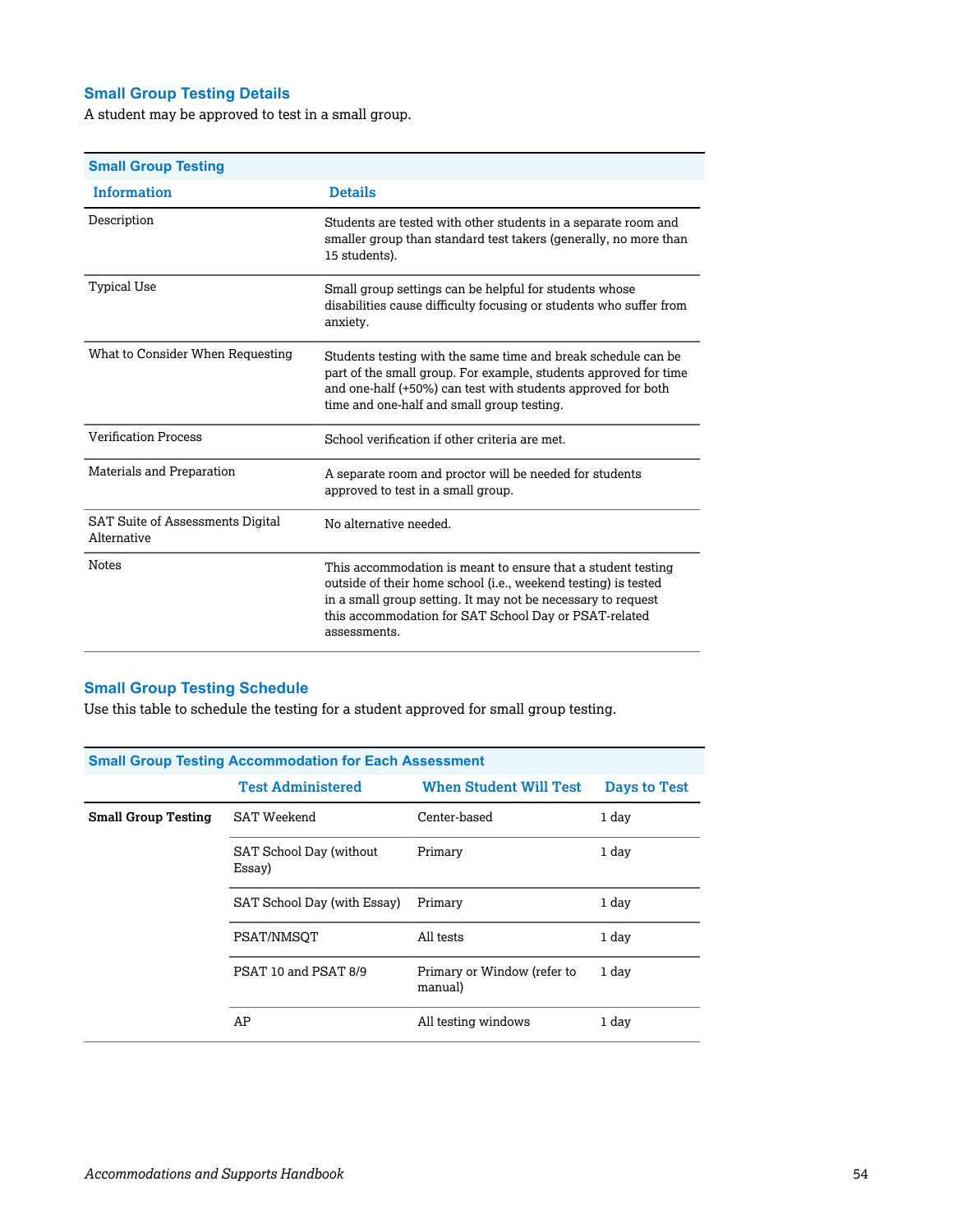## **School-Based Testing Details**

This accommodation applies to students registering for weekend testing who have accommodations not offered in a center.

| <b>School-Based Testing</b>                     |                                                                                                                                                                                                                                                                                                                                                                                                                                                                  |
|-------------------------------------------------|------------------------------------------------------------------------------------------------------------------------------------------------------------------------------------------------------------------------------------------------------------------------------------------------------------------------------------------------------------------------------------------------------------------------------------------------------------------|
| <b>Information</b>                              | <b>Details</b>                                                                                                                                                                                                                                                                                                                                                                                                                                                   |
| Description                                     | This accommodation is specifically for students registering<br>for SAT Weekend who need to be tested at their school.<br>While some students test at their school because they're<br>approved for accommodations that aren't provided in centers,<br>students approved for the accommodation of school-based<br>testing test at their school under the supervision of the SSD<br>coordinator regardless of whether they're approved for other<br>accommodations. |
| <b>Typical Use</b>                              | Generally approved for students with physical, medical, or severe<br>psychiatric disorders.                                                                                                                                                                                                                                                                                                                                                                      |
| What to Consider When Requesting                | Why does the student need to test at their own school? Can their<br>accommodations be administered in a test center?                                                                                                                                                                                                                                                                                                                                             |
| <b>Verification Process</b>                     | Documentation is required.                                                                                                                                                                                                                                                                                                                                                                                                                                       |
| Materials and Preparation                       | None.                                                                                                                                                                                                                                                                                                                                                                                                                                                            |
| SAT Suite of Assessments Digital<br>Alternative | No alternative needed.                                                                                                                                                                                                                                                                                                                                                                                                                                           |
| <b>Notes</b>                                    | College Board will automatically require school-based testing for<br>accommodations that can't be administered in a weekend test<br>center (e.g., human reader, scribe, double time for reading).                                                                                                                                                                                                                                                                |

#### **School-Based Testing Schedule**

Use this table to schedule the testing for a student approved for school-based testing. Note the student's other accommodations may require 2 days to test, e.g., reading: double time (+100%).

| <b>School-Based Testing Accommodation for Each Assessment</b> |                                   |                               |              |  |
|---------------------------------------------------------------|-----------------------------------|-------------------------------|--------------|--|
|                                                               | <b>Test Administered</b>          | <b>When Student Will Test</b> | Days to Test |  |
| <b>School-Based Testing</b>                                   | SAT Weekend                       | School-based                  | 1 day        |  |
|                                                               | SAT School Day (without<br>Essay) | Not applicable                |              |  |
| SAT School Day (with Essay)                                   |                                   | Not applicable                |              |  |
|                                                               | PSAT/NMSOT                        | Not applicable                |              |  |
|                                                               | PSAT 10 and PSAT 8/9              | Not applicable                |              |  |
|                                                               | AP                                | Not applicable                |              |  |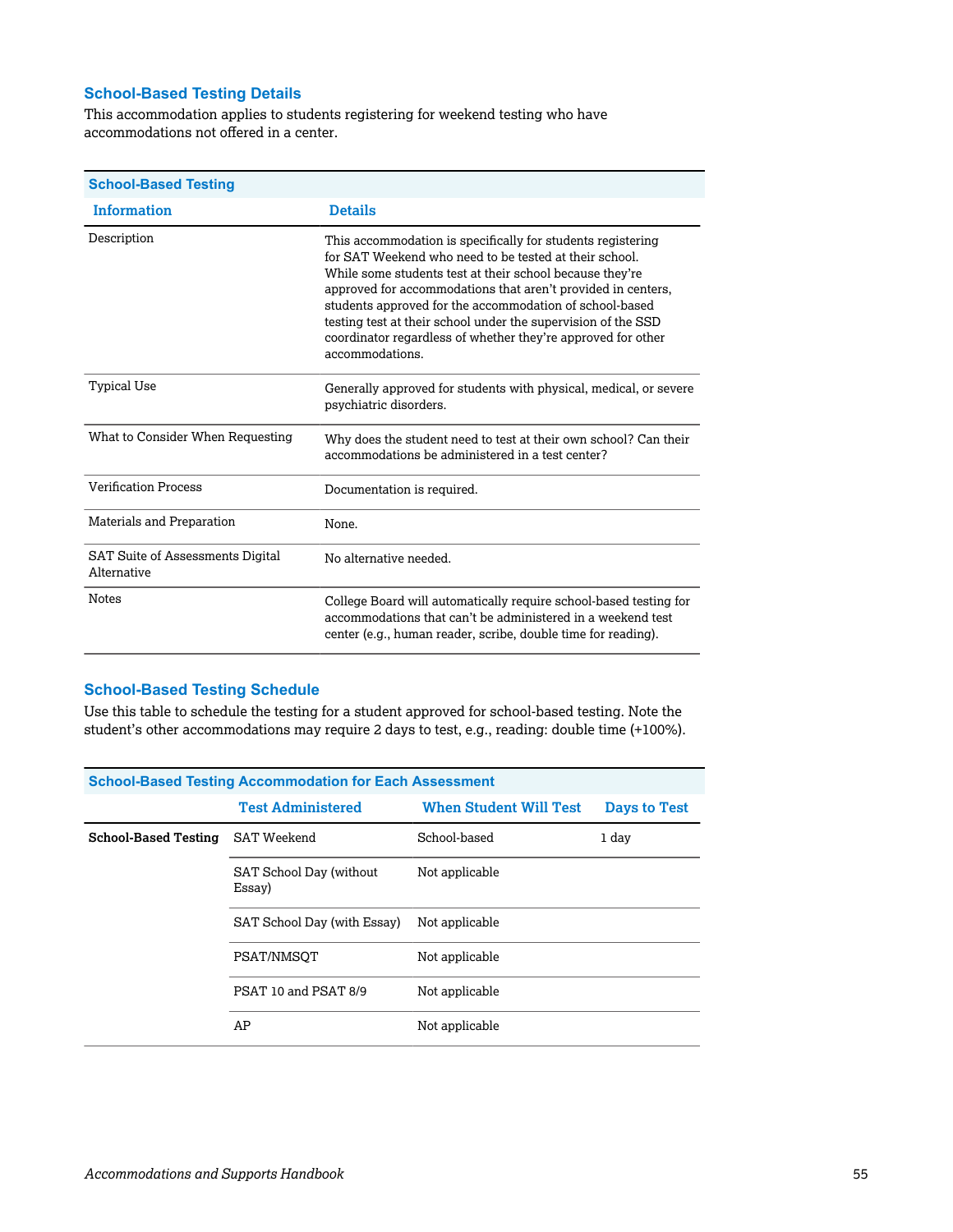## **One-to-One Testing Details**

A student may be approved to test in a one-to-one setting.

| <b>One-to-One Testing</b>                       |                                                                                                                                          |
|-------------------------------------------------|------------------------------------------------------------------------------------------------------------------------------------------|
| <b>Information</b>                              | <b>Details</b>                                                                                                                           |
| Description                                     | Student tests in their own room, with a proctor, without other<br>students.                                                              |
| Typical Use                                     | Appropriate when a student's accommodations make noise or<br>would be distracting to other students.                                     |
| What to Consider When Requesting                | Why does the student require their own room? Can the student<br>be accommodated in a small group?                                        |
| <b>Verification Process</b>                     | Documentation is required.                                                                                                               |
| Materials and Preparation                       | A separate room and proctor are needed for each student<br>approved for this accommodation.                                              |
| SAT Suite of Assessments Digital<br>Alternative | No alternative needed.                                                                                                                   |
| <b>Notes</b>                                    | Some accommodations, such as a human reader or a scribe,<br>require a one-to-one setting even if not approved for this<br>accommodation. |

## **One-to-One Testing Schedule**

Use this table to schedule the testing for a student approved for one-to-one testing. Note the student's other accommodations may require 2 days to test, e.g., pre-recorded audio (MP3 via streaming).

| <b>One-to-One Testing Accommodation for Each Assessment</b> |                                   |                                        |                     |  |
|-------------------------------------------------------------|-----------------------------------|----------------------------------------|---------------------|--|
|                                                             | <b>Test Administered</b>          | <b>When Student Will Test</b>          | <b>Days to Test</b> |  |
| <b>One-to-One Testing</b>                                   | <b>SAT Weekend</b>                | School-based                           | 1 day               |  |
|                                                             | SAT School Day (without<br>Essay) | Window                                 | 1 day               |  |
|                                                             | SAT School Day (with Essay)       | Window                                 | 1 day               |  |
|                                                             | PSAT/NMSOT                        | All tests                              | 1 day               |  |
|                                                             | PSAT 10 and PSAT 8/9              | Primary or Window (refer to<br>manual) | 1 day               |  |
|                                                             | AP                                | All testing windows                    | 1 day               |  |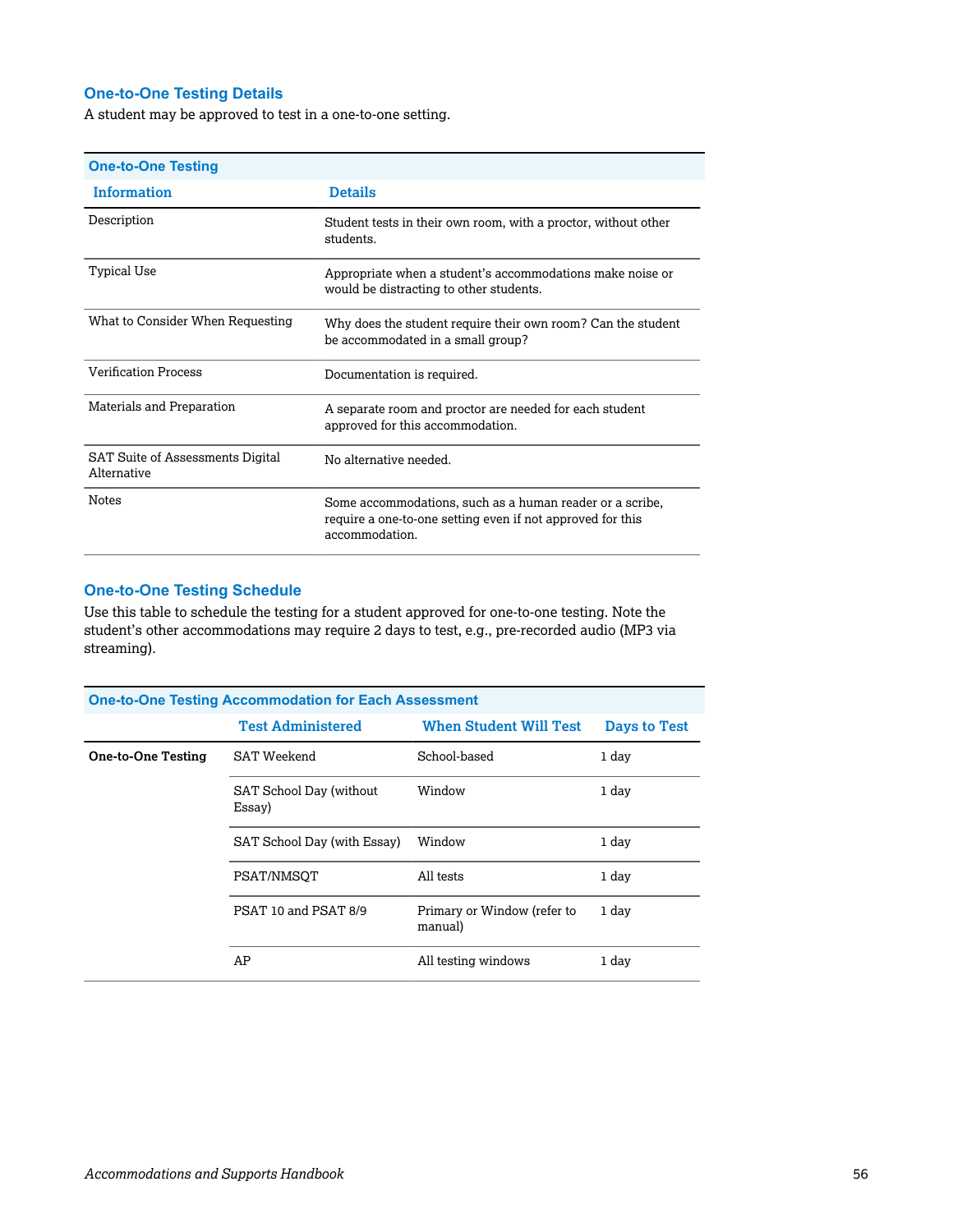## **Wheelchair Accessibility Details**

A student may be approved to have a testing room with wheelchair accessibility.

| <b>Wheelchair Accessibility</b>                        |                                                                                                                                                                                                                                                                                   |
|--------------------------------------------------------|-----------------------------------------------------------------------------------------------------------------------------------------------------------------------------------------------------------------------------------------------------------------------------------|
| <b>Information</b>                                     | <b>Details</b>                                                                                                                                                                                                                                                                    |
| Description                                            | Enables a student who uses a wheelchair to test in a wheelchair-<br>accessible setting.                                                                                                                                                                                           |
| <b>Typical Use</b>                                     | For mobility impaired students who use a wheelchair.                                                                                                                                                                                                                              |
| What to Consider When Requesting                       | Does the student use a wheelchair?                                                                                                                                                                                                                                                |
| <b>Verification Process</b>                            | School verification when other criteria are met.                                                                                                                                                                                                                                  |
| Materials and Preparation                              | Ensure that the testing room is on the first floor or accessible<br>by elevator and near a wheelchair-accessible restroom. The<br>student's desk should be high enough for a wheelchair to fit<br>under and situated near the door.                                               |
| <b>SAT Suite of Assessments Digital</b><br>Alternative | No alternative needed.                                                                                                                                                                                                                                                            |
| <b>Notes</b>                                           | The request for and approval of wheelchair accessibility enables<br>the test coordinator to be prepared. If a student in a wheelchair<br>is testing and has not been approved for wheelchair accessibility.<br>provide them with an accessible location if possible.              |
|                                                        | If this is the student's only accommodation, they will test in a<br>standard testing room.                                                                                                                                                                                        |
|                                                        | This accommodation is meant to ensure that a student testing<br>outside of their home school (i.e., weekend testing) is tested<br>in a wheelchair-accessible setting. It may not be necessary to<br>request this accommodation for SAT School Day or PSAT-related<br>assessments. |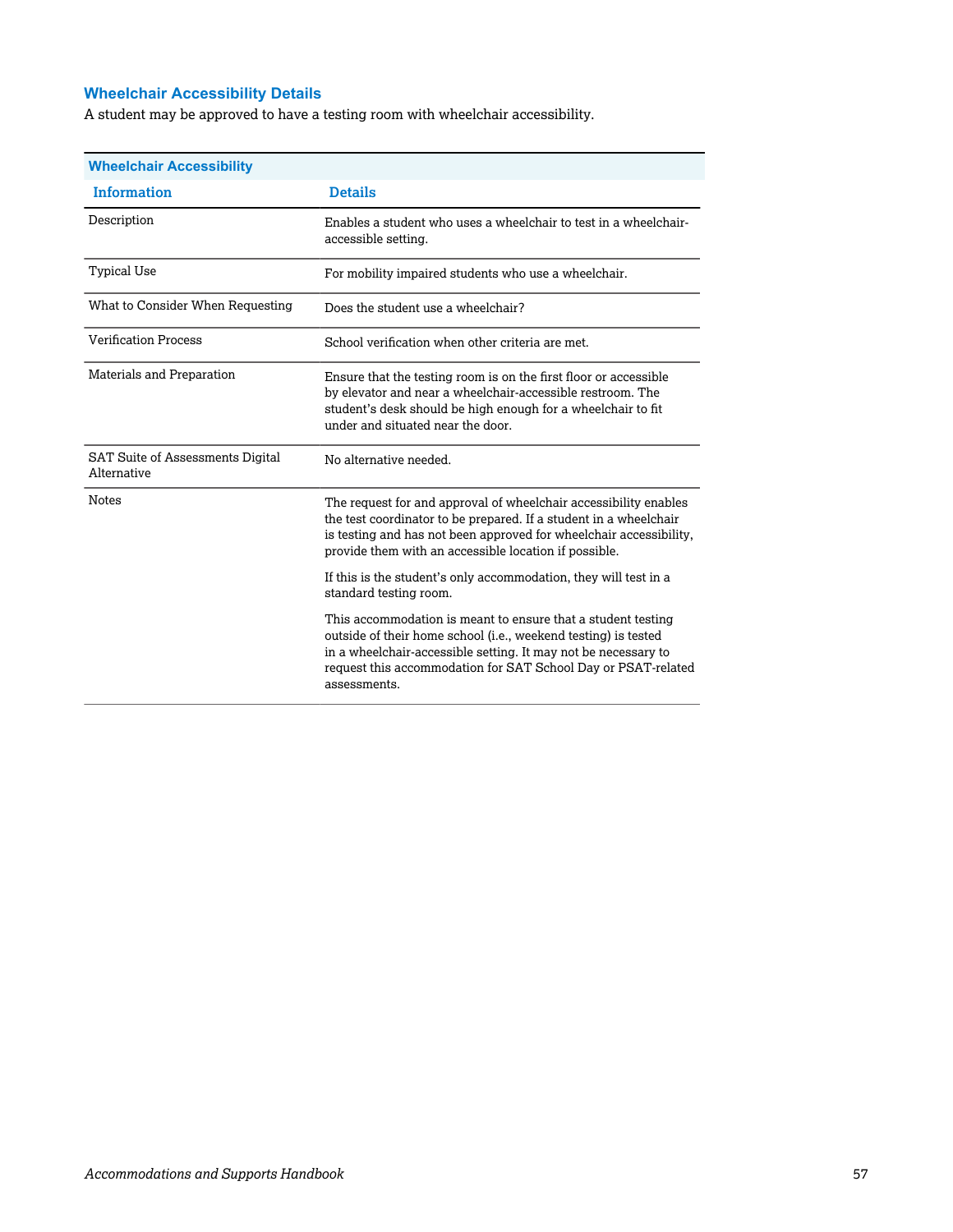## **Wheelchair Accessibility Schedule**

Use this table to schedule the testing for a student approved for wheelchair accessibility.

| <b>Wheelchair Accessibility Accommodation for Each Assessment</b> |                                   |                                        |                     |  |
|-------------------------------------------------------------------|-----------------------------------|----------------------------------------|---------------------|--|
|                                                                   | <b>Test Administered</b>          | <b>When Student Will Test</b>          | <b>Days to Test</b> |  |
| Wheelchair<br>Accessibility                                       | <b>SAT Weekend</b>                | Center-based                           | 1 day               |  |
|                                                                   | SAT School Day (without<br>Essay) | Primary                                | 1 day               |  |
|                                                                   | SAT School Day (with Essay)       | Primary                                | 1 day               |  |
|                                                                   | PSAT/NMSOT                        | All tests                              | 1 day               |  |
|                                                                   | PSAT 10 and PSAT 8/9              | Primary or Window (refer to<br>manual) | 1 day               |  |
|                                                                   | AP                                | All testing windows                    | 1 day               |  |

## **Home/Hospital Setting Details**

A student may be approved to be tested at home or in a hospital setting.

| <b>Home/Hospital Setting</b>                           |                                                                                                                                                                               |
|--------------------------------------------------------|-------------------------------------------------------------------------------------------------------------------------------------------------------------------------------|
| <b>Information</b>                                     | <b>Details</b>                                                                                                                                                                |
| Description                                            | Student who cannot attend school due to illness or disability that<br>requires testing at home or in a hospital.                                                              |
| Typical Use                                            | For students with severe physical/medical disabilities who do not<br>attend school.                                                                                           |
| What to Consider When Requesting                       | Does the student attend school for classes?                                                                                                                                   |
|                                                        | Is the student able to come to school for 1 day for a test?                                                                                                                   |
|                                                        | Does the student need other accommodations in addition to the<br>home/hospital setting for testing?                                                                           |
| <b>Verification Process</b>                            | Documentation is required.                                                                                                                                                    |
| Materials and Preparation                              | School will need to identify and train a proctor to test the student.<br>Test materials will need to be securely transferred from the<br>school to the home/hospital setting. |
| <b>SAT Suite of Assessments Digital</b><br>Alternative | If computer-based (or digital) testing cannot be accommodated,<br>paper testing must be approved as an accommodation, and paper<br>test books must be ordered.                |
| <b>Notes</b>                                           | Security measures and all testing policies still need to be<br>followed.                                                                                                      |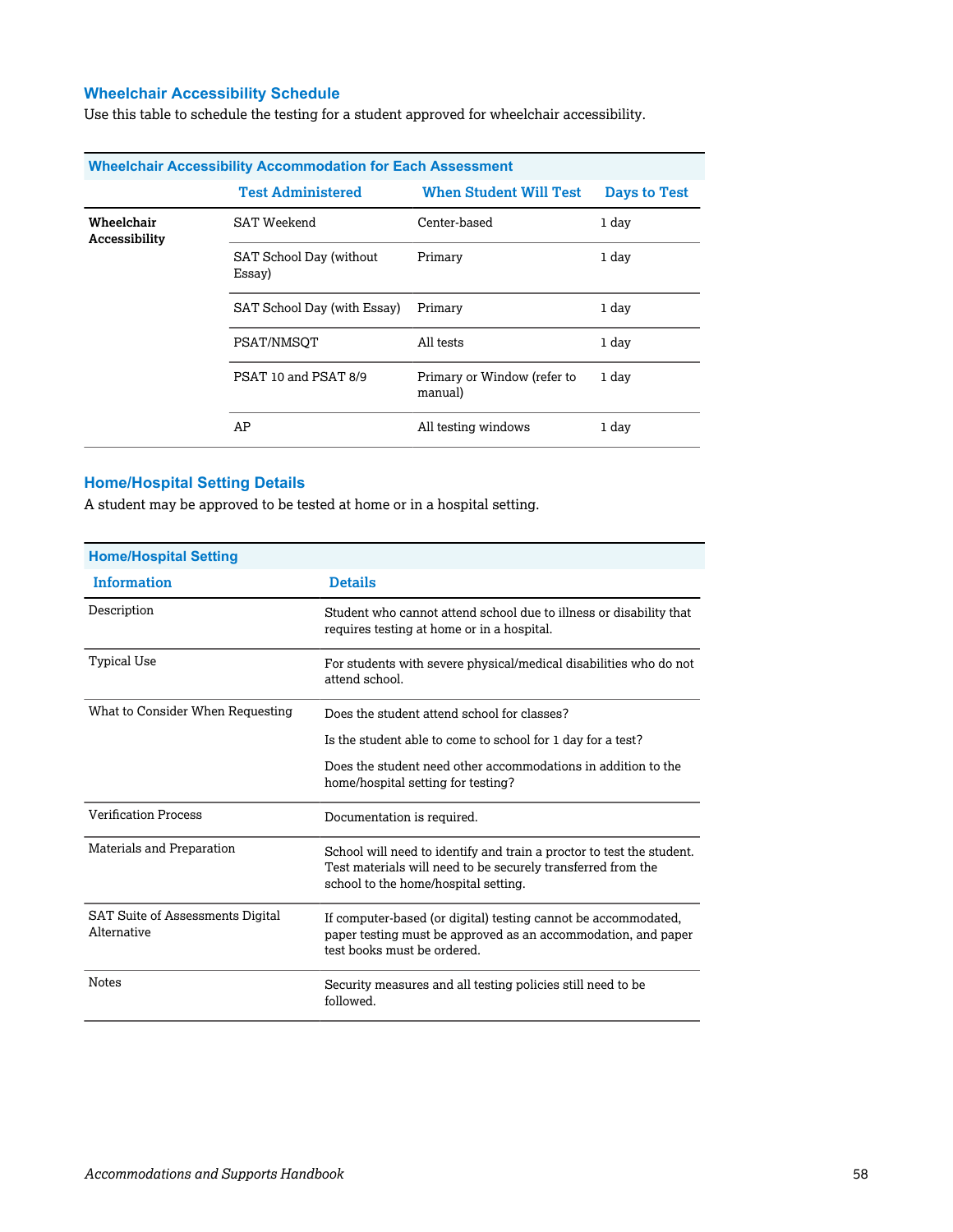#### **Home/Hospital Setting Schedule**

Use this table to schedule the testing for a student approved for testing in a home/hospital setting. Note the student may have other approved accommodations that require 2 days to test, e.g., pre-recorded audio (MP3 via streaming).

| <b>Home/Hospital Setting Accommodation for Each Assessment</b> |                                   |                                        |                     |  |
|----------------------------------------------------------------|-----------------------------------|----------------------------------------|---------------------|--|
|                                                                | <b>Test Administered</b>          | <b>When Student Will Test</b>          | <b>Days to Test</b> |  |
| Home/Hospital Setting SAT Weekend                              |                                   | School-based                           | 1 day               |  |
|                                                                | SAT School Day (without<br>Essay) | Window                                 | 1 day               |  |
| SAT School Day (with Essay)                                    |                                   | Window                                 | 1 day               |  |
|                                                                | PSAT/NMSOT                        | All tests                              | 1 day               |  |
|                                                                | PSAT 10 and PSAT 8/9              | Primary or Window (refer to<br>manual) | 1 day               |  |
|                                                                | AP                                | All testing windows                    | 1 day               |  |

## **Other**

Some accommodations don't fall within the categories of accommodations (e.g., extended time accommodations, reading/seeing accommodations, etc.). Common accommodations in the "Other" accommodations category include:

- § Food/drink/medication
- Permission to test blood sugar
- Printed copy of verbal instructions
- Sign language interpreter for oral instructions only
- § AT
- § Auditory amplification/FM system
- Four-function calculator

**IMPORTANT:** *Epinephrine auto-injectors (e.g., EpiPens) are permitted in the testing room without an accommodation. Service animals, such as guide dogs, and emotional support animals may be permitted without an accommodation if they're trained and the student can explain what service the animal provides. Refer to your manual for further information.*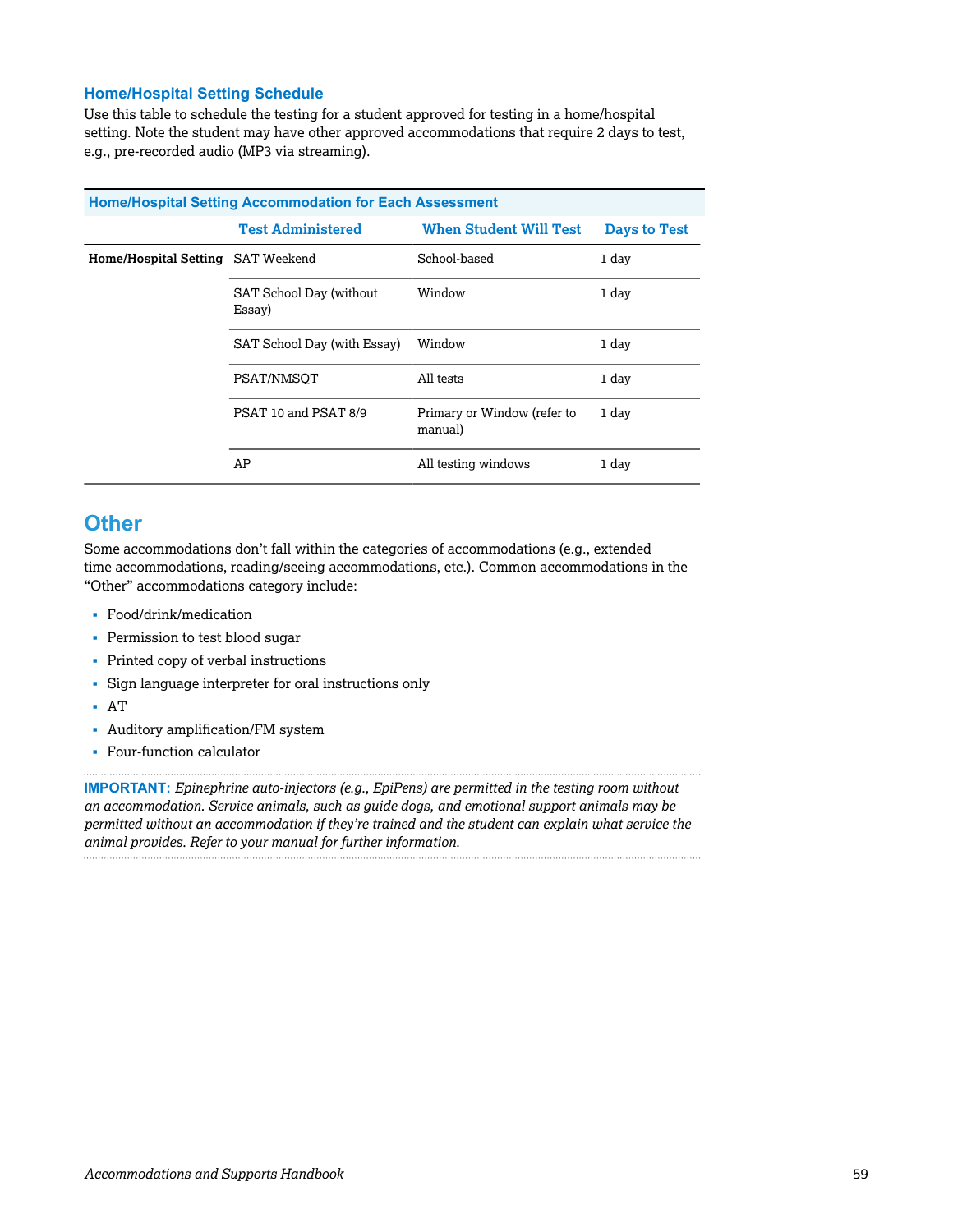#### **Food/Drink/Medication Details**

A student may be approved for food/drink/medication during testing.

| <b>Food/Drink/Medication</b>                    |                                                                                                                                                                                                                                                                         |
|-------------------------------------------------|-------------------------------------------------------------------------------------------------------------------------------------------------------------------------------------------------------------------------------------------------------------------------|
| <b>Information</b>                              | <b>Details</b>                                                                                                                                                                                                                                                          |
| Description                                     | Because of a disability, student needs to eat or drink or take<br>medication while testing.                                                                                                                                                                             |
| <b>Typical Use</b>                              | Usually approved for students with medical disabilities who need<br>to take medicine or have a snack or water during the test.                                                                                                                                          |
| What to Consider When Requesting                | Does the student's disability require food/drink/medication at<br>times other than scheduled breaks?                                                                                                                                                                    |
| <b>Verification Process</b>                     | School verification when other criteria are met.                                                                                                                                                                                                                        |
| Materials and Preparation                       | Identify an appropriate place, away from testing materials, for<br>students to take medicine, etc. during the test.                                                                                                                                                     |
| SAT Suite of Assessments Digital<br>Alternative | No alternative needed.                                                                                                                                                                                                                                                  |
| <b>Notes</b>                                    | This accommodation allows students to eat/drink/take medicine<br>during the test, but it doesn't provide breaks. If a break is needed,<br>also request extra or extended breaks. Note that all students are<br>permitted to have a snack/drink during scheduled breaks. |

## **Food/Drink/Medication Schedule**

Use this table to schedule the testing for a student approved for having food, drink, or medication during testing.

| <b>Food/Drink/Medication Accommodation for Each Assessment</b> |                                   |                                        |                     |  |
|----------------------------------------------------------------|-----------------------------------|----------------------------------------|---------------------|--|
|                                                                | <b>Test Administered</b>          | <b>When Student Will Test</b>          | <b>Days to Test</b> |  |
| Food/Drink/<br><b>Medication</b>                               | SAT Weekend                       | Center-based                           | 1 day               |  |
|                                                                | SAT School Day (without<br>Essay) | Primary                                | 1 day               |  |
|                                                                | SAT School Day (with Essay)       | Primary                                | 1 day               |  |
|                                                                | PSAT/NMSOT                        | All tests                              | 1 day               |  |
|                                                                | PSAT 10 and PSAT 8/9              | Primary or Window (refer to<br>manual) | 1 day               |  |
|                                                                | AP                                | All testing windows                    | 1 day               |  |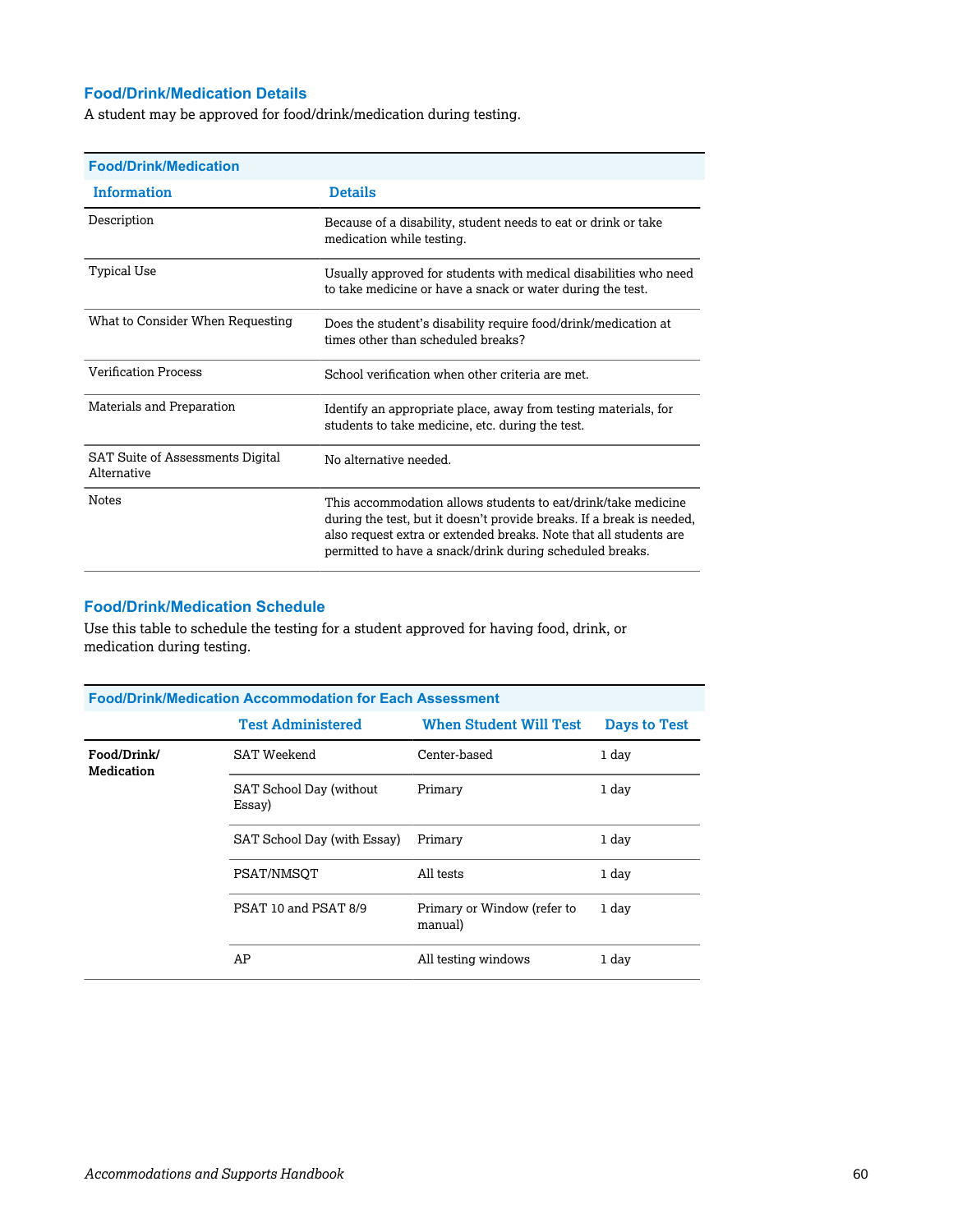## **Permission to Test Blood Sugar Details**

A diabetic student may be approved to receive permission to test blood sugar.

| <b>Permission to Test Blood Sugar</b>           |                                                                                                                                                                                                                                                                                                                                                                                                  |
|-------------------------------------------------|--------------------------------------------------------------------------------------------------------------------------------------------------------------------------------------------------------------------------------------------------------------------------------------------------------------------------------------------------------------------------------------------------|
| <b>Information</b>                              | <b>Details</b>                                                                                                                                                                                                                                                                                                                                                                                   |
| Description                                     | This accommodation is available for students with diabetes so<br>they can test their blood sugar during testing. Permission to test<br>blood sugar permits students' access to diabetes testing supplies<br>during an assessment (including blood glucose meters, insulin-<br>delivery devices, test strips, lancets, lancet devices, glucose<br>control solutions, and blood glucose monitors). |
|                                                 | Use of a mobile phone is <b>not</b> permitted without the<br>approval of College Board. Permission to use a mobile phone<br>and the accommodation for extra breaks are both separate<br>accommodations from permission to test blood sugar.                                                                                                                                                      |
| <b>Typical Use</b>                              | Used by students with diabetes.                                                                                                                                                                                                                                                                                                                                                                  |
| What to Consider When Requesting                | Does the student need to test their blood sugar during the test?                                                                                                                                                                                                                                                                                                                                 |
|                                                 | If extra or extended breaks, and/or use of mobile phone is<br>needed, these must be requested separately.                                                                                                                                                                                                                                                                                        |
|                                                 | Does the student have a monitoring system other than a mobile<br>phone? If not, mobile phone must be submitted as "other"<br>accommodation request.                                                                                                                                                                                                                                              |
| <b>Verification Process</b>                     | School verification when other criteria are met.                                                                                                                                                                                                                                                                                                                                                 |
| Materials and Preparation                       | See additional information in your manual regarding use of<br>mobile phone for glucose monitoring during the test.                                                                                                                                                                                                                                                                               |
| SAT Suite of Assessments Digital<br>Alternative | No alternative needed.                                                                                                                                                                                                                                                                                                                                                                           |
| <b>Notes</b>                                    | A mobile phone may be requested by submitting an<br>accommodation change request to the SSD office. If a student<br>is approved to have a mobile phone in the room, it must remain<br>on the proctor's desk, in airplane mode.                                                                                                                                                                   |
|                                                 | Documentation is required for use of a mobile phone.                                                                                                                                                                                                                                                                                                                                             |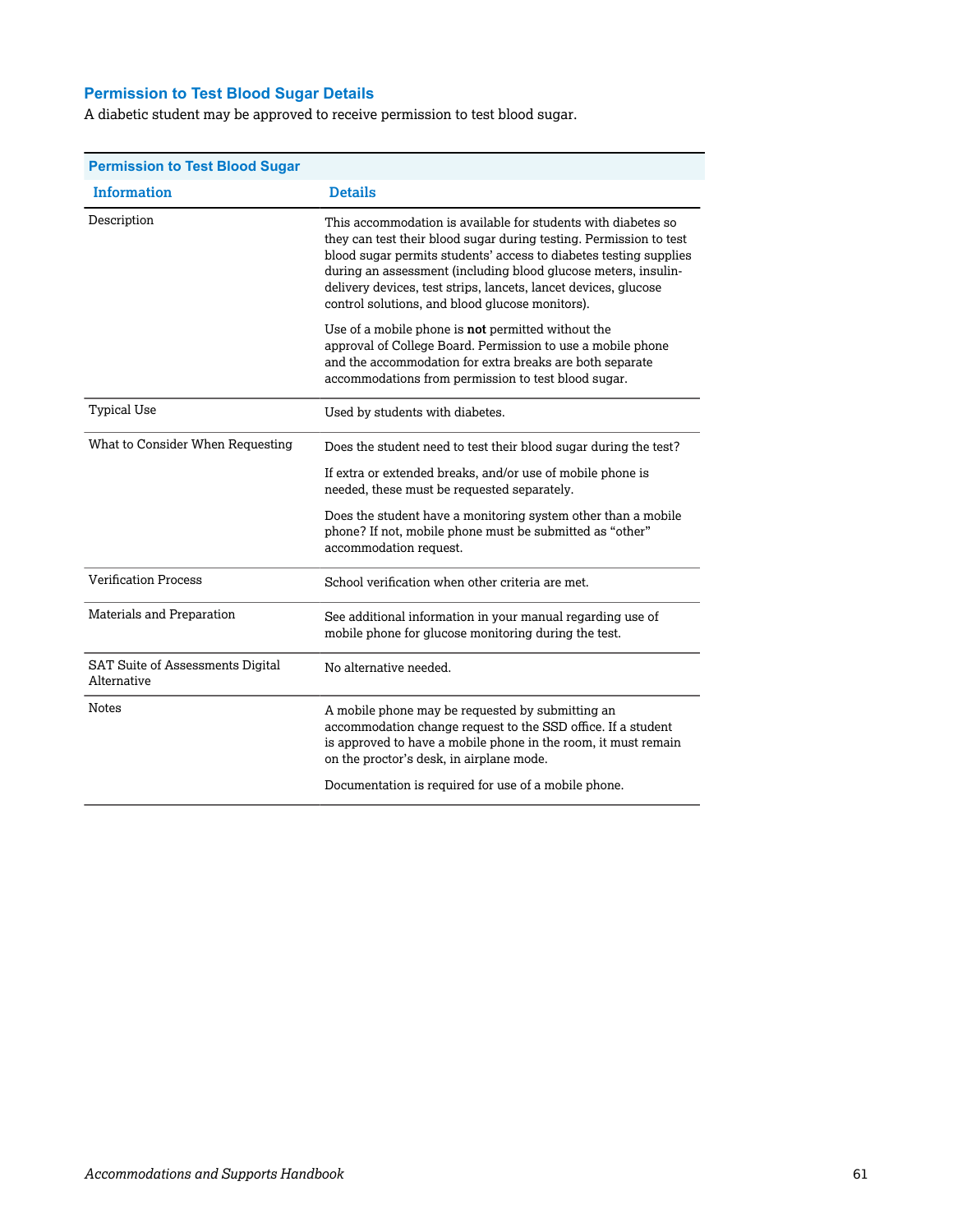## **Permission to Test Blood Sugar Schedule**

Use this table to schedule the testing for a student approved for permission to test blood sugar.

| <b>Permission to Test Blood Sugar Accommodation for Each Assessment</b> |                                   |                                        |                     |  |
|-------------------------------------------------------------------------|-----------------------------------|----------------------------------------|---------------------|--|
|                                                                         | <b>Test Administered</b>          | <b>When Student Will Test</b>          | <b>Days to Test</b> |  |
| <b>Permission to Test</b><br><b>Blood Sugar</b>                         | <b>SAT Weekend</b>                | Center-based                           | 1 day               |  |
|                                                                         | SAT School Day (without<br>Essay) | Primary                                | 1 day               |  |
|                                                                         | SAT School Day (with Essay)       | Primary                                | 1 day               |  |
|                                                                         | PSAT/NMSOT                        | All tests                              | 1 day               |  |
|                                                                         | PSAT 10 and PSAT 8/9              | Primary or Window (refer to<br>manual) | 1 day               |  |
|                                                                         | AP                                | All testing windows                    | 1 day               |  |

#### **Printed Copy of Verbal Instructions Details**

This accommodation applies to students approved to have a printed copy of verbal instructions during testing.

| <b>Printed Copy of Verbal Instructions</b>             |                                                                                                                                                                                                                                                                   |  |  |
|--------------------------------------------------------|-------------------------------------------------------------------------------------------------------------------------------------------------------------------------------------------------------------------------------------------------------------------|--|--|
| <b>Information</b>                                     | <b>Details</b>                                                                                                                                                                                                                                                    |  |  |
| Description                                            | Student with hearing (or auditory processing) impairment is<br>given a written transcript of any instructions that will be given<br>orally to other students.                                                                                                     |  |  |
| <b>Typical Use</b>                                     | Generally used by students who are deaf or hard of hearing.                                                                                                                                                                                                       |  |  |
| What to Consider When Requesting                       | All students may request that oral instructions be repeated. This<br>accommodation is for students who require instructions to be in<br>writing.                                                                                                                  |  |  |
| <b>Verification Process</b>                            | School verification when other criteria are met.                                                                                                                                                                                                                  |  |  |
| Materials and Preparation                              | Access and print the appropriate script from SSD Online.                                                                                                                                                                                                          |  |  |
| <b>SAT Suite of Assessments Digital</b><br>Alternative | No alternative needed.                                                                                                                                                                                                                                            |  |  |
| <b>Notes</b>                                           | This accommodation is not the same as translated instructions.<br>For SAT School Day, PSAT 10, and PSAT 8/9, English Learners<br>can be provided translated instructions. Translated instructions<br>don't need to be requested in SSD Online.                    |  |  |
|                                                        | College Board provides several scripts (verbal instructions)<br>based on variations in timing, including breaks, for the different<br>assessments in the SAT Suite. These can be downloaded from<br>SSD Online and printed for the student to use during testing. |  |  |
|                                                        | If this is the student's only accommodation, they will test in a<br>standard room.                                                                                                                                                                                |  |  |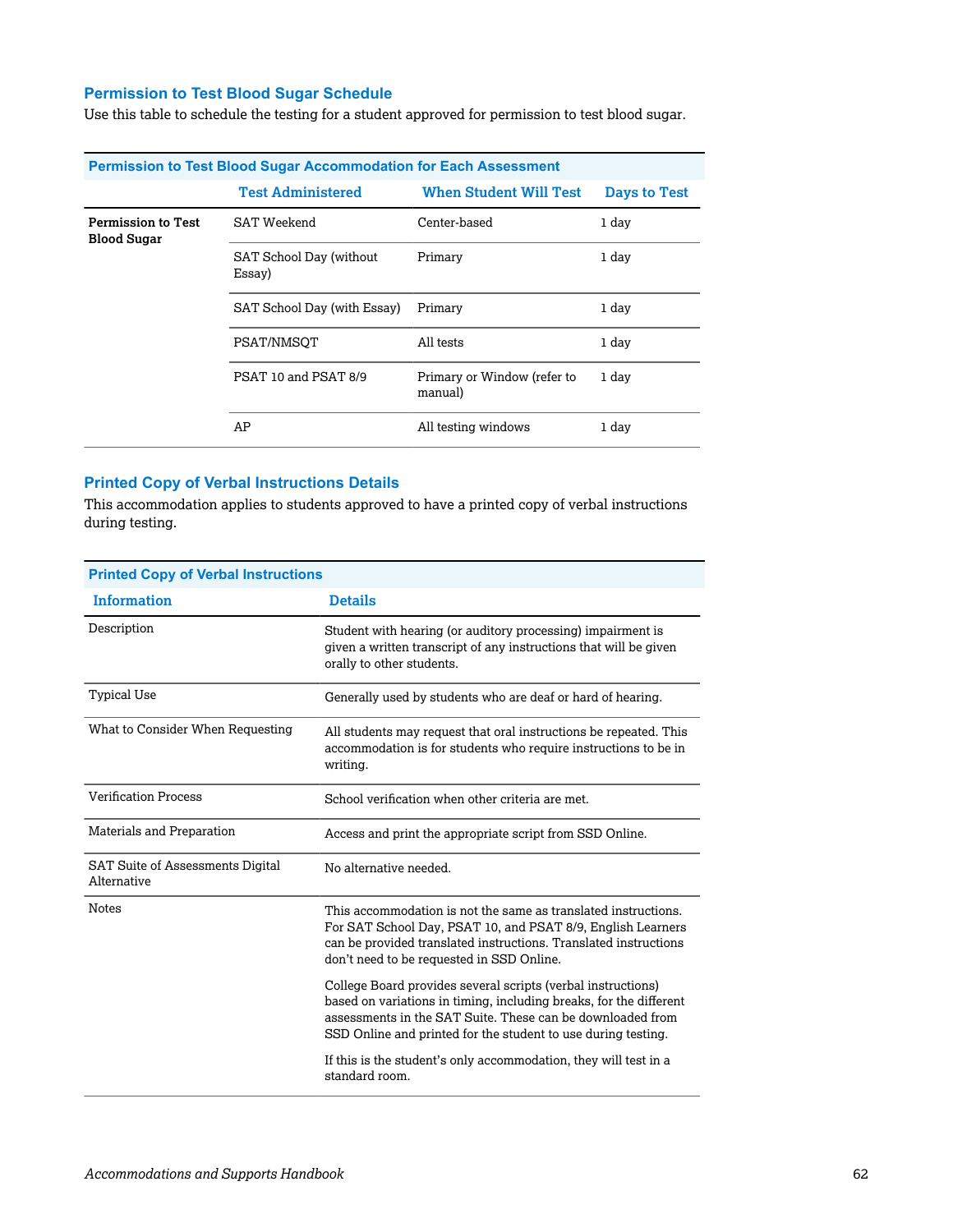## **Printed Copy of Verbal Instructions Schedule**

Use this table to schedule the testing for a student approved for a printed copy of verbal instructions.

| <b>Printed Copy of Verbal Instructions Accommodation for Each Assessment</b> |                                   |                                        |              |  |
|------------------------------------------------------------------------------|-----------------------------------|----------------------------------------|--------------|--|
|                                                                              | <b>Test Administered</b>          | <b>When Student Will Test</b>          | Days to Test |  |
| Printed Copy of Verbal SAT Weekend<br>Instructions                           |                                   | Center-based                           | 1 day        |  |
|                                                                              | SAT School Day (without<br>Essay) | Primary                                | 1 day        |  |
|                                                                              | SAT School Day (with Essay)       | Primary                                | 1 day        |  |
|                                                                              | PSAT/NMSOT                        | All tests                              | 1 day        |  |
|                                                                              | PSAT 10 and PSAT 8/9              | Primary or Window (refer to<br>manual) | 1 day        |  |
|                                                                              | AP                                | All testing windows                    | 1 day        |  |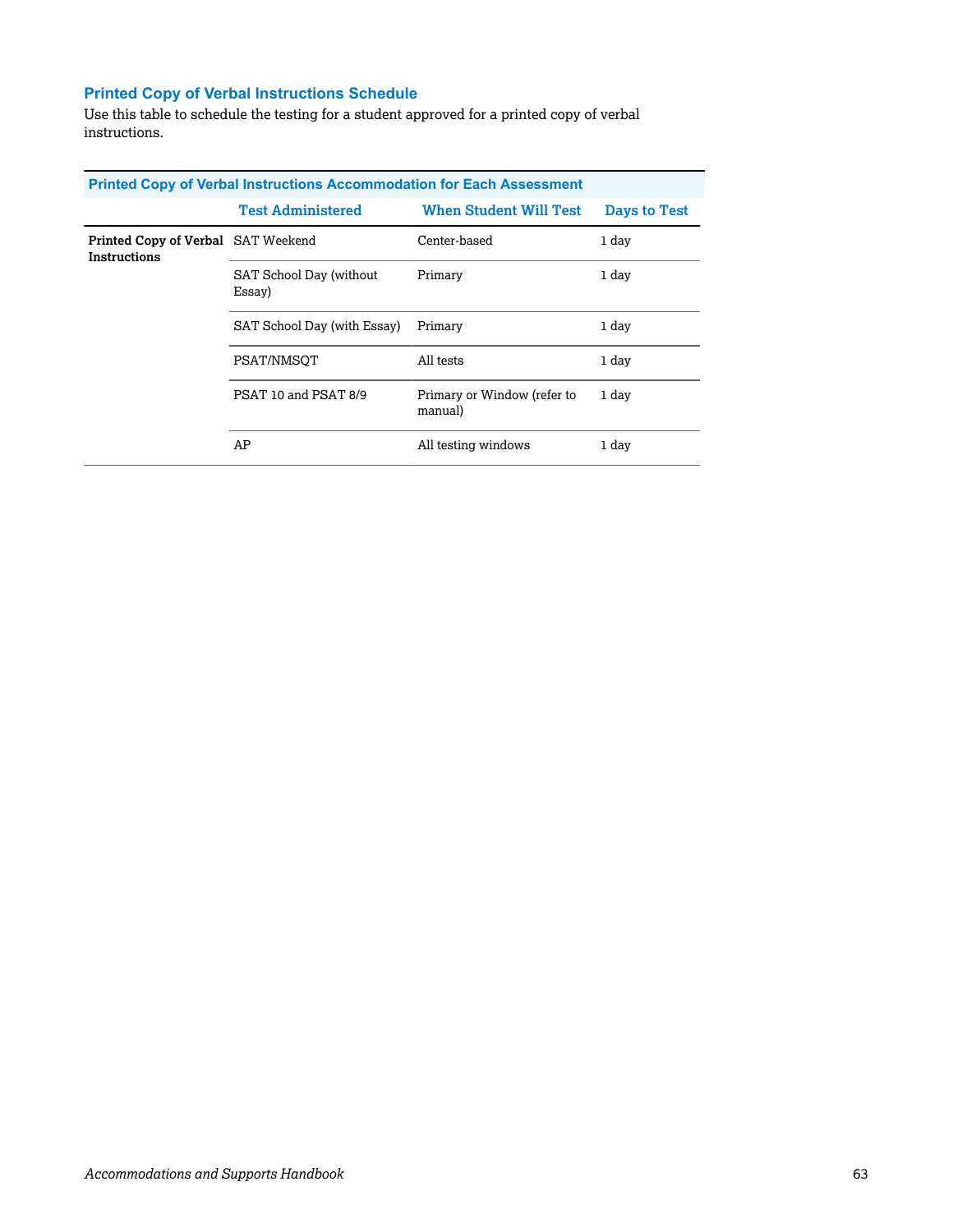## **Sign Language Interpreter for Oral Instructions Details**

A student may be approved to have a sign language interpreter for oral instructions.

| <b>Sign Language Interpreter for Oral Instructions</b> |                                                                                                                                                                                                                                   |  |  |
|--------------------------------------------------------|-----------------------------------------------------------------------------------------------------------------------------------------------------------------------------------------------------------------------------------|--|--|
| <b>Information</b>                                     | <b>Details</b>                                                                                                                                                                                                                    |  |  |
| Description                                            | Student may use a sign language interpreter on test day.<br>Interpreters may be used only for oral instructions. Interpreters<br>cannot be used for test question content.                                                        |  |  |
| <b>Typical Use</b>                                     | For students who are deaf or hard of hearing who use a sign<br>language interpreter.                                                                                                                                              |  |  |
| What to Consider When Requesting                       | Please note that most College Board tests are written tests. Many<br>students who require a sign language interpreter during school<br>may be accommodated with a printed copy of verbal instructions<br>for College Board tests. |  |  |
| <b>Verification Process</b>                            | School verification when other criteria are met.                                                                                                                                                                                  |  |  |
| Materials and Preparation                              | Student/school must supply a sign language interpreter who<br>meets College Board testing staff requirements.                                                                                                                     |  |  |
| SAT Suite of Assessments Digital<br>Alternative        | No alternative needed.                                                                                                                                                                                                            |  |  |
| <b>Notes</b>                                           | If this is the student's only accommodation, they will test in a<br>standard testing room.                                                                                                                                        |  |  |

#### **Sign Language Interpreter for Oral Instructions Schedule**

Use this table to schedule the testing for a student approved for a language interpreter for oral instructions.

| Sign Language Interpreter for Oral Instructions Accommodation for Each Assessment |                                   |                                        |              |  |
|-----------------------------------------------------------------------------------|-----------------------------------|----------------------------------------|--------------|--|
|                                                                                   | <b>Test Administered</b>          | <b>When Student Will Test</b>          | Days to Test |  |
| Language Interpreter<br>for Oral Instructions                                     | SAT Weekend                       | Center-based                           | 1 day        |  |
|                                                                                   | SAT School Day (without<br>Essay) | Primary                                | 1 day        |  |
|                                                                                   | SAT School Day (with Essay)       | Primary                                | 1 day        |  |
|                                                                                   | PSAT/NMSOT                        | All tests                              | 1 day        |  |
|                                                                                   | PSAT 10 and PSAT 8/9              | Primary or Window (refer to<br>manual) | 1 day        |  |
|                                                                                   | AP                                | All testing windows                    | 1 day        |  |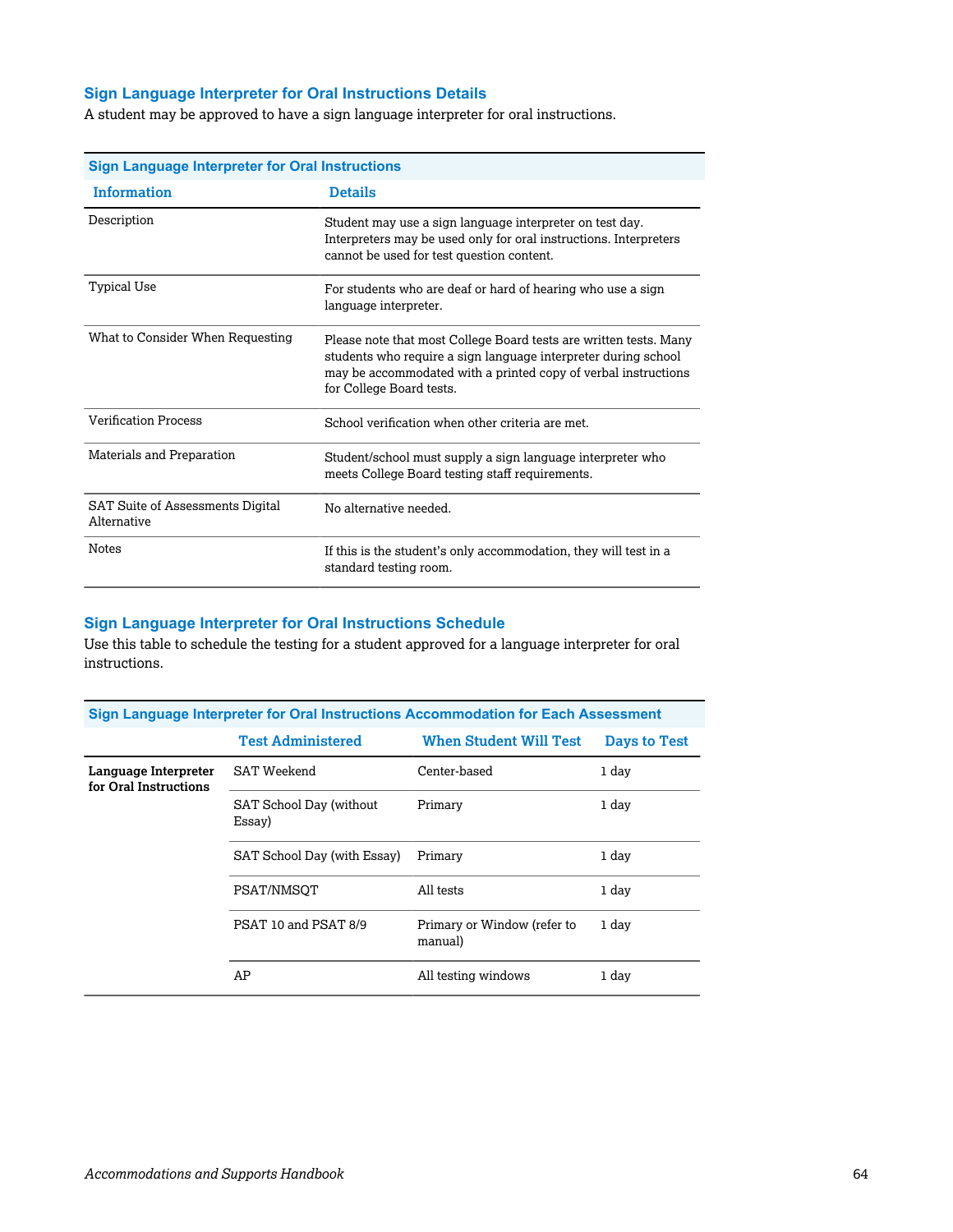## **AT Details**

A student may be approved to use AT.

| <b>AT</b>                                              |                                                                                                                                                                                                   |
|--------------------------------------------------------|---------------------------------------------------------------------------------------------------------------------------------------------------------------------------------------------------|
| <b>Information</b>                                     | <b>Details</b>                                                                                                                                                                                    |
| Description                                            | AT should be requested if the student will need a special device<br>or software when taking College Board tests. Examples include:<br>use of screen readers, braille display, math software, etc. |
| <b>Typical Use</b>                                     | Appropriate for students with visual or severe physical<br>disabilities who use AT in school.                                                                                                     |
| What to Consider When Requesting                       | The student should request only the technology they are using<br>in school. Provide a detailed description of the technology that is<br>being requested, including the name and version.          |
|                                                        | If the student will need a digital form of the test for use with<br>the AT, please also request the ATC test format. In most cases,<br>technology cannot be connected to the internet.            |
| <b>Verification Process</b>                            | Documentation is required.                                                                                                                                                                        |
| Materials and Preparation                              | If testing with the ATC format, the student will require a<br>computer and approved AT. Technology must be disconnected<br>from internet. Some additional security measures may be<br>required.   |
| <b>SAT Suite of Assessments Digital</b><br>Alternative | Not applicable.                                                                                                                                                                                   |
| <b>Notes</b>                                           | All AT applications must be specifically requested and approved.                                                                                                                                  |

## **AT Schedule**

Use this table to schedule the testing for a student approved for AT.

| <b>AT Accommodation for Each Assessment</b> |                                   |                                       |                     |  |
|---------------------------------------------|-----------------------------------|---------------------------------------|---------------------|--|
|                                             | <b>Test Administered</b>          | <b>When Student Will Test</b>         | <b>Days to Test</b> |  |
| AТ                                          | SAT Weekend                       | School-based                          | 1 day               |  |
|                                             | SAT School Day (without<br>Essay) | Window                                | 1 day               |  |
|                                             | SAT School Day (with Essay)       | Window                                | 1 day               |  |
|                                             | PSAT/NMSOT                        | All tests                             | 1 day               |  |
|                                             | PSAT 10 and PSAT 8/9              | Primary or Window (refer to<br>manual | 1 day               |  |
|                                             | AP                                | All testing windows                   | 1 day               |  |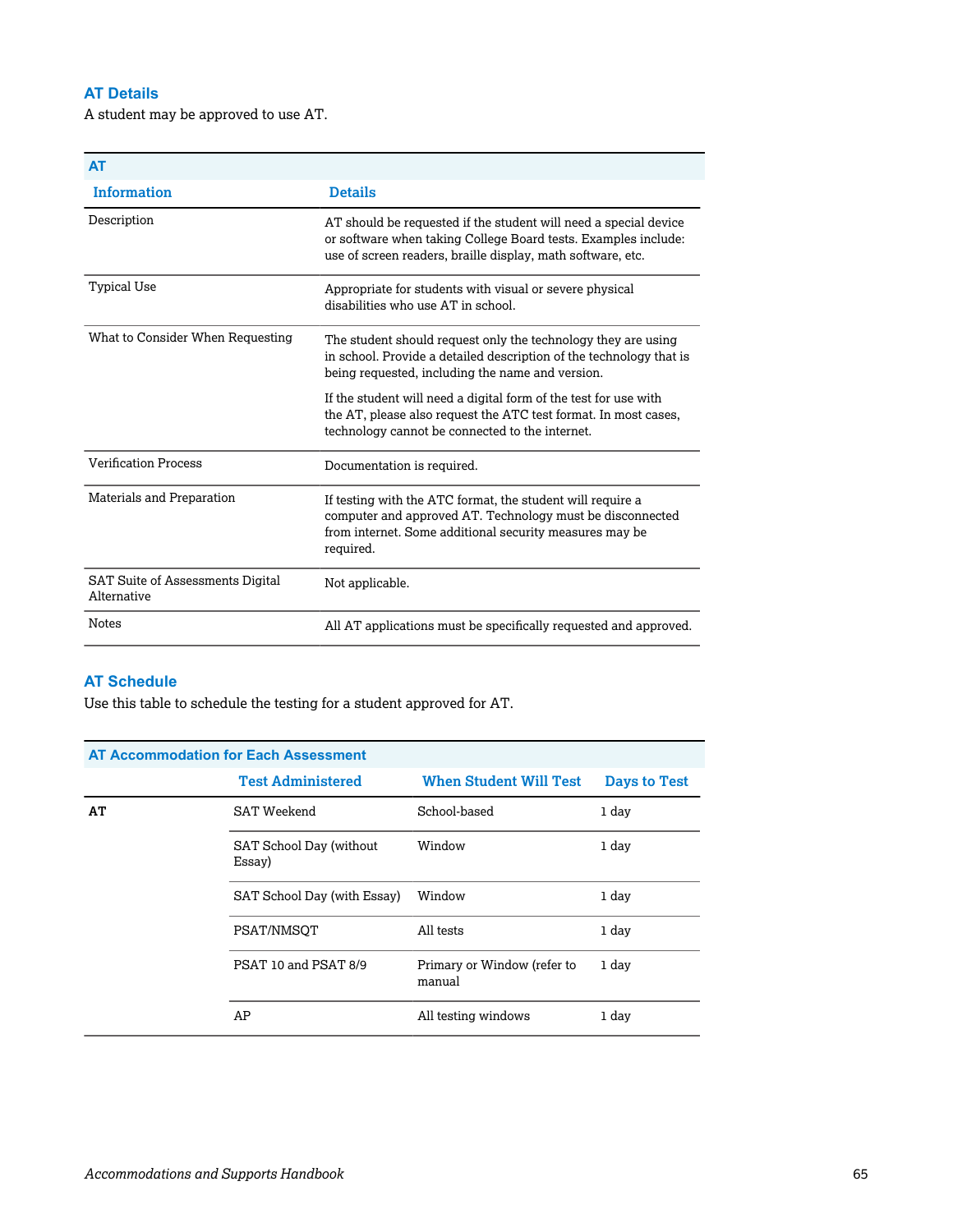## **Auditory Amplification/FM System Details**

This accommodation applies to students approved to have an auditory amplification/FM system during testing.

| <b>Auditory Amplification/FM System</b>         |                                                                                            |  |  |
|-------------------------------------------------|--------------------------------------------------------------------------------------------|--|--|
| <b>Information</b>                              | <b>Details</b>                                                                             |  |  |
| Description                                     | Permission to use auditory amplification, for students who use<br>FM system in school.     |  |  |
| Typical Use                                     | Appropriate for students who are hard of hearing and use an FM<br>system in school.        |  |  |
| What to Consider When Requesting                | Can the student be accommodated with printed copy of verbal<br>instructions?               |  |  |
| <b>Verification Process</b>                     | School verification when other criteria are met.                                           |  |  |
| Materials and Preparation                       | Student must bring own FM system.                                                          |  |  |
| SAT Suite of Assessments Digital<br>Alternative | No alternative needed.                                                                     |  |  |
| <b>Notes</b>                                    | If this is the student's only accommodation, they will test in a<br>standard testing room. |  |  |

## **Auditory Amplification/FM System Schedule**

Use this table to schedule the testing for a student approved to have an auditory amplification/FM system during testing.

| <b>Auditory Amplification/FM System Accommodation for Each Assessment</b> |                                   |                                        |              |  |
|---------------------------------------------------------------------------|-----------------------------------|----------------------------------------|--------------|--|
|                                                                           | <b>Test Administered</b>          | <b>When Student Will Test</b>          | Days to Test |  |
| Auditory<br><b>Amplification/FM</b><br>System                             | SAT Weekend                       | Center-based                           | 1 day        |  |
|                                                                           | SAT School Day (without<br>Essay) | Primary                                | 1 day        |  |
|                                                                           | SAT School Day (with Essay)       | Primary                                | 1 day        |  |
|                                                                           | PSAT/NMSOT                        | All tests                              | 1 day        |  |
|                                                                           | PSAT 10 and PSAT 8/9              | Primary or Window (refer to<br>manual) | 1 day        |  |
|                                                                           | AP                                | All testing windows                    | 1 day        |  |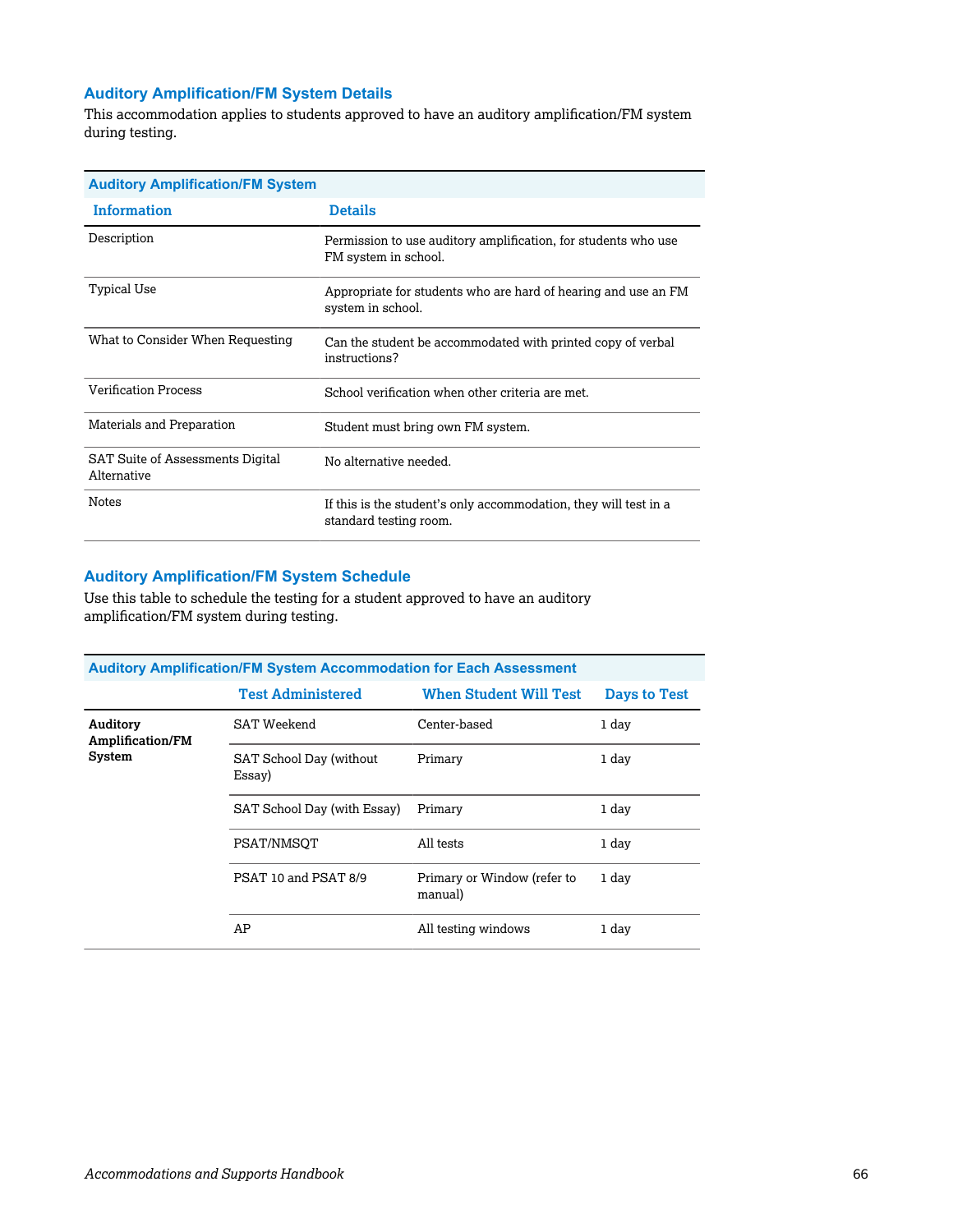## **Four-Function Calculator Details**

This accommodation applies to students approved to use a four-function calculator for test sections that don't permit use of a calculator.

| <b>Four-Function Calculator</b>                        |                                                                                                                                                                                                                                                     |
|--------------------------------------------------------|-----------------------------------------------------------------------------------------------------------------------------------------------------------------------------------------------------------------------------------------------------|
| <b>Information</b>                                     | <b>Details</b>                                                                                                                                                                                                                                      |
| Description                                            | Permission to use a four-function calculator for test sections that<br>don't permit the use of a calculator. The calculator may have<br>the following functions only: addition, subtraction, multiplication,<br>division, square root, and percent. |
| Typical Use                                            | For students with severe math disorders who have difficulty with<br>basic math.                                                                                                                                                                     |
| What to Consider When Requesting                       | Does the student's disability impact their ability to perform basic<br>math functions?                                                                                                                                                              |
|                                                        | For students who perform math slowly but aren't functionally<br>impacted in their ability to perform math functions, extended time<br>for mathematical calculations should be requested instead.                                                    |
| <b>Verification Process</b>                            | School verification when other criteria are met.                                                                                                                                                                                                    |
| Materials and Preparation                              | Student must bring their own four-function calculator. Inspect the<br>calculator to make sure it's a basic four-function calculator only.<br>Percentage and square root keys are acceptable.                                                        |
| <b>SAT Suite of Assessments Digital</b><br>Alternative | Four-function calculator tool.                                                                                                                                                                                                                      |
| <b>Notes</b>                                           | Be aware that many tests permit the use of calculator for all<br>students.                                                                                                                                                                          |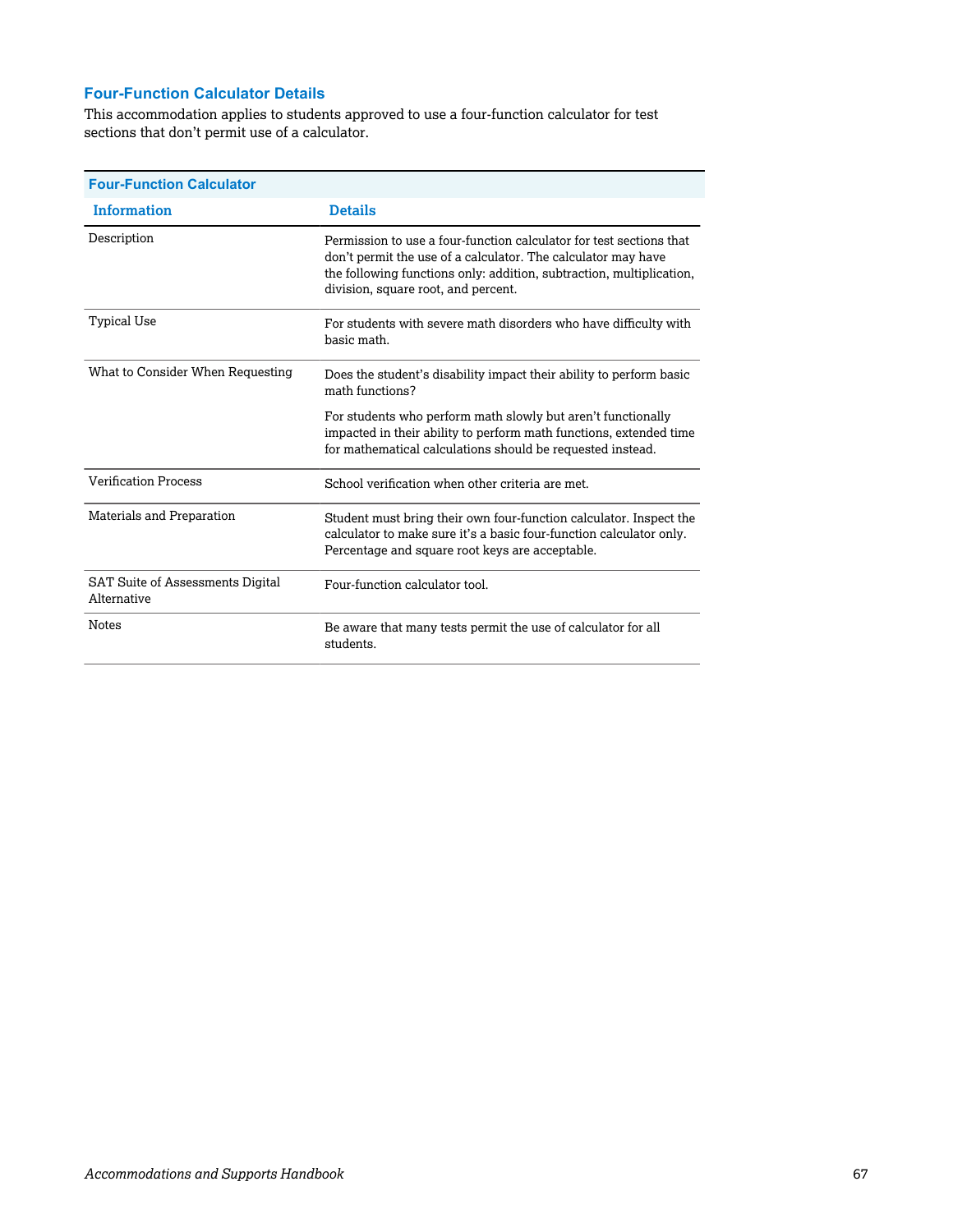## **Four-Function Calculator Schedule**

Use this table to schedule the testing for a student approved for use of a four-function calculator on test sections that don't permit calculator use.

| <b>Four-Function Calculator Accommodation for Each Assessment</b> |                                   |                                        |              |  |  |
|-------------------------------------------------------------------|-----------------------------------|----------------------------------------|--------------|--|--|
|                                                                   | <b>Test Administered</b>          | <b>When Student Will Test</b>          | Days to Test |  |  |
| <b>Four-Function</b><br>Calculator                                | <b>SAT Weekend</b>                | Center-based                           | 1 day        |  |  |
|                                                                   | SAT School Day (without<br>Essay) | Primary                                | 1 day        |  |  |
|                                                                   | SAT School Day (with Essay)       | Primary                                | 1 day        |  |  |
|                                                                   | PSAT/NMSOT                        | All tests                              | 1 day        |  |  |
|                                                                   | PSAT 10 and PSAT 8/9              | Primary or Window (refer to<br>manual) | 1 day        |  |  |
|                                                                   | AP                                | All testing windows                    | 1 day        |  |  |

## **Appendix/Forms**

The following resources can be helpful to staff as they become familiar with the SSD Online system and how to use it:

- § **[How to Use SSD Online](https://accommodations.collegeboard.org/media/pdf/how-to-use-ssd-online.pdf)**
- § **[SSD Online Demo](https://satsuiteofassessments.articulate-online.com/p/2983185736)**
- § SSD Coordinator Training: **[Administering the Weekend SAT with Accommodations](https://satsuiteofassessments.articulate-online.com/ContentRegistration.aspx?DocumentID=8979f83f-a111-4fc5-a045-d7fd499362ce&Cust=29831&ReturnUrl=/p/2983194916)**

The following forms are provided for you to copy and use as needed:

- § Accommodations Request Worksheet
- § Teacher Survey
- § Consent Form for Accommodations Request
- § Consent Form for Request for English Learner (EL) Supports

The teacher survey and consent forms are also available online at:

**[accommodations.collegeboard.org/requesting-accommodations-and-after/how-to-request/](https://accommodations.collegeboard.org/requesting-accommodations-and-after/how-to-request/forms) forms**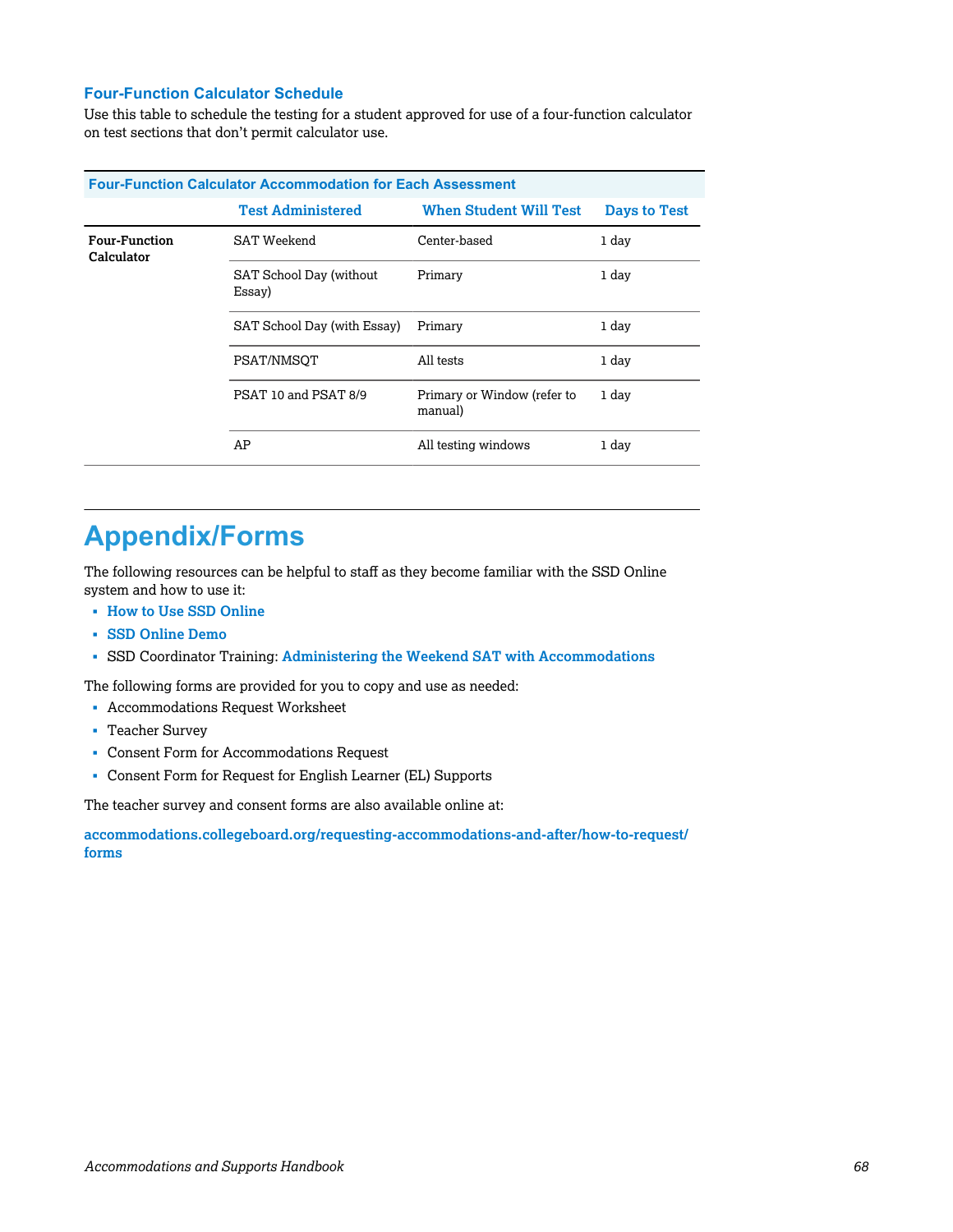# **CollegeBoard**

## **Accommodations Request Worksheet**

**(FOR LOCAL USE ONLY)**

**NOTE:** *Use this worksheet to collect the information needed to submit an accommodations request. This worksheet is for preparation purposes only, is NOT required, and should NOT be sent to College Board.*

Student Name:

▶ Parent Consent Received?

 $\Box$  Yes  $\Box$  No

## **Student Information**

| Date of Birth: <u>New York: New York: New York: New York: New York: New York: New York: New York: New York: New York: New York: New York: New York: New York: New York: New York: New York: New York: New York: New York: New Yo</u> | Expected Graduation Date: 2008. Expected Graduation Date: |
|--------------------------------------------------------------------------------------------------------------------------------------------------------------------------------------------------------------------------------------|-----------------------------------------------------------|
|                                                                                                                                                                                                                                      |                                                           |
|                                                                                                                                                                                                                                      |                                                           |
|                                                                                                                                                                                                                                      |                                                           |
| Student Email Address: National Address of the Student Email Address:                                                                                                                                                                |                                                           |
| Home Phone Number:                                                                                                                                                                                                                   | Next Intended Test: ____________________                  |
|                                                                                                                                                                                                                                      |                                                           |

## **Disability**

Diagnosis *(Be specific, e.g., learning disorder in reading; generalized anxiety disorder; diabetes):*

## **Requested Accommodations**

*(Include only accommodations that will be needed for College Board tests. Be specific, e.g., reading: time and one-half [+50%]; math: time and one-half [+50%]; extra breaks.)*

 $\blacktriangleright$  Is the student currently receiving these accommodations for school tests on a daily basis?

 $\square$  Yes  $\square$  No

 $\blacktriangleright$  If the student has a current IEP, 504, or formal plan, does it include these accommodations?

 $\square$  Yes  $\square$  No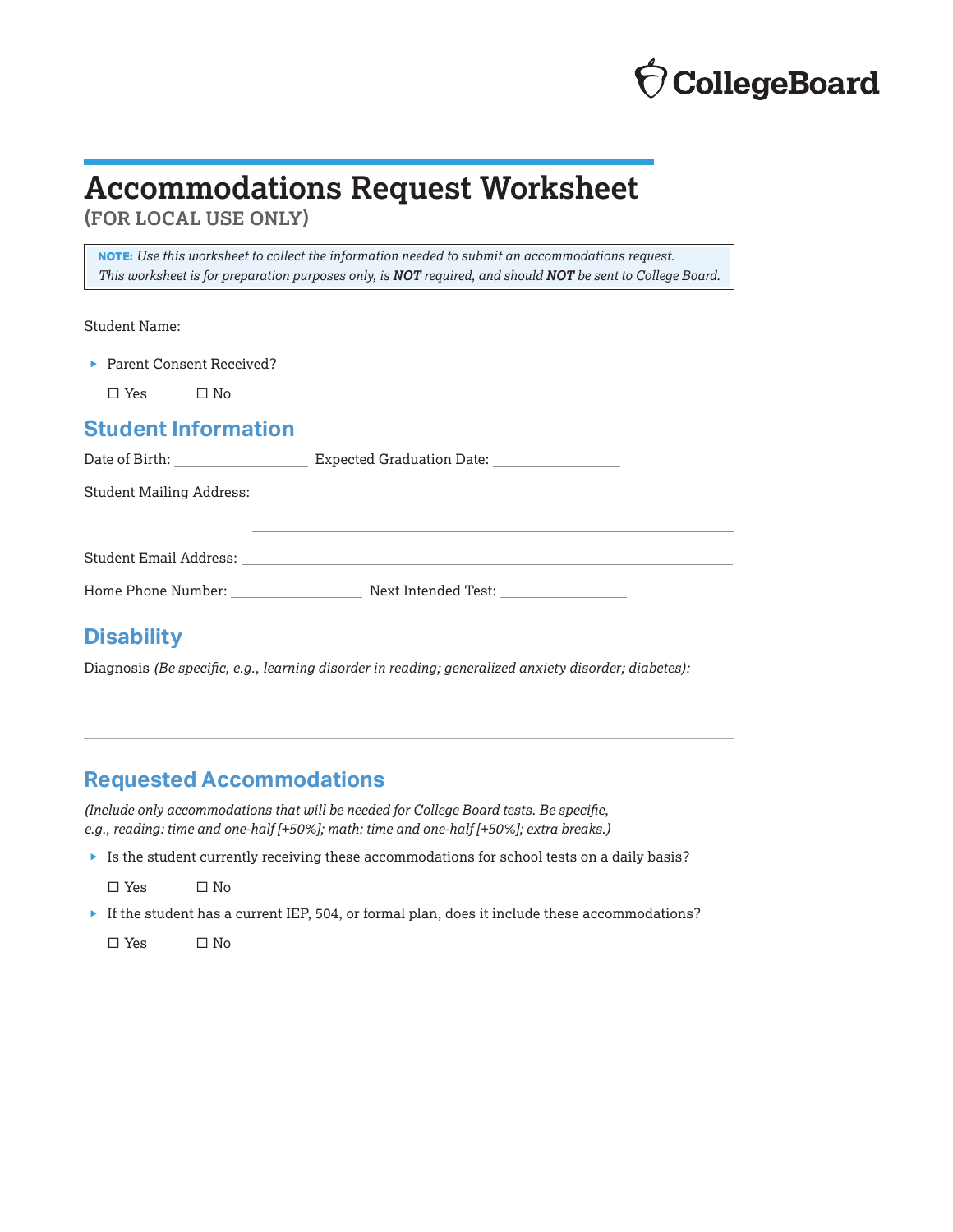## **Documentation**

**Formal Plan** IEP: 504 plan: **Oualified** formal plan: **Other** formal plan: No current plan: Approximate date of first plan (even if at another school):  $\blacktriangleright$  Was a meeting held to discuss student's academic functioning and need for the requested accommodation(s)?  $\square$  Yes  $\square$  No  $\blacktriangleright$  Who was involved in the discussion and resultant decision for school-based test accommodations? Check all that apply:  $\square$  School psychologist  $\square$  School learning specialist  $\square$  Counselor  $\square$  Teacher(s) □ School Administrator (e.g., Principal)  $\Box$  Parent(s)/Guardian(s) □ Student  $\Box$  Other professional (specify): □ I don't know  $\blacktriangleright$  What information was used to assess your student's current need for accommodation(s)?  $\square$  Documentation/evaluation from professionals (e.g., Psychoeducational evaluation, medical evaluation)  $\square$  Teacher observations  $\square$  Parent(s) observations/student's comments  $\square$  Student's previous and current academic functioning  $\square$  Student history of receiving accommodations or academic difficulties  $\square$  School data (e.g., scores on state testing)  $\square$  Parent/student request

- $\square$  Other (specify):
- $\square$  I don't know
- $\square$  Services for Students with Disabilities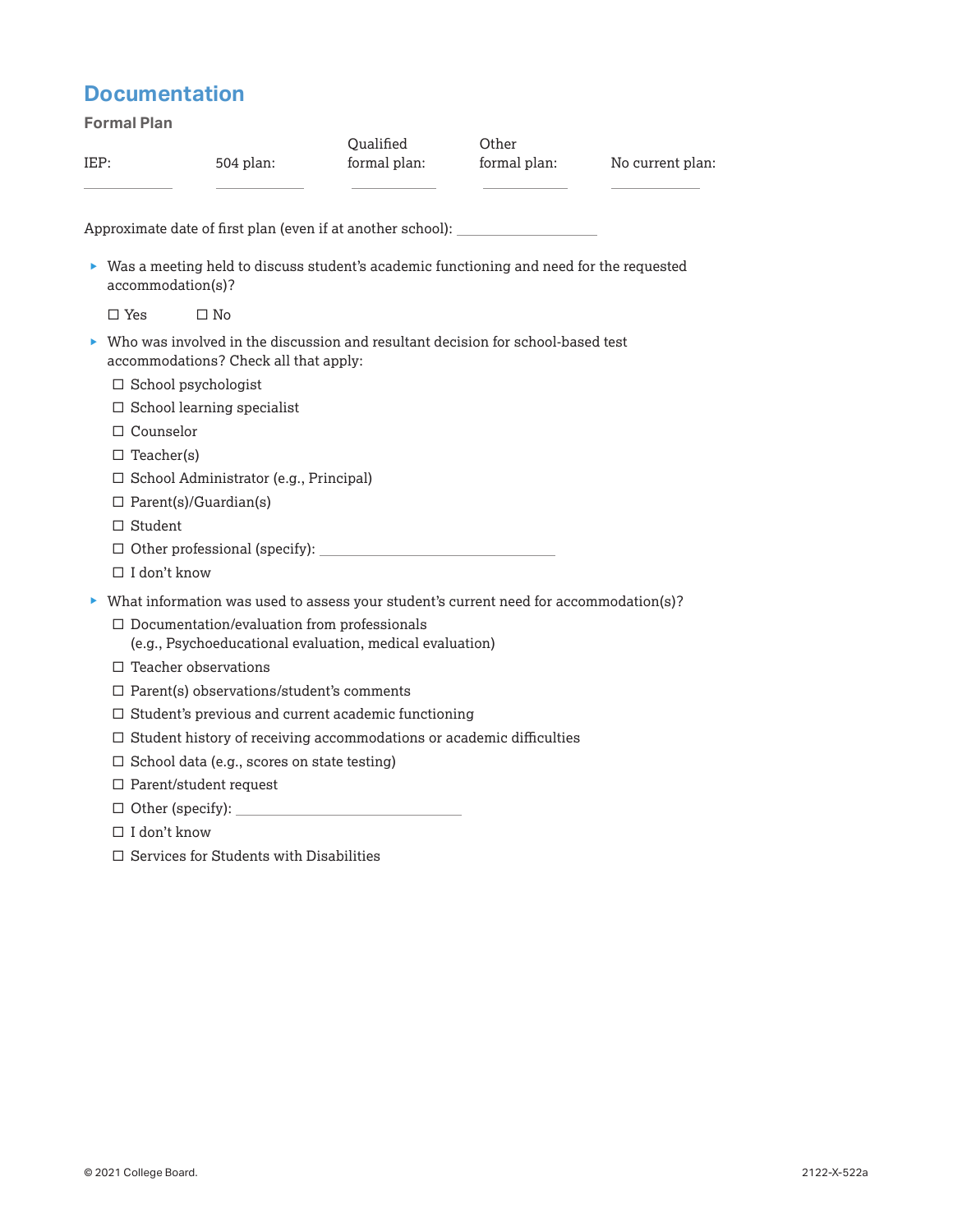# **CollegeBoard**

## **Teacher Survey**

Student Name: Return To:

Teacher Name: Subject/Class:

**TO THE TEACHER:** *The student named above has requested testing accommodations for College Board tests. Your detailed input regarding their needs on classroom tests is valuable in our decision making process.*

- **1.** How long has the student been in your class?
- **2. OBSERVATION:** Briefly describe your observations of the student's disability and its impact during your class. Where possible, provide specific examples. Include the frequency and severity of symptoms displayed during class.
- **3. ACCOMMODATIONS USED:** What specific accommodations are used by the student during classroom testing? Please indicate which of these accommodations are used on a consistent basis.
- **4. EXTENDED TIME USED:** If the student is provided extended time for classroom tests, how much additional time do they generally use (e.g., 50%) to complete each of the following question types? (Note: Indicate time actually used, not the time approved.)
	- **a.** Multiple-choice test items:
	- **b.** Other question types, such as short-answer questions, essays, and math problems (Indicate the amount of additional time used for each applicable type):
	- **c.** How does the student generally use the extended time (e.g., to complete test questions, to review completed test questions, to take breaks, etc.)?

**5. IMPACT:** Describe the impact of the provided accommodations on the student's performance. Does the student use the accommodations effectively? How does it change their performance on tests? What happens if accommodations are not provided?

Signature: Date: Date: Date: Date: Date: Date: Date: Date: Date: Date: Date: Date: Date: Date: Date: Date: Date: Date: Date: Date: Date: Date: Date: Date: Date: Date: Date: Date: Date: Date: Date: Date: Date: Date: Date: D

*Contact College Board at 212-713-8333 with questions.*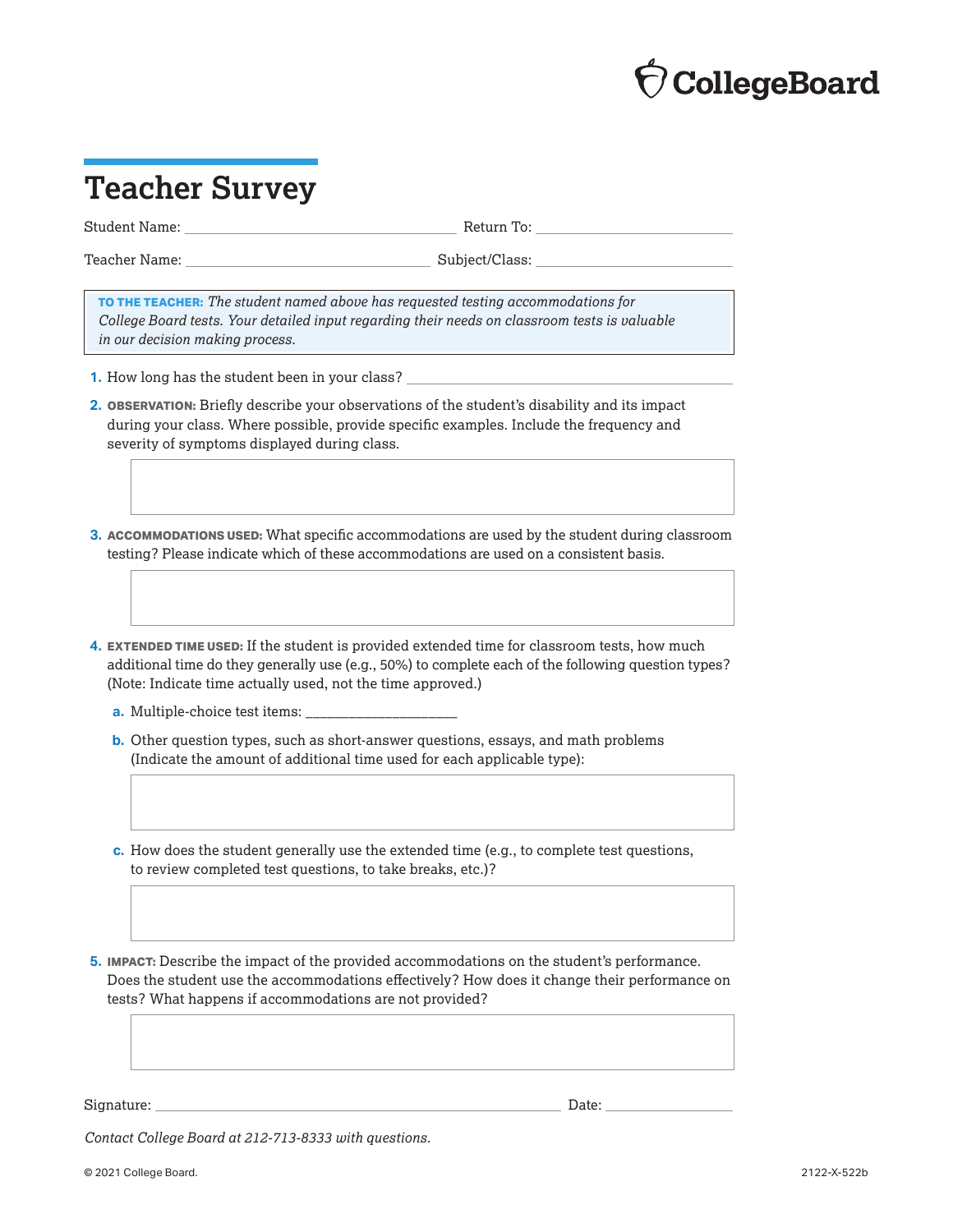# **CollegeBoard**

## **SERVICES FOR STUDENTS WITH DISABILITIES**

## **Consent Form for Accommodations Request**

## **Student Information**

Student Name:

School:

Student Date of Birth:

*I wish to apply for testing accommodation(s) on College Board tests (SAT ®, PSAT ™ 10, PSAT/NMSQT ®, and/or Advanced Placement ® Exams) due to disability. I authorize my school: to release to College Board copies of my records that document the existence of my disability and need for testing accommodations; to release any other information in the school's custody that College Board requests for the purpose of determining my eligibility for testing accommodations on College Board tests; and to discuss my disability and accommodation needs with College Board. I also grant College Board permission to receive and review my records, and to discuss my disability and needs with school personnel and other professionals.*

| Student Signature:         | Date: |
|----------------------------|-------|
|                            |       |
| Parent/Guardian Signature: | Date: |

(Parent/guardian signature is required if student is under 18.)

## **School Instructions**

This form should be used when a request for accommodation(s) is submitted electronically (via SSD Online). The form should be maintained by the school with the student's records. It does not need to be sent to College Board. You will be asked to verify that a signed consent form is on file at the school prior to submitting a request for accommodations.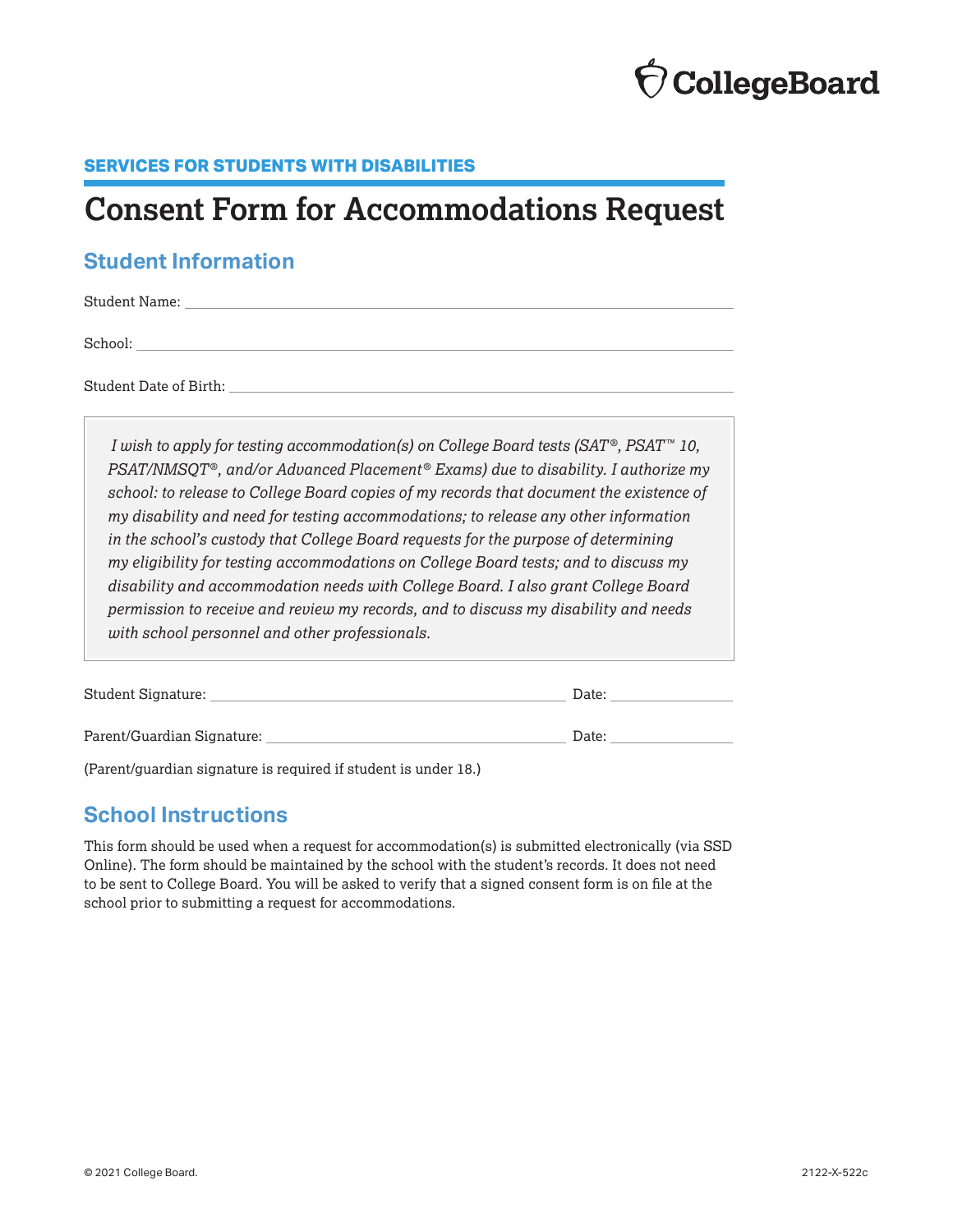

#### **SERVICES FOR STUDENTS WITH DISABILITIES**

# **Consent Form to Request English Learner (EL) Supports**

| Student's Date of Birth: $\frac{1}{\sqrt{2\pi}}$ / $\frac{1}{\sqrt{2\pi}}$                                                                                                                                                                                                                                                                                                                                                                                                                                                                                                                                                                                              |                                |  |  |  |  |  |  |
|-------------------------------------------------------------------------------------------------------------------------------------------------------------------------------------------------------------------------------------------------------------------------------------------------------------------------------------------------------------------------------------------------------------------------------------------------------------------------------------------------------------------------------------------------------------------------------------------------------------------------------------------------------------------------|--------------------------------|--|--|--|--|--|--|
| I wish to use certain testing EL support(s) provided by my school as part of                                                                                                                                                                                                                                                                                                                                                                                                                                                                                                                                                                                            |                                |  |  |  |  |  |  |
| Test Name (choose from PSAT <sup>™</sup> 8/9, PSAT <sup>™</sup> 10, or SAT® School Day)<br><b>Test Date</b>                                                                                                                                                                                                                                                                                                                                                                                                                                                                                                                                                             | administration.                |  |  |  |  |  |  |
| Test Name<br>I wish to use EL Supports on<br>due to my status as                                                                                                                                                                                                                                                                                                                                                                                                                                                                                                                                                                                                        |                                |  |  |  |  |  |  |
| an English Learner. I authorize my school: to release to College Board copies of my<br>records that document my need for EL Supports; to release any other information in<br>the school's custody that College Board requests for the purpose of determining my<br>eligibility for EL Supports on College Board tests; and to discuss my EL status and<br>support needs with College Board. I also grant College Board permission to receive<br>and review my records, and to discuss my status and needs with school personnel and<br>other professionals. I understand that EL Supports are only available for PSAT 8/9,<br>PSAT 10, and SAT School Day at this time. |                                |  |  |  |  |  |  |
|                                                                                                                                                                                                                                                                                                                                                                                                                                                                                                                                                                                                                                                                         | Date: <u>www.community.com</u> |  |  |  |  |  |  |
|                                                                                                                                                                                                                                                                                                                                                                                                                                                                                                                                                                                                                                                                         |                                |  |  |  |  |  |  |
| (Parent/guardian signature is required if student is under 18.)                                                                                                                                                                                                                                                                                                                                                                                                                                                                                                                                                                                                         |                                |  |  |  |  |  |  |

## **School Instructions**

Unless you have been specifically advised by your state that this consent form is not needed, this form must be completed and kept on file at the school when a request for EL

| Supports on the |           |                  | is submitted to College Board for the |
|-----------------|-----------|------------------|---------------------------------------|
|                 | Test Name |                  |                                       |
| purposes of the |           |                  | administration.                       |
|                 | Test Date | <b>Test Name</b> |                                       |

A copy of this form bearing the signatures of the student and parent/guardian must be obtained by the school for each student that EL Supports have been requested for. The school should maintain the completed, signed form with the student's records. The signed form does not need to be sent to College Board, but the school should indicate in the student information confirmation page of the EL Supports request application that a signed form is on file.